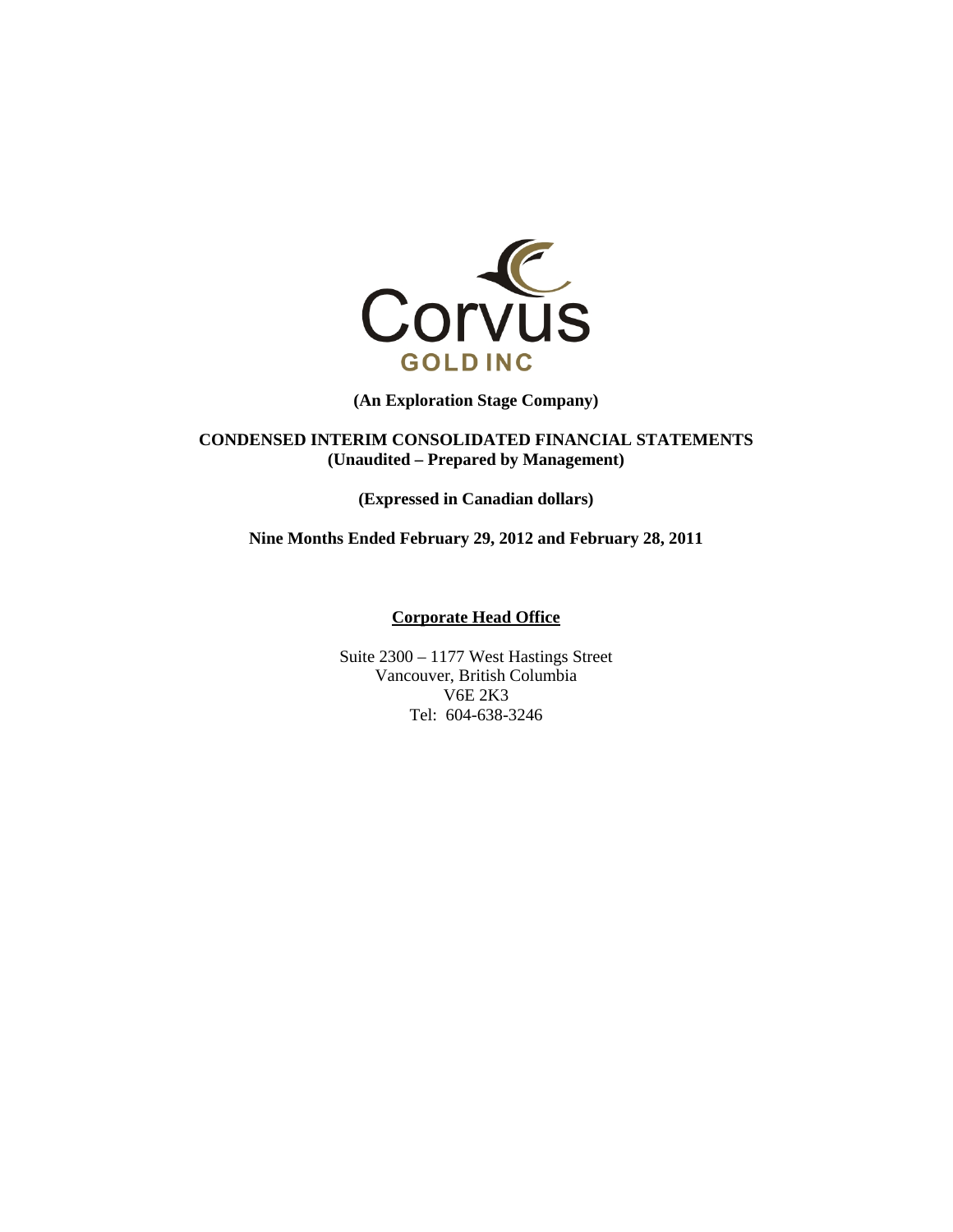# **CORVUS GOLD INC.**  (An Exploration Stage Company) **CONDENSED INTERIM CONSOLIDATED FINANCIAL STATEMENTS**  (Unaudited – Prepared by Management) (Expressed in Canadian dollars)

| February 29, 2012 and February 28, 2011 | "age |
|-----------------------------------------|------|
|                                         |      |

# **Condensed Interim Consolidated Financial Statements**

| Condensed Interim Consolidated Statements of Financial Position  |                             |
|------------------------------------------------------------------|-----------------------------|
| Condensed Interim Consolidated Statements of Comprehensive Loss  | $\mathcal{D}_{\mathcal{L}}$ |
| Condensed Interim Consolidated Statements of Cash Flows          | 3                           |
| Condensed Interim Consolidated Statements of Changes in Equity   | $\overline{4}$              |
| Notes to the Condensed Interim Consolidated Financial Statements | 5-42                        |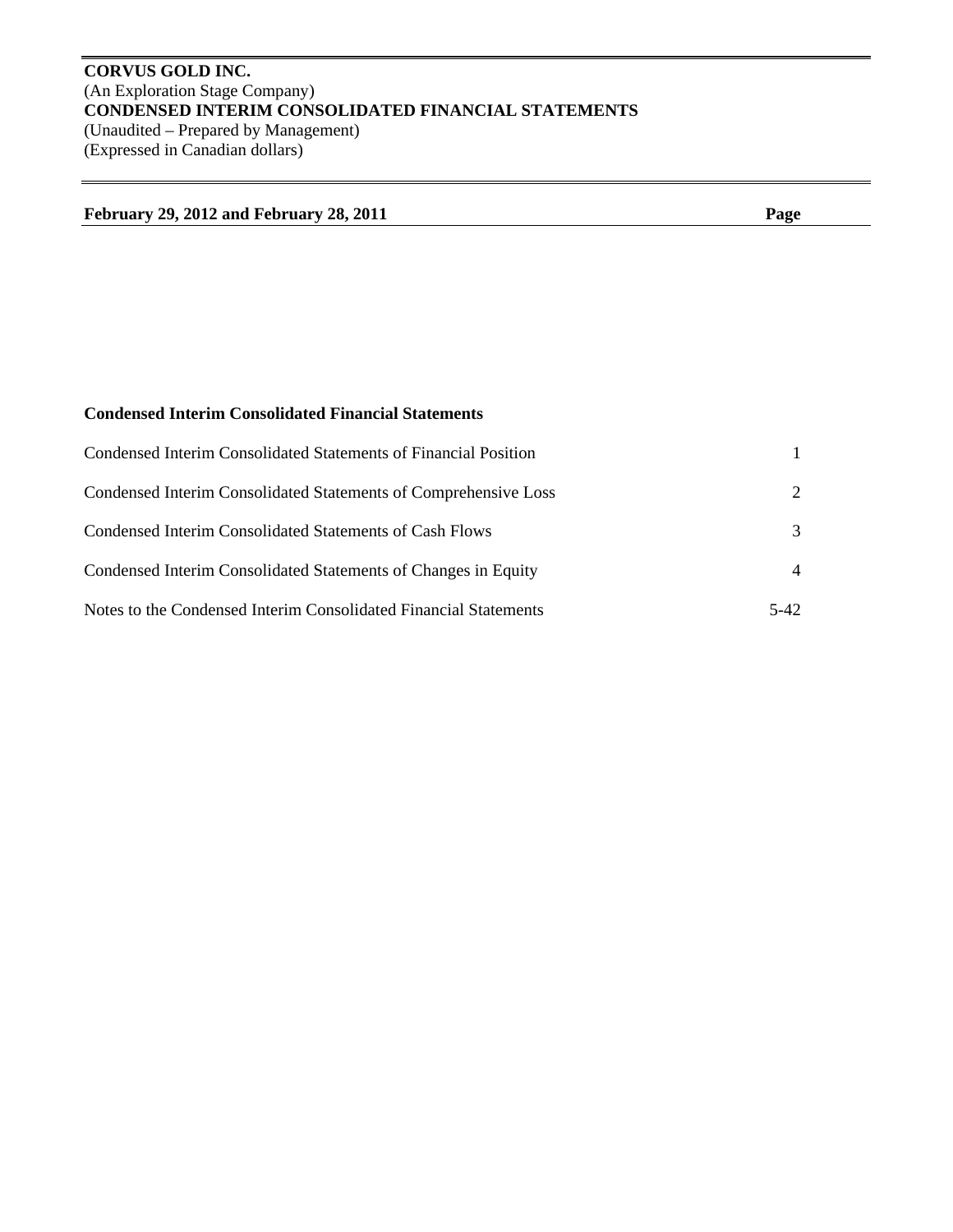# **CORVUS GOLD INC.**  (An Exploration Stage Company) **CONDENSED INTERIM CONSOLIDATED STATEMENTS OF FINANCIAL POSITION**  (Unaudited – Prepared by Management)

(Expressed in Canadian dollars)

|                                                                                                      | February 29,<br>2012 | May 31,<br>2011  |
|------------------------------------------------------------------------------------------------------|----------------------|------------------|
| <b>ASSETS</b>                                                                                        |                      | (note 13)        |
| <b>Current assets</b>                                                                                |                      |                  |
| Cash and cash equivalents                                                                            | \$<br>3,381,381      | \$<br>7,355,406  |
| Accounts receivable                                                                                  | 31,020               | 191,660          |
| Prepaid expenses                                                                                     | 118,499              | 61,271           |
|                                                                                                      | 3,530,900            | 7,608,337        |
| <b>Property and equipment</b> (note 5)                                                               | 39,945               | 44,872           |
| <b>Exploration and evaluation assets (note 6)</b>                                                    | 16,078,954           | 13,553,597       |
|                                                                                                      | \$<br>19,649,799     | \$<br>21,206,806 |
| <b>LIABILITIES AND SHAREHOLDERS' EQUITY</b><br><b>Current liabilities</b>                            |                      |                  |
| Accounts payable and accrued liabilities (note 8)                                                    | \$<br>155,985        | \$<br>393,315    |
| <b>Shareholders' equity</b><br>Share capital (note 7)                                                | 27,751,004           | 27,751,004       |
| Contributed surplus                                                                                  | 8,469,980            | 8,262,735        |
| Accumulated other comprehensive income - cumulative translation differences                          | (742, 833)           | (1,001,253)      |
| Deficit                                                                                              | (15,984,337)         | (14, 198, 995)   |
|                                                                                                      | 19,493,814           | 20,813,491       |
|                                                                                                      | \$<br>19,649,799     | \$<br>21,206,806 |
| Plan of arrangement and transfer of assets (note 1)<br>Nature and continuance of operations (note 2) |                      |                  |

**Approved on behalf of the Directors:** 

*"Jeffrey Pontius"* Director

*"Anton Drescher"* Director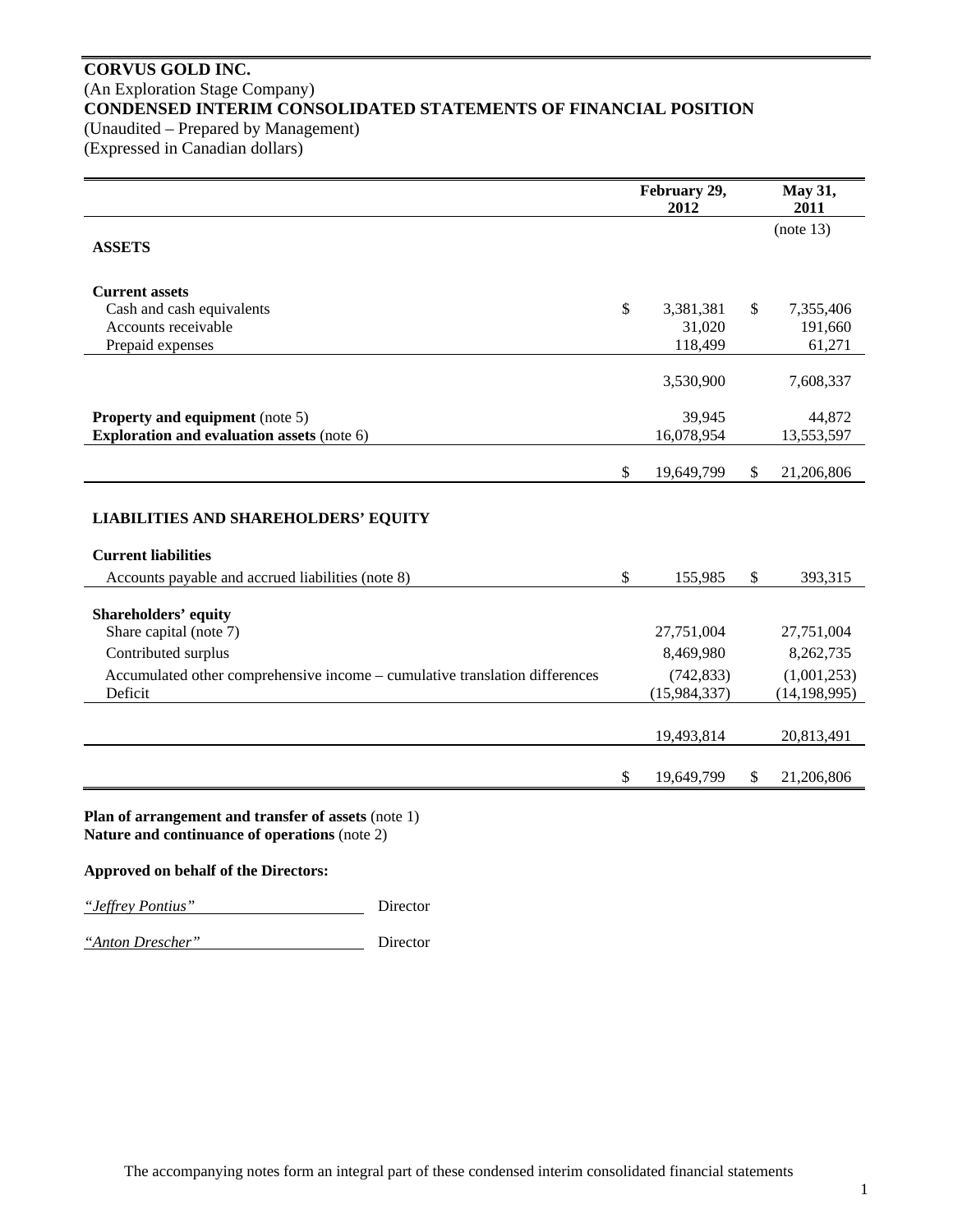# **CORVUS GOLD INC.**  (An Exploration Stage Company) **CONDENSED INTERIM CONSOLIDATED STATEMENTS OF COMPREHENSIVE LOSS**

(Unaudited - Prepared by Management)

(Expressed in Canadian dollars)

|                                            | Three months ended |              |               | Nine months ended |                           |                |               |                |
|--------------------------------------------|--------------------|--------------|---------------|-------------------|---------------------------|----------------|---------------|----------------|
|                                            |                    | February 29, |               | February 28,      |                           | February 29,   |               | February 28,   |
|                                            |                    | 2012<br>2011 |               |                   | 2012                      |                | 2011          |                |
|                                            |                    |              |               | (note 13)         |                           |                |               | (note 13)      |
| <b>Expenses</b>                            |                    |              |               |                   |                           |                |               |                |
| Administration (note 8)                    | \$                 | 1,880        | $\mathcal{S}$ | 538               | \$                        | 5,782          | $\mathcal{S}$ | 2,318          |
| Charitable donations                       |                    | 499          |               |                   |                           | 8,362          |               | 6,413          |
| Consulting fees (notes 7 and 8)            |                    | 77,374       |               | 153,450           |                           | 276,052        |               | 1,546,451      |
| Depreciation                               |                    | 3,699        |               | 463               |                           | 10,974         |               | 940            |
| Insurance                                  |                    | 12,534       |               | 6,129             |                           | 40,148         |               | 16,228         |
| Investor relations (note 7)                |                    | 96,074       |               | 66,419            |                           | 274,993        |               | 423,658        |
| Office and miscellaneous                   |                    | 60,267       |               | 1,657             |                           | 139,747        |               | 18,792         |
| Professional fees (notes 7 and 8)          |                    | 68,664       |               | 93,860            |                           | 248,559        |               | 225,342        |
| Property investigation expenditures        |                    | 249          |               | 3,227             |                           | 11,455         |               | 4,349          |
| Regulatory                                 |                    | 11,872       |               | 20,967            |                           | 21,991         |               | 100,891        |
| Rent (note 8)                              |                    | 22,088       |               |                   |                           | 47,109         |               | 5,302          |
| Travel                                     |                    | 41,873       |               | 5,294             |                           | 101,670        |               | 10,919         |
| Wages and benefits (notes 7 and 8)         |                    | 344,994      |               | 1,956             |                           | 619,775        |               | 481,864        |
|                                            |                    |              |               |                   |                           |                |               |                |
| Loss before other items                    |                    | (742,067)    |               | (353,960)         |                           | (1,806,617)    |               | (2,843,467)    |
|                                            |                    |              |               |                   |                           |                |               |                |
| Other items                                |                    |              |               |                   |                           |                |               |                |
| Interest income                            |                    | 13,484       |               | 21                |                           | 13,492         |               | 21             |
| Operator fee income                        |                    |              |               | 16,972            |                           |                |               | 366,205        |
| Foreign exchange gain (loss)               |                    | 3,783        |               | (30, 354)         |                           | 7,783          |               | 1,102          |
|                                            |                    | 17,267       |               | (13, 361)         |                           | 21,275         |               | 367,328        |
|                                            |                    |              |               |                   |                           |                |               |                |
| Net loss for the period                    |                    | (724, 800)   |               | (367, 321)        |                           | (1,785,342)    |               | (2,476,139)    |
|                                            |                    |              |               |                   |                           |                |               |                |
| Other comprehensive income                 |                    |              |               |                   |                           |                |               |                |
| Exchange difference on translating foreign |                    |              |               |                   |                           |                |               |                |
| operations                                 |                    | 480,092      |               | (728, 199)        |                           | (258, 420)     |               | (977, 166)     |
|                                            |                    |              |               |                   |                           |                |               |                |
| Comprehensive loss for the period          | \$                 | (244, 708)   |               | \$(1,095,520)     |                           | \$ (2,043,762) |               | \$ (3,453,305) |
|                                            |                    |              |               |                   |                           |                |               |                |
| Basic and diluted loss per share           | $\mathcal{S}$      | (0.02)       | \$            | (0.01)            | $\boldsymbol{\mathsf{S}}$ | (0.04)         | \$            | (0.07)         |
|                                            |                    |              |               |                   |                           |                |               |                |
| Weighted average number of shares          |                    |              |               |                   |                           |                |               |                |
| outstanding                                |                    | 41,660,261   |               | 41,659,245        |                           | 41,660,261     |               | 36,285,969     |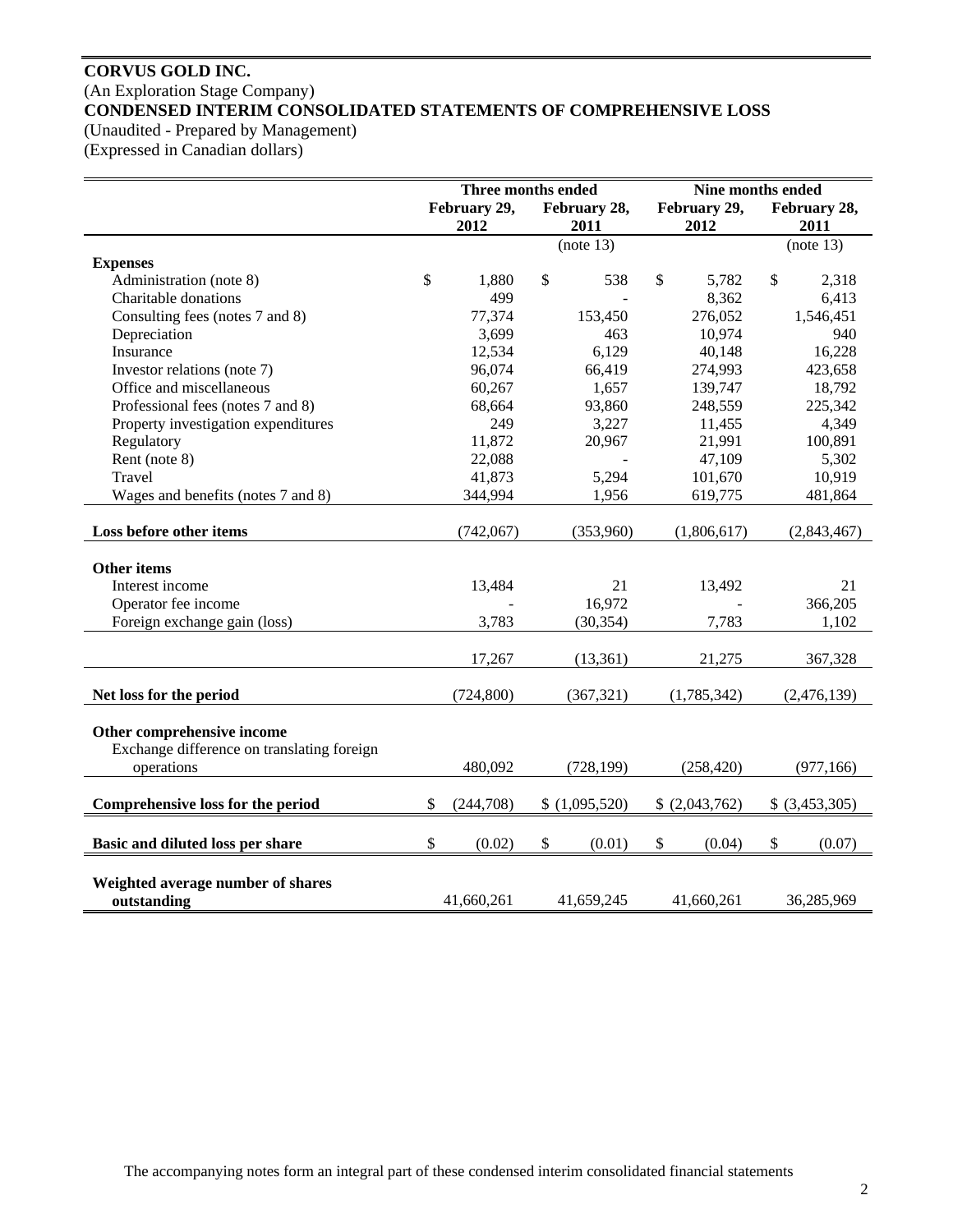# **CORVUS GOLD INC.**  (An Exploration Stage Company) **CONDENSED INTERIM CONSOLIDATED STATEMENTS OF CASH FLOWS**  (Unaudited – Prepared by Management) (Expressed in Canadian dollars) NINE MONTHS ENDED

|                                                            | February 29,<br>2012 |             |    | February 28,<br>2011 |
|------------------------------------------------------------|----------------------|-------------|----|----------------------|
|                                                            |                      |             |    | (note 13)            |
| <b>Operating activities</b>                                |                      |             |    |                      |
| Net loss for the period                                    | \$                   | (1,785,342) | \$ | (2,476,139)          |
| Add items not affecting cash:                              |                      |             |    |                      |
| Depreciation                                               |                      | 10,974      |    | 940                  |
| Share-based payment charges (note 7)                       |                      | 195,071     |    | 2,169,381            |
| Gain on foreign exchange                                   |                      | (7,783)     |    | (1,102)              |
| Accrued interest                                           |                      | (9,231)     |    |                      |
| Changes in non-cash items:<br>Accounts receivable          |                      |             |    |                      |
|                                                            |                      | (3,391)     |    | (30, 983)            |
| Prepaid expenses                                           |                      | (62,070)    |    | (41, 122)            |
| Accounts payable and accrued liabilities                   |                      | (47, 439)   |    | 146,463              |
| Cash used in operating activities                          |                      | (1,709,211) |    | (232, 562)           |
|                                                            |                      |             |    |                      |
| <b>Financing activities</b>                                |                      |             |    |                      |
| Additional funding by ITH                                  |                      |             |    | 726,375              |
| Funding provided by ITH under Plan of Arrangement (note 1) |                      |             |    | 3,300,000            |
| Shares issued for cash                                     |                      |             |    | 7,040,000            |
| Share issuance costs                                       |                      |             |    | (424, 141)           |
| Cash provided by financing activities                      |                      |             |    | 10,642,234           |
| <b>Investing activities</b>                                |                      |             |    |                      |
|                                                            |                      |             |    |                      |
| Expenditures on property and equipment                     |                      | (6,047)     |    | (12, 731)            |
| Expenditures on exploration and evaluation assets          |                      | (2,549,980) |    | (1,586,385)          |
| Recovery on exploration and evaluation assets              |                      | 283,912     |    |                      |
| Cash used in investing activities                          |                      | (2,272,115) |    | (1,599,116)          |
|                                                            |                      |             |    |                      |
| Effect of foreign exchange on cash                         |                      | 7,301       |    | (81,201)             |
| Increase (decrease) in cash and cash equivalents           |                      | (3,974,025) |    | 8,729,355            |
| Cash and cash equivalents, beginning of the period         |                      | 7,355,406   |    |                      |
| Cash and cash equivalents, end of the period               | \$                   | 3,381,381   | \$ | 8,729,355            |

**Supplemental cash flow information** (note 11)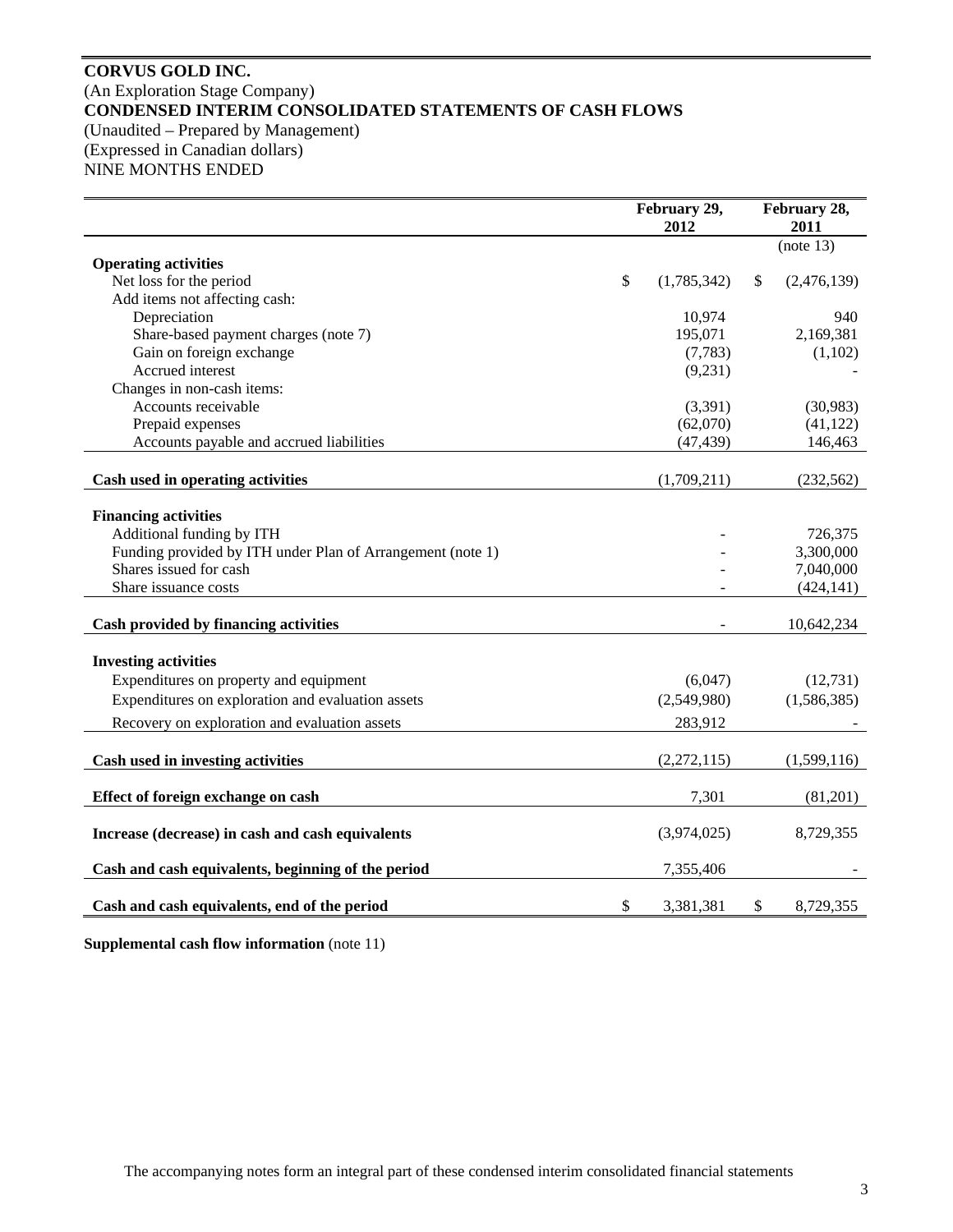# **CORVUS GOLD INC.**  (An Exploration Stage Company) **CONDENSED INTERIM CONSOLIDATED STATEMENT OF CHANGES IN EQUITY**  (Unaudited – Prepared by Management) (Expressed in Canadian dollars)

|                                                        |              |    |              |     |                    |     | <b>Accumulated</b><br>Other |                     |              |
|--------------------------------------------------------|--------------|----|--------------|-----|--------------------|-----|-----------------------------|---------------------|--------------|
|                                                        |              |    |              |     |                    |     | Comprehensive<br>Income-    |                     |              |
|                                                        |              |    |              |     |                    |     | <b>Cumulative</b>           |                     |              |
|                                                        | Number of    |    | <b>Share</b> |     | <b>Contributed</b> |     | <b>Translation</b>          |                     |              |
|                                                        | shares       |    | Capital      |     | <b>Surplus</b>     |     | <b>Differences</b>          | <b>Deficit</b>      | <b>Total</b> |
| Balance, June 1, 2010                                  | $\mathbf{1}$ | \$ | $\mathbf 1$  | \$. | 23,013,646 \$      |     | \$<br>$\blacksquare$        | $(11, 412, 372)$ \$ | 11,601,275   |
| Nevada and Other Alaska Business                       |              |    |              |     | 1,585,682          |     |                             |                     | 1,585,683    |
| ITH working capital contribution                       |              |    |              |     | 3,300,000          |     |                             |                     | 3,300,000    |
| Shares issued under Plan of Arrangement                | 33,614,009   |    | 27,899,328   |     | (27, 899, 328)     |     |                             |                     |              |
| Reclassify contributions by way of share-based payment |              |    |              |     |                    |     |                             |                     |              |
| charges from share capital to contributed surplus      |              |    | (6,662,577)  |     | 6,662,577          |     |                             |                     |              |
| Private placement                                      | 8,000,000    |    | 7,040,000    |     |                    |     |                             |                     | 7,040,000    |
| Shares issued for property acquisition                 | 46,250       |    | 43,475       |     |                    |     |                             |                     | 43,475       |
| Share-based payment charges                            |              |    |              |     | 1,421,695          |     |                             |                     | 1,421,695    |
| Share issuance costs                                   |              |    | (569, 224)   |     | 145,084            |     |                             |                     | (424, 140)   |
| Net loss                                               |              |    |              |     |                    |     |                             | (2,476,139)         | (2,476,139)  |
| Exchange difference on translating foreign operations  |              |    |              |     |                    |     | (977, 166)                  |                     | (977, 166)   |
| Balance, February 28, 2011                             | 41,660,261   |    | 27,751,004   |     | 8,229,356          |     | (977,166)                   | (13,888,511)        | 21,114,683   |
| Share-based payment charges                            |              |    |              |     | 33,379             |     |                             |                     | 33,379       |
| Net loss                                               |              |    |              |     |                    |     |                             | (310, 484)          | (310, 484)   |
| Exchange difference on translating foreign operations  |              |    |              |     |                    |     | (24,087)                    |                     | (24,087)     |
| <b>Balance, May 31, 2011</b>                           | 41,660,261   |    | 27,751,004   |     | 8,262,735          |     | (1,001,253)                 | (14, 198, 995)      | 20,813,491   |
| Share-based payment charges                            |              |    |              |     | 207,245            |     |                             |                     | 207,245      |
| Net loss                                               |              |    |              |     |                    |     |                             | (1,785,342)         | (1,785,342)  |
| Exchange difference on translating foreign operations  |              |    |              |     |                    |     | 258,420                     |                     | 258,420      |
| Balance, February 29, 2012                             | 41,660,261   | S. | 27,751,004   | \$  | 8,469,980          | -\$ | $(742, 833)$ \$             | (15,984,337)<br>-S  | 19,493,814   |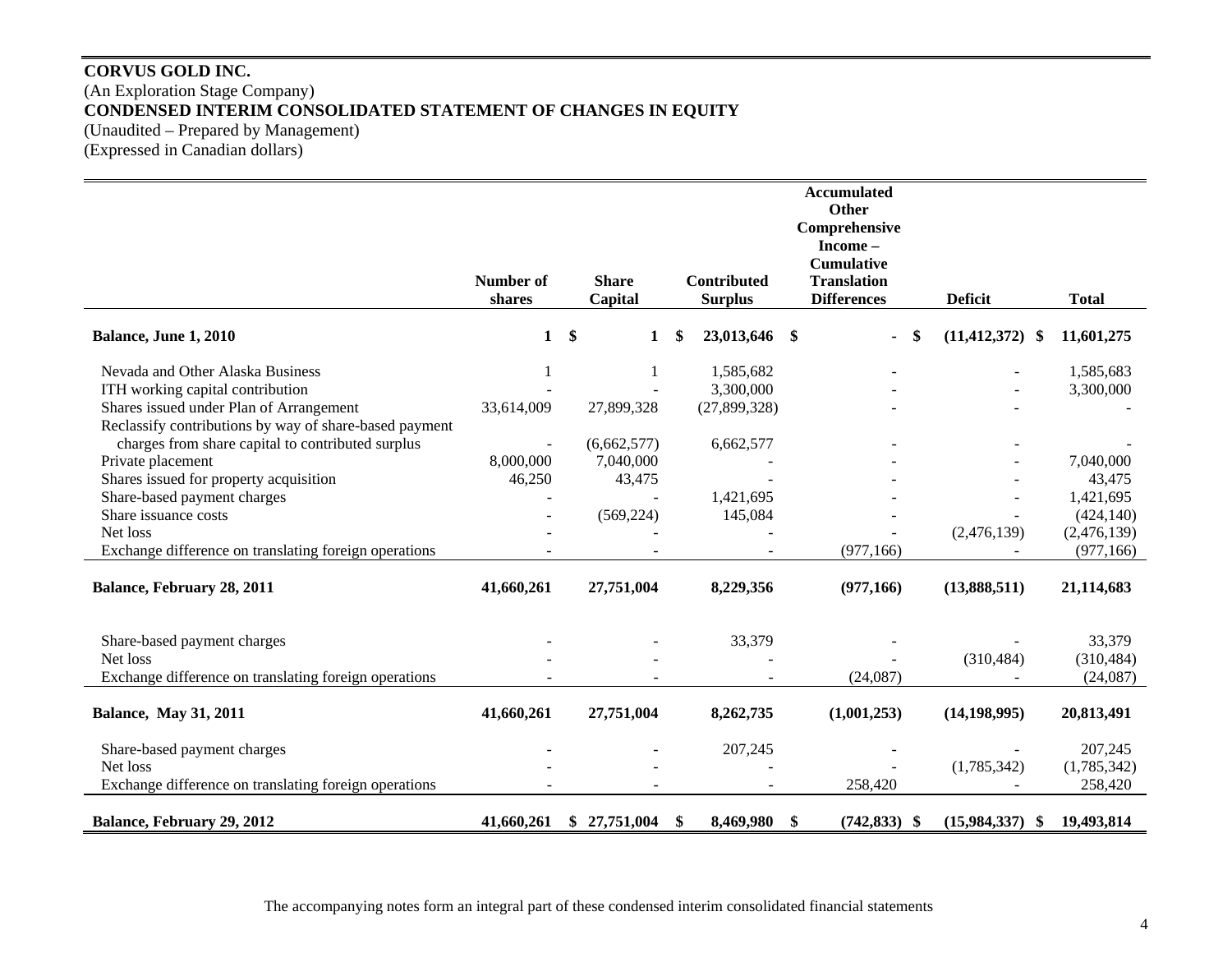# **1. PLAN OF ARRANGEMENT AND TRANSFER OF ASSETS**

On August 25, 2010, International Tower Hill Mines Ltd. ("ITH") completed a Plan of Arrangement (the "Arrangement") under the British Columbia Business Corporations Act ("BCBCA") whereby its existing Alaska mineral properties (other than the Livengood project) and related assets and the North Bullfrog mineral property and related assets in Nevada (collectively, the "Nevada and Other Alaska Business") were indirectly spun out into a new public company, being Corvus Gold Inc. ("Corvus" or the "Company").

The Arrangement was approved by the board of directors of each of ITH and Corvus and by the shareholders of ITH and was accepted for filing by the Toronto Stock Exchange ("TSX") on behalf of both ITH and Corvus. In connection with the completion of the Arrangement, the common shares of Corvus were listed on the TSX.

Under the Arrangement, each shareholder of ITH received (as a return of capital) one Corvus common share for every two ITH common shares held as at the effective date of the Arrangement and exchanged each old common share of ITH for a new common share of ITH. As part of the Arrangement, ITH transferred its wholly-owned subsidiary Corvus Gold Nevada Inc. (formerly Talon Gold Nevada Inc.) ("Corvus Nevada"), incorporated in Nevada, United States (which held the North Bullfrog property), to Corvus and a wholly-owned Alaskan subsidiary of ITH sold to Raven Gold Alaska Inc. ("Raven Gold"), incorporated in Alaska, United States, a wholly owned subsidiary of Corvus, the Terra, Chisna, LMS and West Pogo properties. As a consequence of the completion of the Arrangement, Corvus now holds the Terra, Chisna, LMS, West Pogo and North Bullfrog properties (the "Spin-out Properties").

The Company's unaudited condensed interim consolidated financial statements reflect the Statements of Financial Position, Comprehensive Loss, Cash Flows and Changes in Equity of the Nevada and Other Alaska Business as if Corvus existed in its present form during the periods reported. The Statements of Comprehensive Loss for the period to August 25, 2010, which is included in the results to February 28, 2011, include an allocation of ITH's general and administrative expenses incurred. The allocation of general and administrative expenses was calculated on the basis of the ratio of costs incurred on the Spinout Properties in each period presented as compared to the costs incurred on all exploration and evaluations assets of ITH in each of these periods. The financial statements have been presented under the continuity of interests basis of accounting with Statement of Financial Position amounts based on the amounts recorded by ITH. Management cautions readers of these financial statements that the allocation of expenses does not necessarily reflect future general and administrative expenses.

The opening deficit of the Company at June 1, 2010 was calculated by applying the same allocation principles outlined above to the cumulative transactions relating to the Spin-out Properties from the date of acquisition of those mineral properties to May 31, 2010 and includes an allocation of ITH's general and administrative expenses from the date of acquisition of those mineral properties to May 31, 2010. The allocation of general and administrative expense was calculated on the basis of the ratio of costs incurred on the Spin-out Properties in each prior year as compared to the costs incurred on all exploration and evaluations assets of ITH in each of those prior years.

Total funding from ITH through the Nevada and Other Alaska Business to August 25, 2010 are summarized in the table below:

| <b>Type of funding</b>                       |   | Amount             |
|----------------------------------------------|---|--------------------|
| Share-based payment charges (note 7)<br>Cash | S | 821,171<br>764,512 |
| Total                                        | S | 1,585,683          |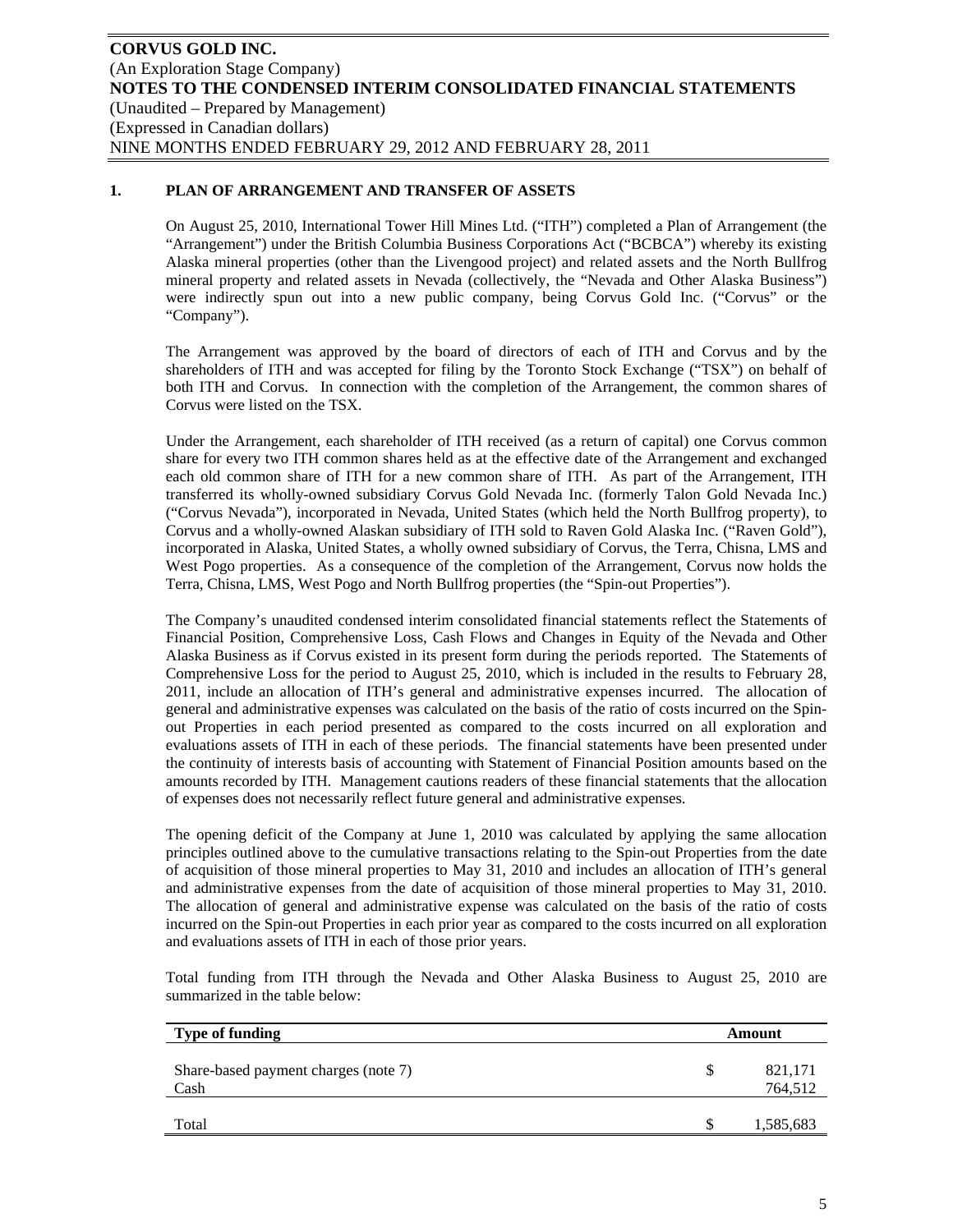# **2. NATURE AND CONTINUANCE OF OPERATIONS**

The Company was incorporated on April 13, 2010 under the BCBCA.

The Company is an exploration stage entity engaged in the business of acquiring, exploring and evaluating mineral properties, and either joint venturing or developing these properties further or disposing of them when the evaluation is completed. At February 29, 2012, the Company was in the exploration stage and had interests in properties in Alaska and Nevada, U.S.A and Quebec, Canada.

The business of mining and exploration involves a high degree of risk and there can be no assurance that current exploration programs will result in profitable mining operations. The Company has no source of revenue, and has significant cash requirements to meet its administrative overhead and maintain its mineral property interests. The recoverability of amounts shown for exploration and evaluation assets is dependent on several factors. These include the discovery of economically recoverable reserves, the ability of the Company to obtain the necessary financing to complete the development of these properties, and future profitable production or proceeds from disposition of exploration and evaluation assets. The carrying value of the Company's exploration and evaluation assets does not reflect current or future values.

These condensed interim consolidated financial statements have been prepared on a going concern basis, which presume the realization of assets and discharge of liabilities in the normal course of business for the foreseeable future. The Company's ability to continue as a going concern is dependent upon achieving profitable operations and/or obtaining additional financing. The Company has sustained losses from operations, and has an ongoing requirement for capital investment to explore its exploration and evaluation assets. The Company expects that it will need to raise substantial additional capital to accomplish its business plan over the next several years. The Company expects to seek additional financing through equity financing. There can be no assurance as to the availability or terms upon which such financing might be available.

These condensed interim consolidated financial statements do not include any adjustments to the amounts and classification of assets and liabilities that might be necessary should the Company be unable to continue in business.

# **3. SIGNIFICANT ACCOUNTING POLICIES**

#### **Basis of presentation**

The Canadian Institute of Chartered Accountants Handbook was revised in 2010 to incorporate International Financial Reporting Standards ("IFRS") and require publicly accountable enterprises to apply such standards effective for years beginning on or after January 1, 2011. The Company has commenced reporting on this basis in these condensed interim consolidated financial statements.

These are the Company's third IFRS condensed interim consolidated financial statements for the nine months ended February 29, 2012 covered by IFRS. These condensed interim consolidated financial statements have been prepared in accordance with IFRS applicable to the preparation of interim financial statements, including International Accounting Standard ("IAS") 34, *"Interim Financial Reporting"* and IFRS 1 *"First-Time Adoption of International Financial Reporting Standards"*. Subject to certain transition elections disclosed in note 13, the Company has consistently applied the same accounting policies in its opening IFRS Statement of Financial Position as at June 1, 2010 and retroactively to all periods presented, as if the policies had always been in effect.

Note 13 discloses the impact of the transition from Canadian Generally Accepted Accounting Principles ("GAAP") to IFRS on the Company's reported financial position, operating and cash flows, including the nature and effect of significant changes in accounting policies from those used in its consolidated financial statements for year ended May 31, 2011.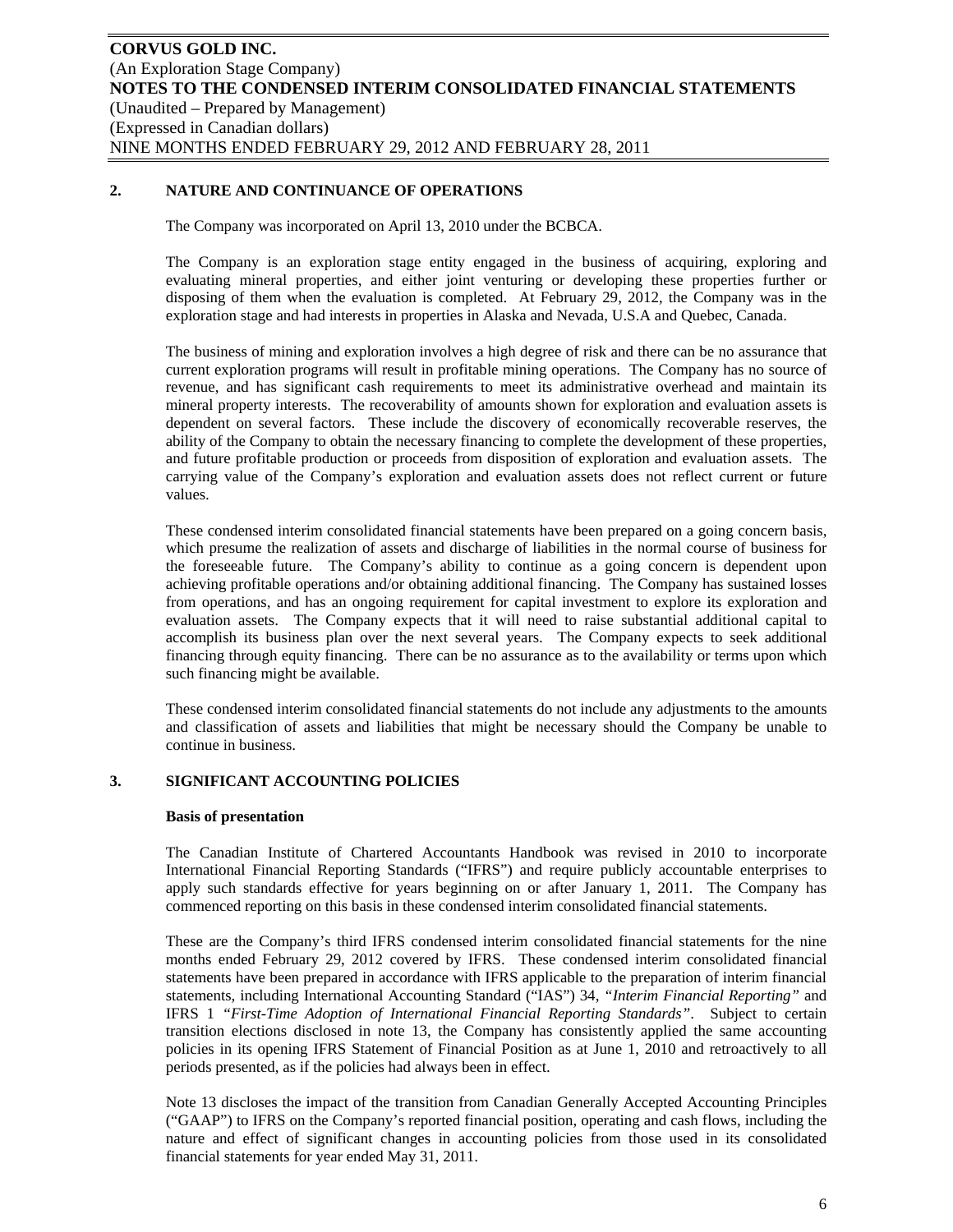#### **Basis of presentation (cont'd)**

The accounting policies applied in these condensed interim consolidated financial statements are presented in note 3 and are based on IFRS issued and outstanding as of April 14, 2012, the date the Board of Directors approved the condensed interim consolidated financial statements. Any subsequent changes to IFRS that are given effect in the Company's annual consolidated financial statements for the year ending May 31, 2012 could result in restatement of these condensed interim consolidated financial statements. At February 29, 2012, management does not expect these standards to have a significant effect on the consolidated financial statements.

### **Basis of Consolidation**

These condensed interim consolidated financial statements include the accounts of the Company and its wholly-owned subsidiaries (collectively, the "Group"), Corvus Nevada (a Nevada corporation) and Raven Gold (an Alaska corporation). All intercompany transactions and balances were eliminated upon consolidation.

### **Significant Accounting Estimates and Judgments**

The preparation of these financial statements requires management to make certain estimates, judgments and assumptions that affect the reported amounts of assets and liabilities at the date of the financial statements and reported amounts of expenses during the reporting period. Actual outcomes could differ from these estimates. These financial statements include estimates which, by their nature, are uncertain. The impacts of such estimates are pervasive throughout the financial statements, and may require accounting adjustments based on future occurrences. Revisions to accounting estimates are recognized in the period in which the estimate is revised and future periods if the revision affects both current and future periods. These estimates are based on historical experience, current and future economic conditions and other factors, including expectations of future events that are believed to be reasonable under the circumstances.

#### Critical accounting estimates

Significant assumptions about the future and other sources of estimation uncertainty that management has made at the end of the reporting period, that could result in a material adjustment to the carrying amounts of assets and liabilities, in the event that actual results differ from assumptions made, relate to, but are not limited to, the carrying value and the recoverability of the exploration and evaluation assets included in the Statements of Financial Position, the assumptions used to determine the fair value of share-based payments in the Statement of Comprehensive Loss, allocation of administrative expenses on the spin-out from ITH, and the estimated amounts of reclamation and environmental obligations.

#### Critical accounting judgments

Critical accounting judgments are accounting policies that have been identified as being complex or involving subjective judgments or assessments.

In accordance with IAS 21 *"The Effects of Changes in Foreign Exchange Rates"*, management determined that the functional currency of Corvus Nevada and Raven Gold is US dollars and for all other entities within the Group, the functional currency is Canadian dollars, as these are the currencies of the primary economic environment in which the companies operate. As well, management is required to apply judgment in determining whether technical feasibility and commercial viability can be demonstrated for its exploration and evaluation assets. Once technical feasibility and commercial viability of a property can be demonstrated, it is reclassified from exploration and evaluation assets and subject to different accounting treatment. As at February 29, 2012 management had determined that no reclassification of exploration and evaluation assets was required.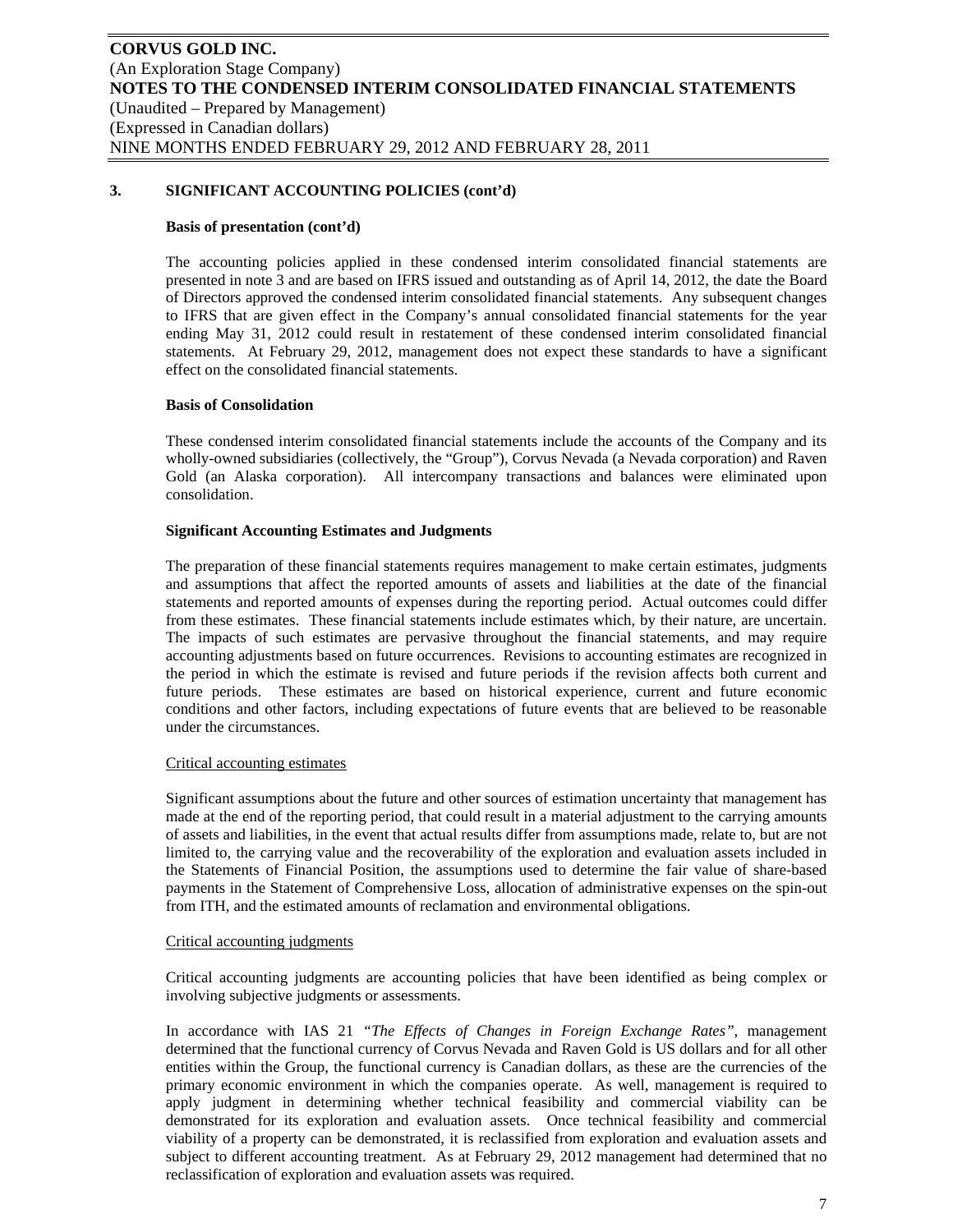#### **Foreign currency translation**

The presentation currency of the Company is the Canadian dollar.

The functional currency of each of the parent company and its subsidiaries is measured using the currency of the primary economic environment in which that entity operates. The functional currency of Corvus Nevada and Raven Gold is US dollars, and for the Company the functional currency is Canadian dollars.

### Transactions and balances

Foreign currency transactions are translated into the functional currency using the exchange rates prevailing at the date of the transaction. Foreign currency monetary items are translated at the period-end exchange rate. Non-monetary items measured at historical cost continue to be carried at the exchange rate at the date of the transaction. Non-monetary items measured at fair value are reported at the exchange rate at the date when fair values were determined.

Exchange differences arising on the translation of monetary items or on settlement of monetary items are recognized in profit or loss in the Statement of Comprehensive Income (Loss) in the period in which they arise.

Exchange differences arising on the translation of non-monetary items are recognized in other comprehensive income (loss) in the Statement of Comprehensive Income (Loss) to the extent that gains and losses arising on those non-monetary items are also recognized in other comprehensive income (loss). Where the nonmonetary gain or loss is recognized in profit or loss, the exchange component is also recognized in profit or loss.

# Parent and Subsidiary Companies

The financial results and position of foreign operations whose functional currency is different from the presentation currency are translated as follows:

- Assets and liabilities are translated at period-end exchange rates prevailing at that reporting date; and
- Income and expenses are translated at average exchange rates for the period.

Exchange differences arising on translation of foreign operations are transferred directly to the Group's exchange difference on translating foreign operations on the Statement of Comprehensive Income (Loss) and are reported as a separate component of shareholders' equity titled "Cumulative Translation Differences". These differences are recognized in the profit or loss in the period in which the operation is disposed of.

#### **Financial instruments**

a) Financial assets

Financial assets are classified into one of the following categories based on the purpose for which the asset was acquired. All transactions related to financial instruments are recorded on a trade date basis. The Company's accounting policy for each category is as follows: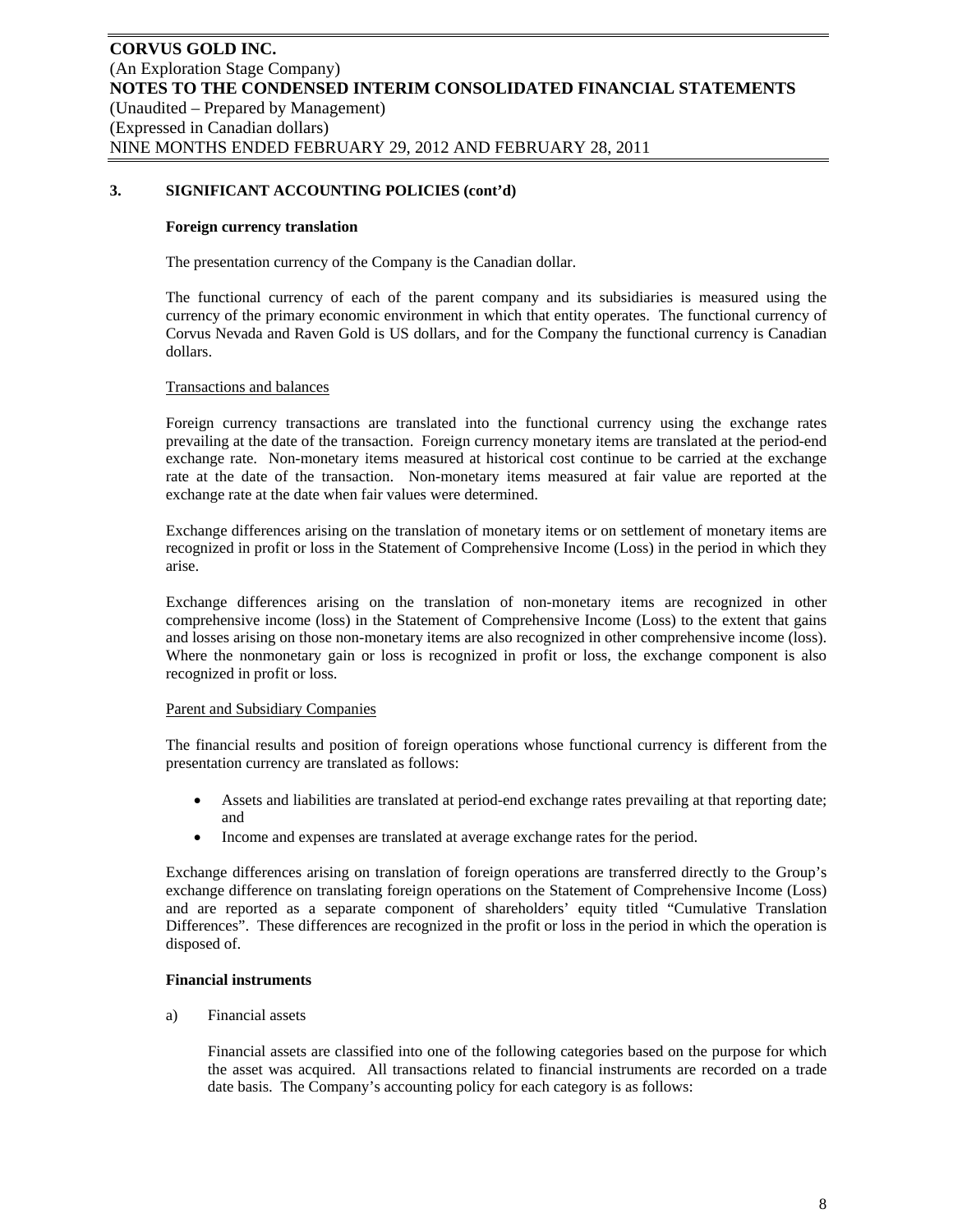#### **Financial instruments (cont'd)**

a) Financial assets (cont'd)

### Fair value through profit or loss ("FVTPL")

A financial asset is classified as FVTPL if it is classified as held-for-trading or is designated as such upon initial recognition. Financial assets are designated as FVTPL if the Company manages such investments and makes purchase and sale decisions based on their fair value in accordance with the Company's documented risk management or investment strategy. Financial assets designated as FVTPL are measured at fair value, and changes therein are recognized in profit or loss. Cash and cash equivalents are classified as FVTPL and are accounted for at fair value.

Transactions costs associated with FVTPL financial assets are expensed as incurred, while transaction costs associated with all other financial assets are included in the initial carrying amount of the asset.

### Loans and receivables

Loans and receivables are non-derivative financial assets with fixed or determinable payments that are not quoted in an active market. They are classified as current assets or non-current assets based on their maturity date. Loans and receivables are initially recognized at fair value and subsequently carried at amortized cost less any impairment. Loans and receivables are comprised of accounts receivables.

#### Held-to-maturity

Held-to-maturity financial assets are measured at amortized cost. The Company does not have any financial assets classified as held-to-maturity.

#### Available-for-sale financial assets

Available-for-sale ("AFS") financial assets are non-derivatives that are either designated as available-for-sale or not classified in any other financial asset category. Changes in the fair value of AFS financial assets other than impairment losses are recognized as other comprehensive income (loss) and classified as a component of equity. The Company does not have any AFS financial assets.

#### Impairment of financial assets

The Company assesses at each reporting date whether a financial asset is impaired.

If there is objective evidence that an impairment loss on assets carried at amortized cost has been incurred, the amount of the loss is measured as the difference between the financial asset's carrying amount and the present value of estimated future cash flows discounted at the financial asset's original effective interest rate. The carrying amount of the financial asset is then reduced by the amount of the impairment. The amount of the loss is recognized in profit or loss.

If, in a subsequent period, the amount of the impairment loss decreases and the decrease can be related objectively to an event occurring after the impairment was recognized, the previously recognized impairment loss is reversed to the extent that the carrying value of the financial asset does not exceed what the amortized cost would have been had the impairment not been recognized. Any subsequent reversal of an impairment loss is recognized in profit or loss.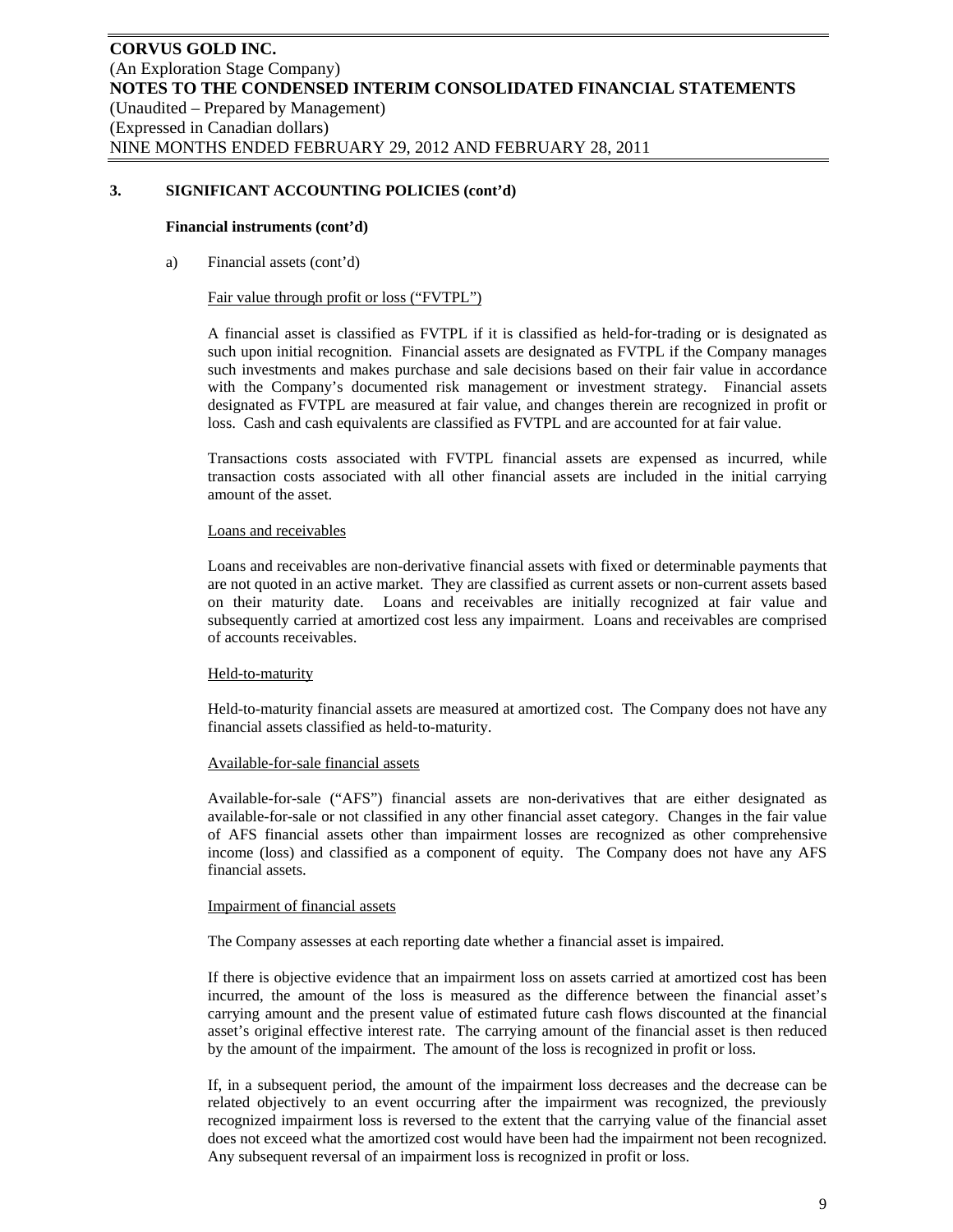#### **Financial instruments (cont'd)**

a) Financial assets (cont'd)

#### Impairment of financial assets (cont'd)

In relation to trade receivables, a provision for impairment is made and an impairment loss is recognized in profit and loss when there is objective evidence (such as the probability of insolvency or significant financial difficulties of the debtor) that the Company will not be able to collect all of the amounts due under the original terms of the invoice. The carrying amount of the receivable is reduced through use of an allowance account. Impaired debts are written off against the allowance account when they are assessed as uncollectible.

If an available-for-sale financial asset is impaired, an amount comprising the difference between its cost and its current fair value, less any impairment loss previously recognized in profit or loss, is transferred from accumulated other comprehensive income (loss) to profit or loss. Reversals in respect of equity instruments classified as available-for-sale are not recognized in profit or loss.

# b) Financial liabilities

The Company classifies its financial liabilities in the following categories: other financial liabilities and FVTPL.

# Other financial liabilities

Financial liabilities classified as other financial liabilities are initially recognized at fair value less directly attributable transaction costs. After initial recognition, other financial liabilities are subsequently measured at amortized cost using the effective interest method. The effective interest method is a method of calculating the amortized cost of a financial liability and of allocating interest expense over the relevant period. The effective interest rate is the rate that exactly discounts estimated future cash payments through the expected life of the financial liability, or, where appropriate, a shorter period. The Company's accounts payable and accrued liabilities and due to related parties are classified as other financial liabilities.

# FVTPL

Financial liabilities classified as FVTPL include financial liabilities held-for-trading and financial liabilities designated upon initial recognition as FVTPL. Derivatives, including separated embedded derivatives are also classified as held for trading unless they are designated as effective hedging instruments. Fair value changes on financial liabilities classified as FVTPL are recognized through the consolidated Statement of Comprehensive Income (Loss). The Company has not classified any financial liabilities as FVTPL.

#### **Cash and cash equivalents**

Cash equivalents include highly liquid investments that are readily convertible to cash which are subject to an insignificant risk of change in value. Cash equivalents are held for the purpose of meeting shortterm cash commitments rather than for investment or other purposes.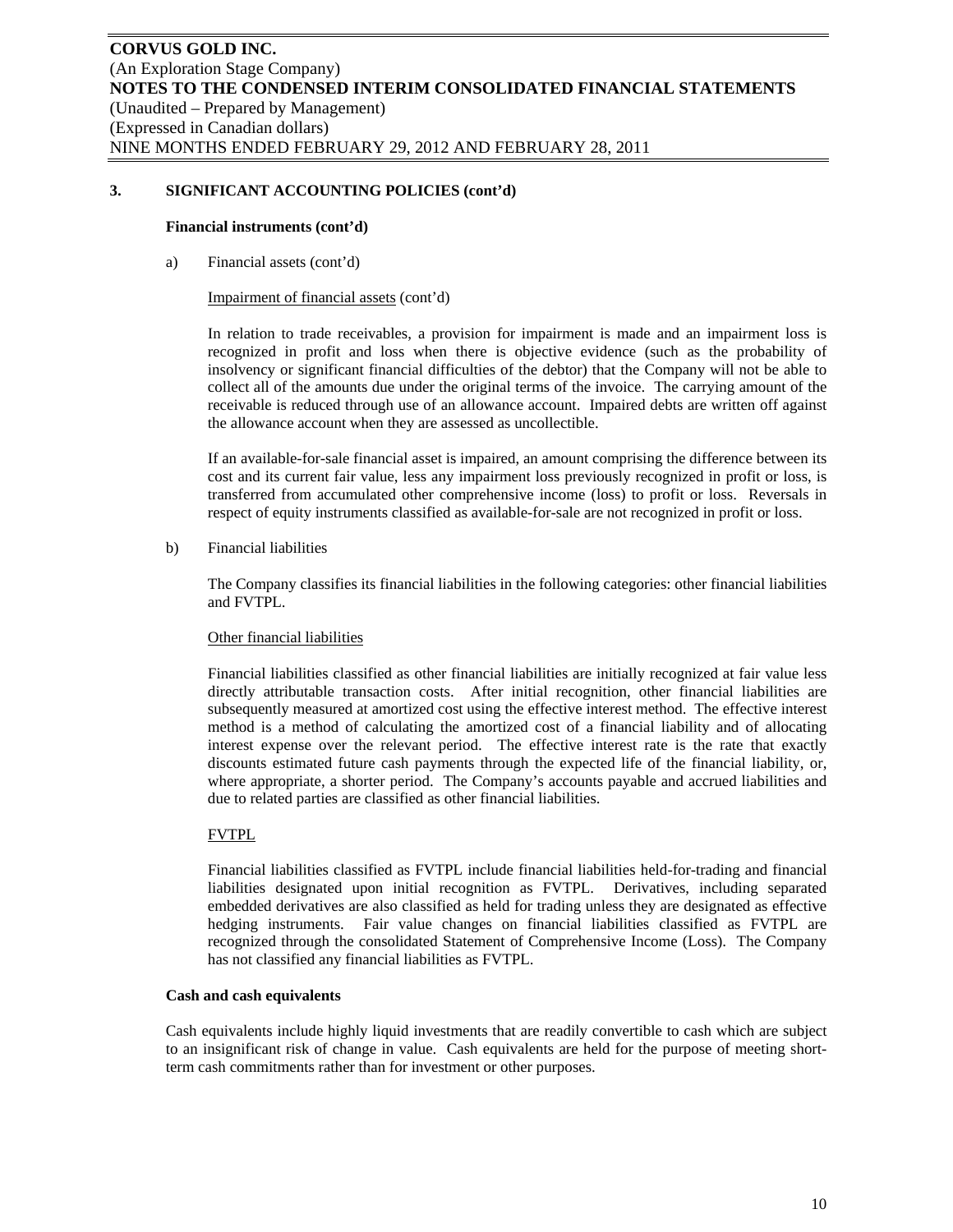#### **Property and equipment**

a) Recognition and measurement

On initial recognition, property and equipment are valued at cost, being the purchase price and directly attributable costs of acquisition or construction required to bring the asset to the location and condition necessary to be capable of operating in the manner intended by the Company, including appropriate borrowing costs and the estimated present value of any future unavoidable costs of dismantling and removing items.

Property and equipment is subsequently measured at cost less accumulated depreciation, less any accumulated impairment losses, with the exception of land which is not depreciated.

When parts of an item of property and equipment have different useful lives, they are accounted for as separate items (major components) of property and equipment.

b) Subsequent costs

The cost of replacing part of an item of property and equipment is recognized in the carrying amount of the item if it is probable that the future economic benefit embodied within the part will flow to the Company and its cost can be measured reliably. The carrying amount of the replaced part is derecognized. The costs of the day-to-day servicing of property and equipment are recognized in profit or loss as incurred.

c) Major maintenance and repairs

Subsequent costs are included in the asset's carrying amount or recognized as a separate asset, as appropriate, only when it is probable that future economic benefits associated with the item will flow to the Company and the cost of the item can be measured reliably. All other repairs and maintenance are charged to the profit or loss during the financial period in which they are incurred.

d) Gains and losses

Gains and losses on disposal of an item of property and equipment are determined by comparing the proceeds from disposal with the carrying amount, and are recognized net within other items in profit or loss.

e) Depreciation

Depreciation is recognized in profit or loss on a declining-balance basis at the following annual rates:

| Computer equipment | - | 30% declining balance |
|--------------------|---|-----------------------|
| Vehicles           | - | 30% declining balance |

Additions during the year are depreciated at one-half the annual rates.

Depreciation methods, useful lives and residual values are reviewed at each financial year-end and adjusted if appropriate.

Depreciation on assets used in exploration activities are capitalized to exploration and evaluation assets.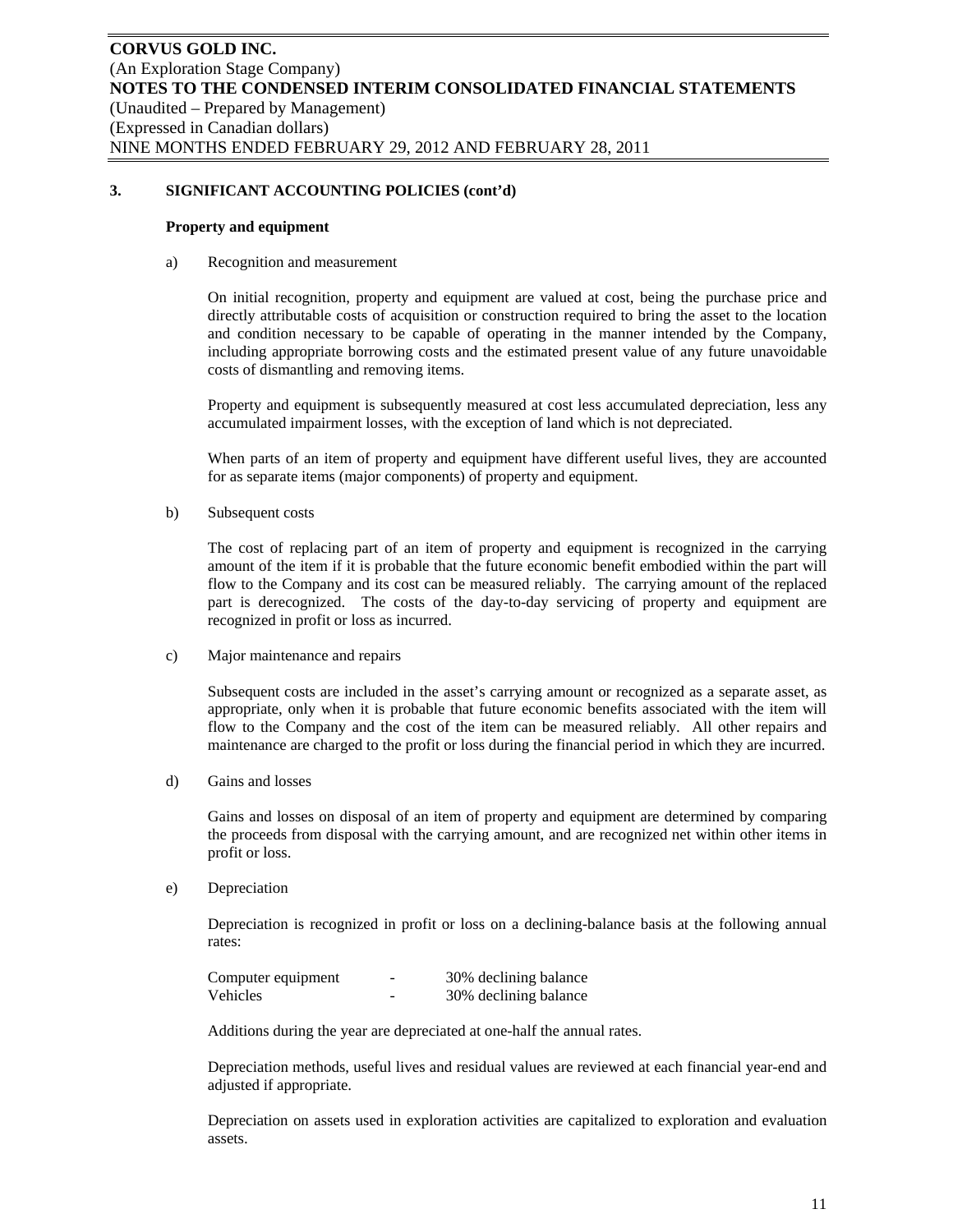#### **Mineral exploration and evaluation expenditures**

All of the Company's projects are currently in the exploration and evaluation phase.

a) Pre-exploration costs

Pre-exploration costs are expensed in the period in which they are incurred.

b) Exploration and evaluation expenditures

Once the legal right to explore a property has been acquired, costs directly related to exploration and evaluation expenditures are recognized and capitalized, in addition to the acquisition costs. These direct expenditures include such costs as materials used, geological and geophysical evaluation, surveying costs, drilling costs, payments made to contractors and depreciation on property and equipment during the exploration phase. Costs not directly attributable to exploration and evaluation activities, including general administrative overhead costs, are expensed in the period in which they occur.

When a project is deemed to no longer have commercially viable prospects to the Company, exploration and evaluation expenditures in respect of that project are deemed to be impaired. As a result, those exploration and evaluation expenditure costs, in excess of estimated recoveries, are written-off to the Statement of Comprehensive Income (Loss).

The Company assesses exploration and evaluation assets for impairment at each reporting date.

Once the technical feasibility and commercial viability of extracting the mineral resource has been determined, the property is considered to be a mine under development and is classified as "mine development cost". Exploration and evaluation assets are tested for impairment before the assets are transferred to development properties.

Any incidental revenue earned in connection with exploration activities are applied as a reduction to capitalized exploration costs. Any operational income earned in connection with exploration activities are recognized in the Statement of Comprehensive Loss.

Mineral exploration and evaluation expenditures are classified as intangible assets.

#### **Impairment of non-current assets**

Non-current assets are evaluated at each reporting date by management for indicators that carrying value is impaired and may not be recoverable. When indicators of impairment are present the recoverable amount of an asset is evaluated at the level of a cash generating unit ("CGU"), the smallest identifiable group of assets that generates cash inflows that are largely independent of the cash inflows from other assets or groups of assets, where the recoverable amount of a CGU is the greater of the CGU's fair value less costs to sell and its value in use. An impairment loss is recognized in profit or loss to the extent the carrying amount exceeds the recoverable amount.

In calculating recoverable amount, if applicable, the Company uses discounted cash flow techniques to determine fair value when it is not possible to determine fair value either by quotes from an active market or a binding sales agreement. The determination of discounted cash flows is dependent on a number of factors, including future metal prices, the amount of reserves, the cost of bringing the project into production, production schedules, production costs, sustaining capital expenditures, and site closure, restoration and environmental rehabilitation costs. Additionally, the reviews take into account factors such as political, social, legal, and environmental regulations. These factors may change due to changing economic conditions or the accuracy of certain assumptions and, hence, affect the recoverable amount.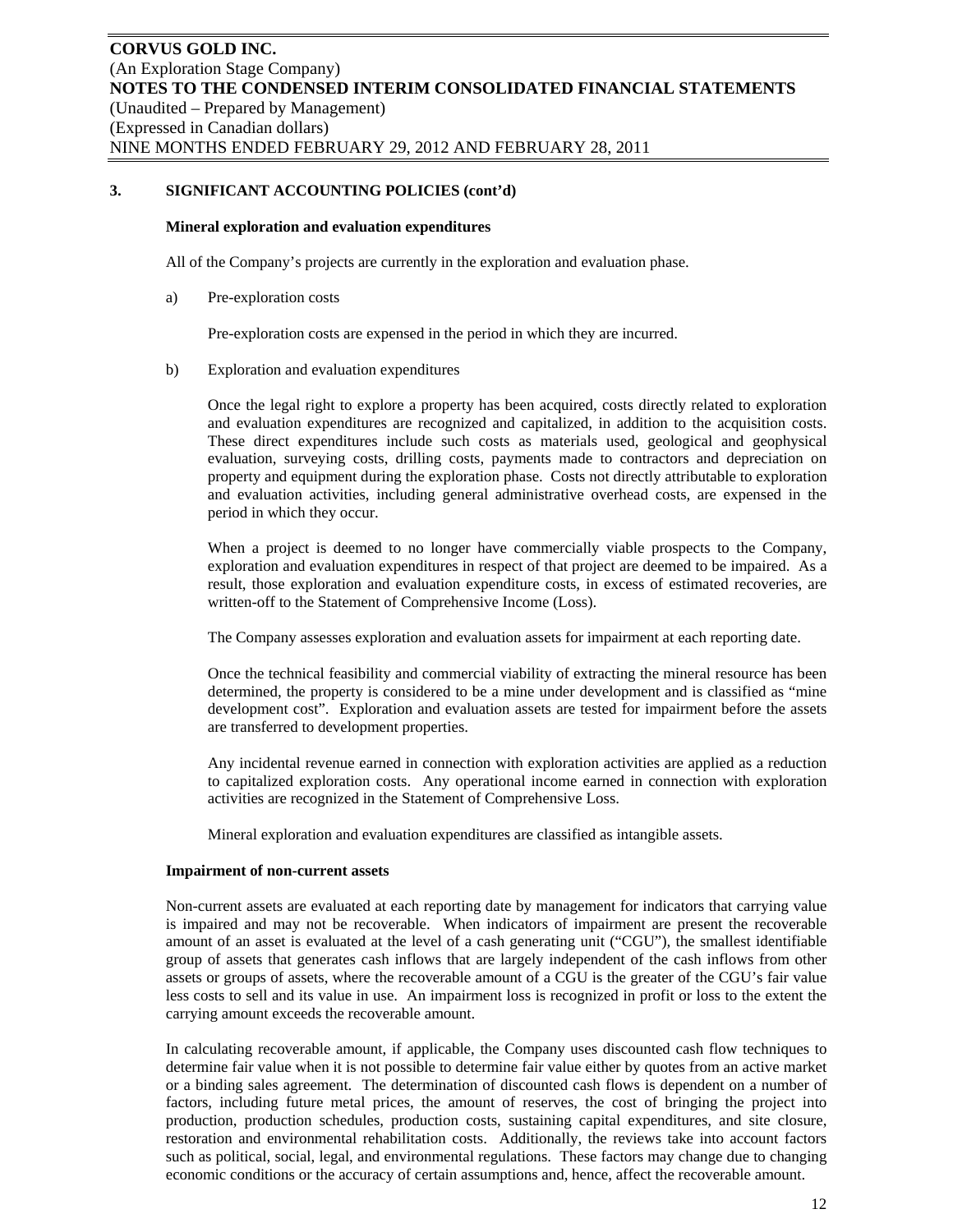### **Impairment of non-current assets (cont'd)**

The Company uses its best efforts to fully understand all of the aforementioned to make an informed decision based upon historical and current facts surrounding the projects. Discounted cash flow techniques often require management to make estimates and assumptions concerning reserves and expected future production revenues and expenses.

### **Reversal of impairment**

An impairment loss is reversed if there is an indication that there has been a change in the estimates used to determine the recoverable amount. An impairment loss is reversed only to the extent that the asset's carrying amount does not exceed the carrying amount that would have been determined, net of depreciation or amortization, if no impairment loss had been recognized. An impairment loss with respect to goodwill is never reversed.

#### **Provisions for environmental rehabilitation**

The Company records a liability based on the best estimate of costs for site closure and reclamation activities that the Company is legally or constructively required to remediate. The liability is recognized at the time environmental disturbance occurs and the resulting costs are capitalized to the corresponding asset. The provision for closure and reclamation liabilities is estimated using expected cash flows based on engineering and environmental reports prepared by third-party industry specialists and/or internal expertise, and discounted at a pre-tax rate specific to the liability. The capitalized amount is depreciated on the same basis as the related asset. The liability is adjusted for the accretion of the discounted obligation and any changes in the amount or timing of the underlying future cash flows. Significant judgments and estimates are involved in forming expectations of the amounts and timing of future closure and reclamation cash flows.

Additional disturbances and changes in closure and reclamation estimates are accounted for as incurred with a change in the corresponding capitalized cost. Costs of rehabilitation projects for which a provision has been recorded are recorded directly against the provision as incurred, most of which are incurred at the end of the life of mine.

#### **Income taxes**

Income tax expense comprises current and deferred tax. Current tax and deferred tax are recognized in net loss except to the extent that it relates to a business combination or items recognized directly in equity or in other comprehensive income (loss).

Current income taxes are recognized for the estimated income taxes payable or receivable on taxable income or loss for the current year and any adjustment to income taxes payable in respect of previous years. Current income taxes are determined using tax rates and tax laws that have been enacted or substantively enacted by the year-end date.

Deferred tax assets and liabilities are recognized where the carrying amount of an asset or liability differs from its tax base, except for taxable temporary differences arising on the initial recognition of goodwill and temporary differences arising on the initial recognition of an asset or liability in a transaction which is not a business combination and at the time of the transaction affects neither accounting nor taxable profit or loss.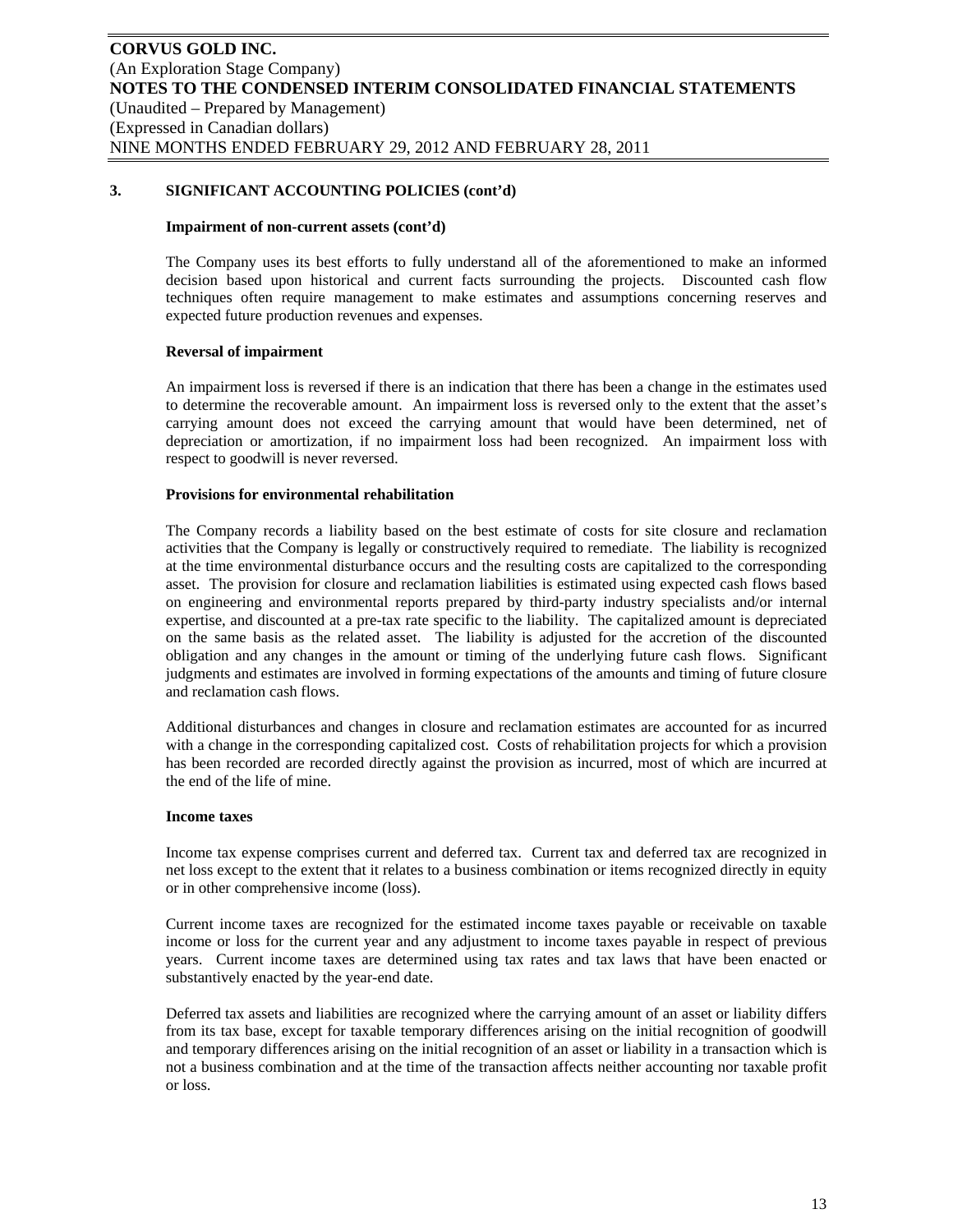#### **Income taxes (cont'd)**

Recognition of deferred tax assets for unused tax losses, tax credits and deductible temporary differences is restricted to those instances where it is probable that future taxable profit will be available against which the deferred tax asset can be utilized. At the end of each reporting period the Company reassesses unrecognized deferred tax assets. The Company recognizes a previously unrecognized deferred tax asset to the extent that it has become probable that future taxable profit will allow the deferred tax asset to be recovered.

#### **Share capital**

The proceeds from the exercise of stock options, warrants and escrow shares are recorded as share capital in the amount for which the option, warrant or escrow share enabled the holder to purchase a share in the Company. The Company's common shares are classified as equity instruments.

Commissions paid to agents, and other related share issuance costs, such as legal, auditing, and printing, on the issue of the Company's shares are charged directly to share capital.

#### **Valuation of equity units issued in private placements**

The Company has adopted a residual value method with respect to the measurement of shares and warrants issued as private placement units. The residual value method first allocates value to the more easily measurable component based on fair value and then the residual value, if any, to the less easily measurable component.

The fair value of the common shares issued in the private placements was determined to be the more easily measurable component and were valued at their fair value, as determined by the closing quoted bid price on the announcement date. The balance, if any, is allocated to the attached warrants. Any fair value attributed to the warrants is recorded as warrants.

#### **Earnings (loss) per share**

Basic loss per share is calculated using the weighted average number of common shares outstanding during the period. The Company uses the treasury stock method to compute the dilutive effect of options, warrants and similar instruments. Under this method, the dilutive effect on earnings (loss) per share is calculated presuming the exercise of outstanding options, warrants and similar instruments. It assumes that the proceeds of such exercise would be used to repurchase common shares at the average market price during the period. However, the calculation of diluted loss per share excludes the effects of various conversions and exercise of options and warrants that would be anti-dilutive.

#### **Share-based payments**

Where equity-settled share options are awarded to employees, the fair value of the options at the date of grant is charged to the Statement of Comprehensive Income (Loss) over the vesting period. Performance vesting conditions are taken into account by adjusting the number of equity instruments expected to vest at each reporting date so that, ultimately, the cumulative amount recognized over the vesting period is based on the number of options that eventually vest. Non-vesting conditions and market vesting conditions are factored into the fair value of the options granted. As long as all other vesting conditions are satisfied, a charge is made irrespective of whether these vesting conditions are satisfied. The cumulative expense is not adjusted for failure to achieve a market vesting condition or where a nonvesting condition is not satisfied.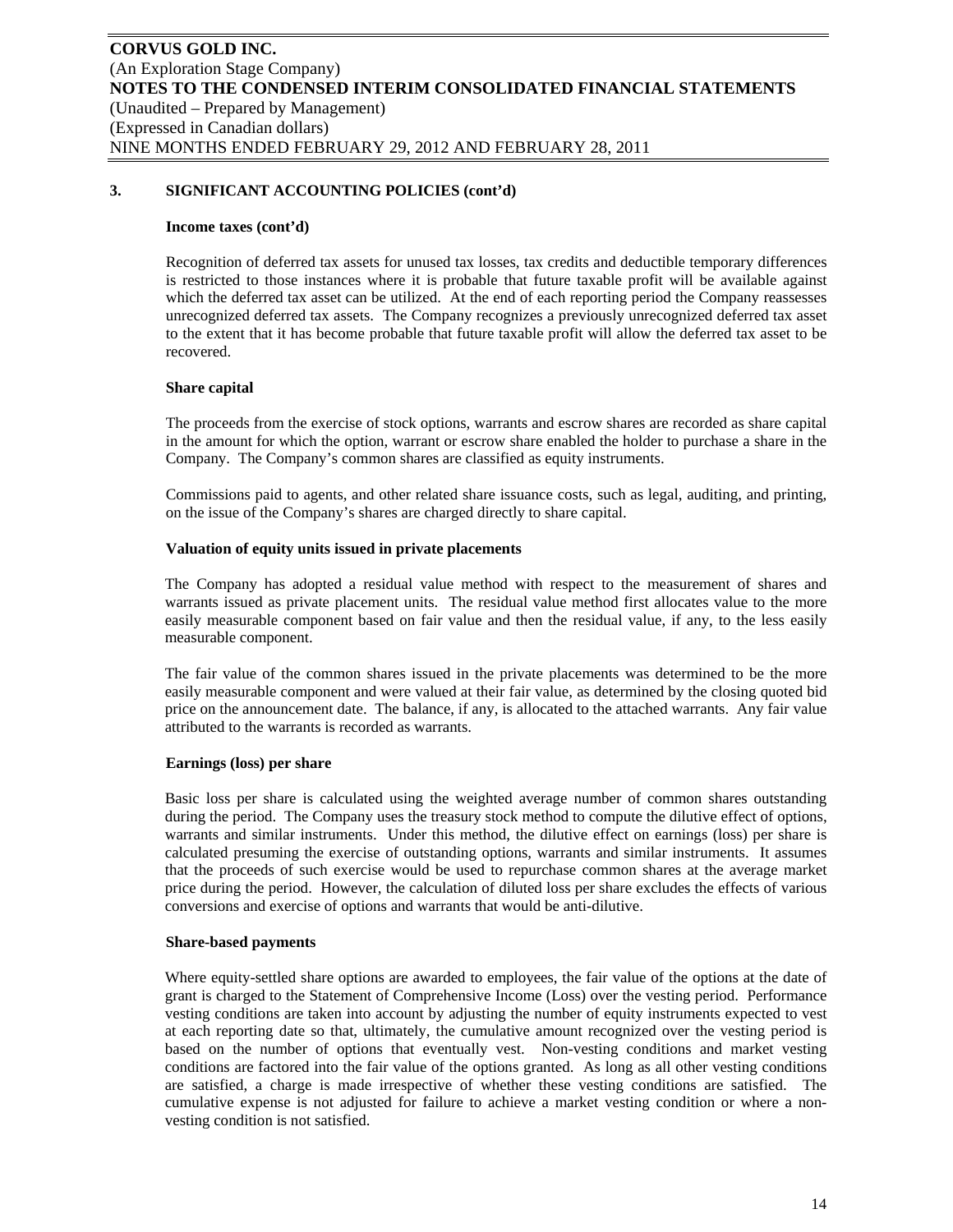#### **Share-based payments (cont'd)**

Where the terms and conditions of options are modified before they vest, the increase in the fair value of the options, measured immediately before and after the modification, is also charged to the Statement of Comprehensive Income (Loss) over the remaining vesting period.

Where equity instruments are granted to non-employees, they are recorded at the fair value of the goods or services received in the Statement of Comprehensive Income (Loss), unless they are related to the issuance of shares. Amounts related to the issuance of shares are recorded as a reduction of share capital.

When the value of goods or services received in exchange for the share-based payment cannot be reliably estimated, the fair value is measured by use of a valuation model. The expected life used in the model is adjusted, based on management's best estimate, for the effects of non-transferability, exercise restrictions, and behavioural considerations.

All equity-settled share-based payments are reflected in contributed surplus, until exercised. Upon exercise, shares are issued from treasury and the amount reflected in contributed surplus is credited to share capital, adjusted for any consideration paid.

Where a grant of options is cancelled or settled during the vesting period, excluding forfeitures when vesting conditions are not satisfied, the Company immediately accounts for the cancellation as an acceleration of vesting and recognizes the amount that otherwise would have been recognized for services received over the remainder of the vesting period. Any payment made to the employee on the cancellation is accounted for as the repurchase of an equity interest except to the extent the payment exceeds the fair value of the equity instrument granted, measured at the repurchase date. Any such excess is recognized as an expense.

#### **Non-monetary transactions**

All non-monetary transactions are measured at the fair value of the asset surrendered or the asset received, whichever is more reliable, unless the transaction lacks commercial substance or the fair value cannot be reliably established. The commercial substance requirement is met when the future cash flows are expected to change significantly as a result of the transaction. When the fair value of a non-monetary transaction cannot be reliably measured, it is recorded at the carrying amount (after reduction, when appropriate, for impairment) of the asset given up adjusted by the fair value of any monetary consideration received or given. When the asset received or the consideration given up is shares in an actively traded market, the value of those shares will be considered fair value.

#### **Joint venture accounting**

Where the Company's exploration and development activities are conducted with others, the accounts reflect only the Company's proportionate interest in such activities.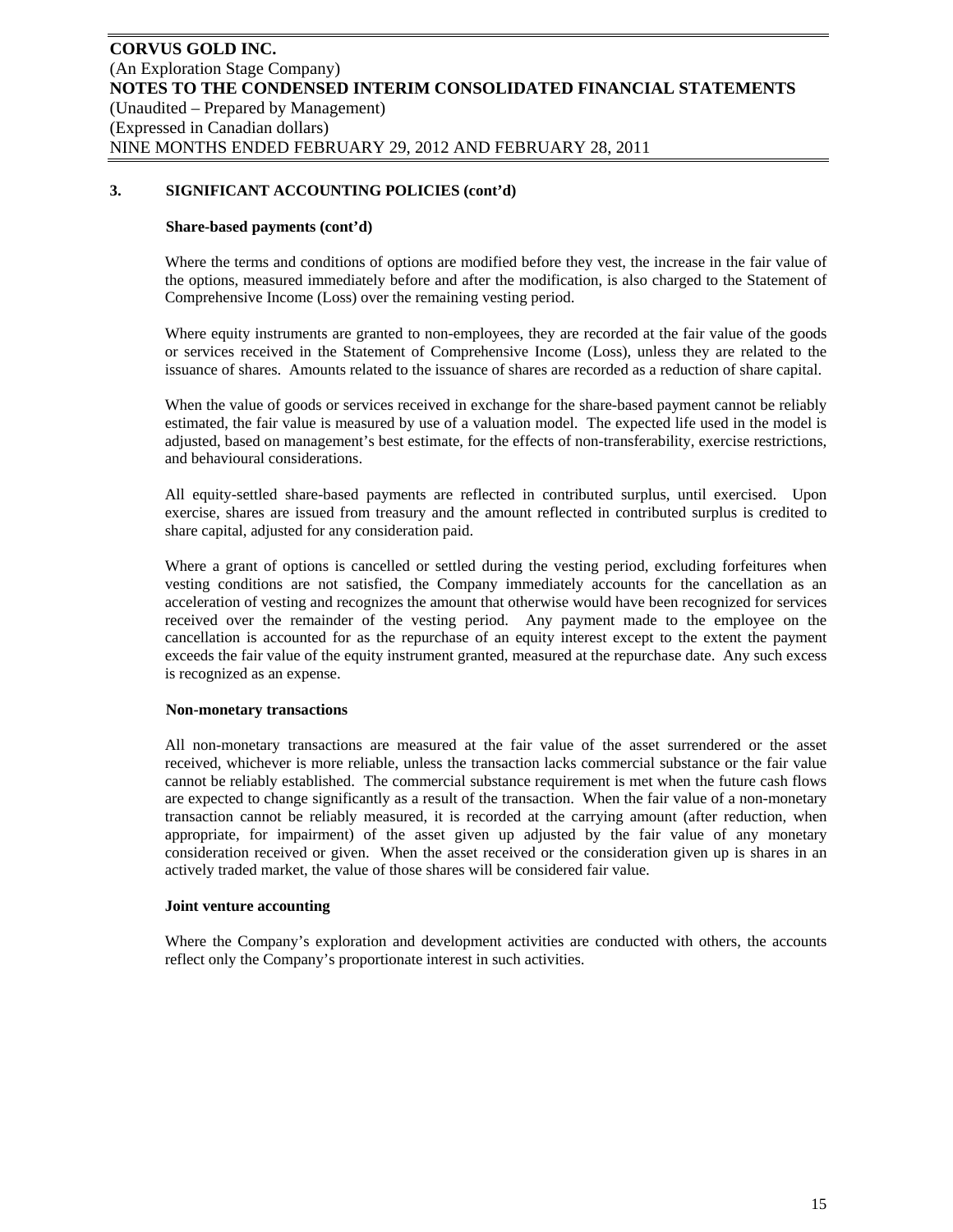# **4. RISK MANAGEMENT AND FINANCIAL INSTRUMENTS**

#### *Fair Value of Financial Instruments*

The carrying values of cash and cash equivalents, accounts receivable and accounts payable and accrued liabilities approximate their fair values due to the short-term maturity of these financial instruments. The fair values of amounts due to related parties included in accounts payable and accrued liabilities have not been disclosed as their fair values cannot be reliably measured since the parties are not at arm's length.

#### *Fair Value Hierarchy*

Financial instruments recorded at fair value on the Consolidated Statements of Financial Position are classified using a fair value hierarchy that reflects the significance of the inputs used in making the measurements. The fair value hierarchy has the following levels:

- Level 1 valuation based on quoted prices (unadjusted) in active markets for identical assets or liabilities;
- Level 2 valuation techniques based on inputs other than quoted prices included in level 1 that are observable for the asset or liability, either directly (i.e. as prices) or indirectly (i.e. derived from prices); and
- Level 3 valuation techniques using inputs for the asset or liability that are not based on observable market data (unobservable inputs).

The fair value hierarchy requires the use of observable market inputs whenever such inputs exist. A financial instrument is classified to the lowest level of the hierarchy for which a significant input has been considered in measuring fair value. The following table presents the financial instruments recorded at fair value in the Consolidated Statements of Financial Position, classified using the fair value hierarchy described above:

| <b>February 29, 2012</b>  | <b>Level 1</b> |  | <b>Level 2</b> |         | Level 3 |  |
|---------------------------|----------------|--|----------------|---------|---------|--|
| Cash and cash equivalents | 3,381,381      |  | -              |         |         |  |
|                           |                |  |                |         |         |  |
| May 31, 2011              | <b>Level 1</b> |  | <b>Level 2</b> | Level 3 |         |  |
| Cash and cash equivalents | 7,355,406      |  |                |         |         |  |

The Company's risk exposure and the impact on the Company's financial instruments are summarized below:

#### **a) Credit risk**

Concentration of credit risk exists with respect to the Company's cash as all amounts are held at a major Canadian financial institution. The Company's concentration of credit risk and maximum exposure thereto in Canada is as follows:

|                           | <b>February 29, 2012</b> | May 31, 2011 |           |  |  |
|---------------------------|--------------------------|--------------|-----------|--|--|
|                           |                          |              |           |  |  |
| Cash and cash equivalents | 3.381.381                |              | 7.355.406 |  |  |

The credit risk associated with cash is minimized by ensuring that substantially all Canadian and US dollar amounts are held with a major Canadian financial institution with strong investmentgrade rating by a primary ratings agency.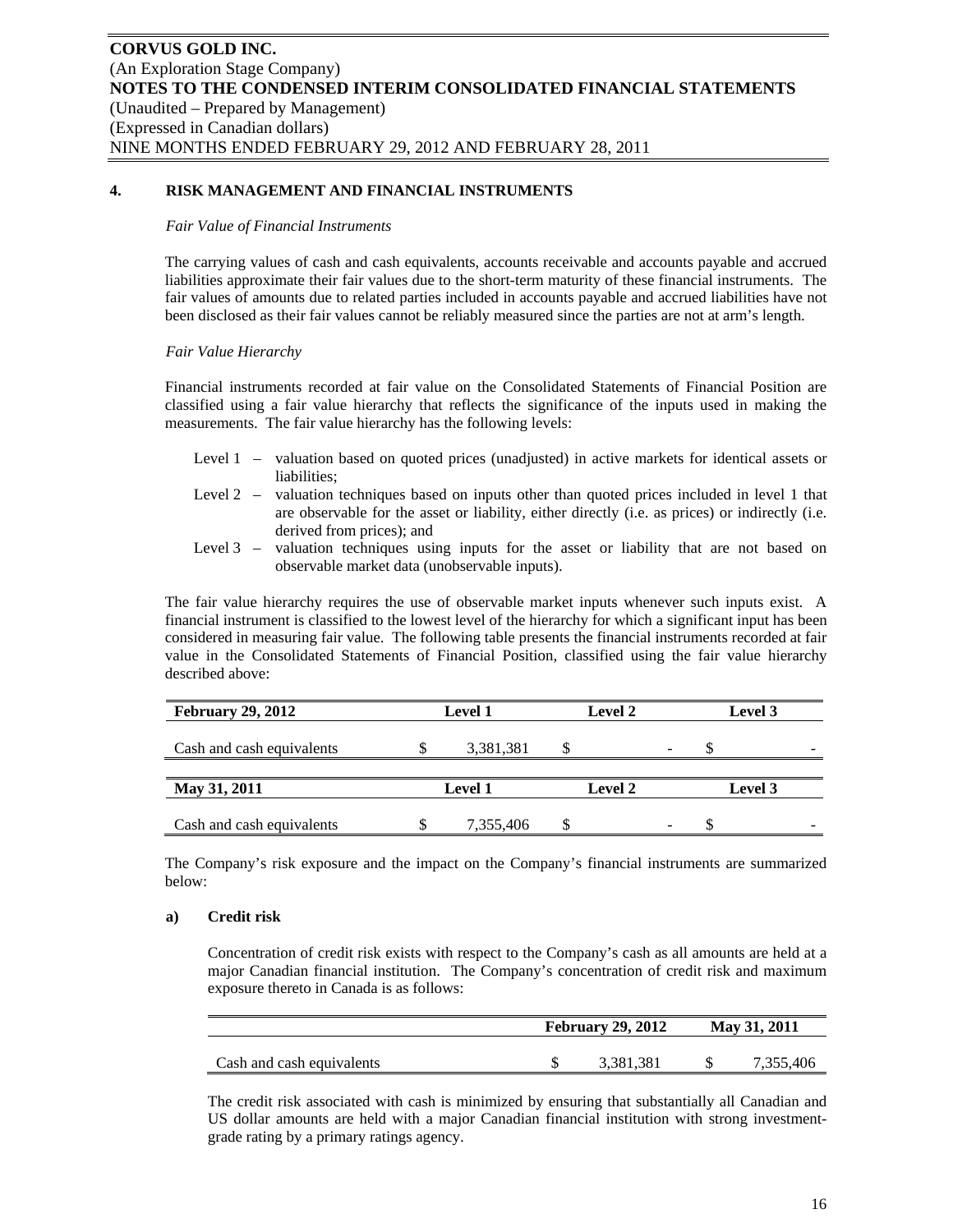# **4. RISK MANAGEMENT AND FINANCIAL INSTRUMENTS (cont'd)**

# **b) Liquidity risk**

Liquidity risk is the risk that the Company will not be able to meet its financial obligations as they fall due. The Company's approach to managing liquidity risk is to provide reasonable assurance that it will have sufficient funds to meet liabilities when due. The Company manages its liquidity risk by forecasting cash flows from operations and anticipated investing and financing activities. At February 29, 2012, the Company had a cash balance of \$3,381,381, which will be sufficient to meet its obligations related to its accounts payable and accrued liabilities of \$155,985.

All non-derivative financial liabilities are made up of accounts payable and accrued liabilities and are due within three months of the period end as shown below. The Company does not have any derivative financial liabilities.

Liabilities as at February 29, 2012 were as follows:

|                              | $0$ to $3$ | 3 to 6 |                          | 6 to 12 |        |              |
|------------------------------|------------|--------|--------------------------|---------|--------|--------------|
|                              | months     | months |                          | months  |        | <b>Total</b> |
|                              |            |        |                          |         |        |              |
|                              |            |        |                          |         |        |              |
| Accounts payable and accrued |            |        |                          |         |        |              |
| liabilities                  | 155,985    |        | $\overline{\phantom{a}}$ |         | $\sim$ | 155,985      |

Liabilities as at May 31, 2011 were as follows:

|                                             | $0$ to $3$<br>months | 3 to 6<br>months |                              |  |   |   |         |  |  | 6 to 12<br>months | <b>Total</b> |  |
|---------------------------------------------|----------------------|------------------|------------------------------|--|---|---|---------|--|--|-------------------|--------------|--|
| Accounts payable and accrued<br>liabilities | 393,315              |                  | $\qquad \qquad \blacksquare$ |  | - | S | 393,315 |  |  |                   |              |  |

# **c) Market risk**

Market risk is the risk that the fair value or future cash flows of a financial instrument will fluctuate because of changes in market prices. Market risk comprises three types of risk: interest rate risk, foreign currency risk and other price risk.

(i) Interest rate risk

The Company is not subject to material interest rate risk.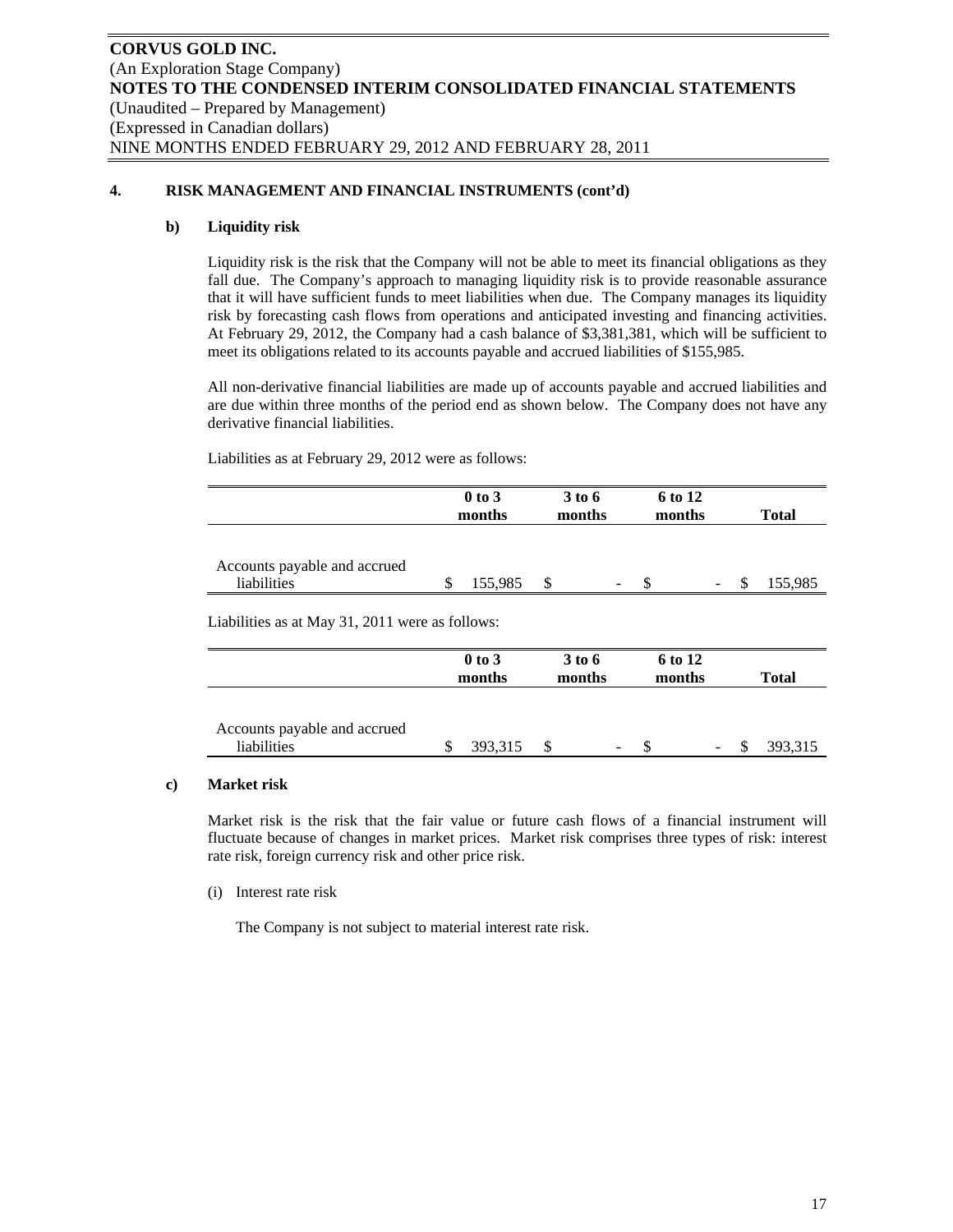# **4. RISK MANAGEMENT AND FINANCIAL INSTRUMENTS (cont'd)**

### **c) Market risk (cont'd)**

(ii) Foreign currency risk

The Company is exposed to foreign currency risk to the extent that certain monetary financial instruments and other assets are denominated in United States dollars. The Company has not entered into any foreign currency contracts to mitigate this risk, as it believes this risk is minimized by the minimal amount of cash held in United States funds, nor entered into any hedging arrangements with respect to mineral exploration and evaluation expenditure commitments denominated in United States dollars. The Company's sensitivity analysis suggests that a consistent 7% change in the absolute rate of exchange for the United States dollars, the foreign currency for which the Company has net assets employed, would affect net assets by approximately \$122,000, foreign exchange gain (loss) by approximately \$24,000 and accumulated other comprehensive income by \$98,000. As at February 29, 2012, the Company had the following financial instruments in USD:

|                                          | <b>CAD</b> equivalent |          | JSD     |  |  |
|------------------------------------------|-----------------------|----------|---------|--|--|
|                                          |                       |          |         |  |  |
| Cash                                     | 621,608               | <b>S</b> | 628.204 |  |  |
| Accounts receivable                      | 1.119                 |          | 1,131   |  |  |
| Accounts payable and accrued liabilities | 85,024                |          | 85.926  |  |  |

As at February 29, 2012, USD amounts were converted at a rate of USD 1.00 to CAD 0.9895.

(iii) Other price risk

Other price risk is the risk that the fair value or future cash flows of a financial instrument will fluctuate because of changes in market prices, other than those arising from interest rate risk or foreign exchange risk or commodity price risk. The Company has no financial instruments exposed to such risk.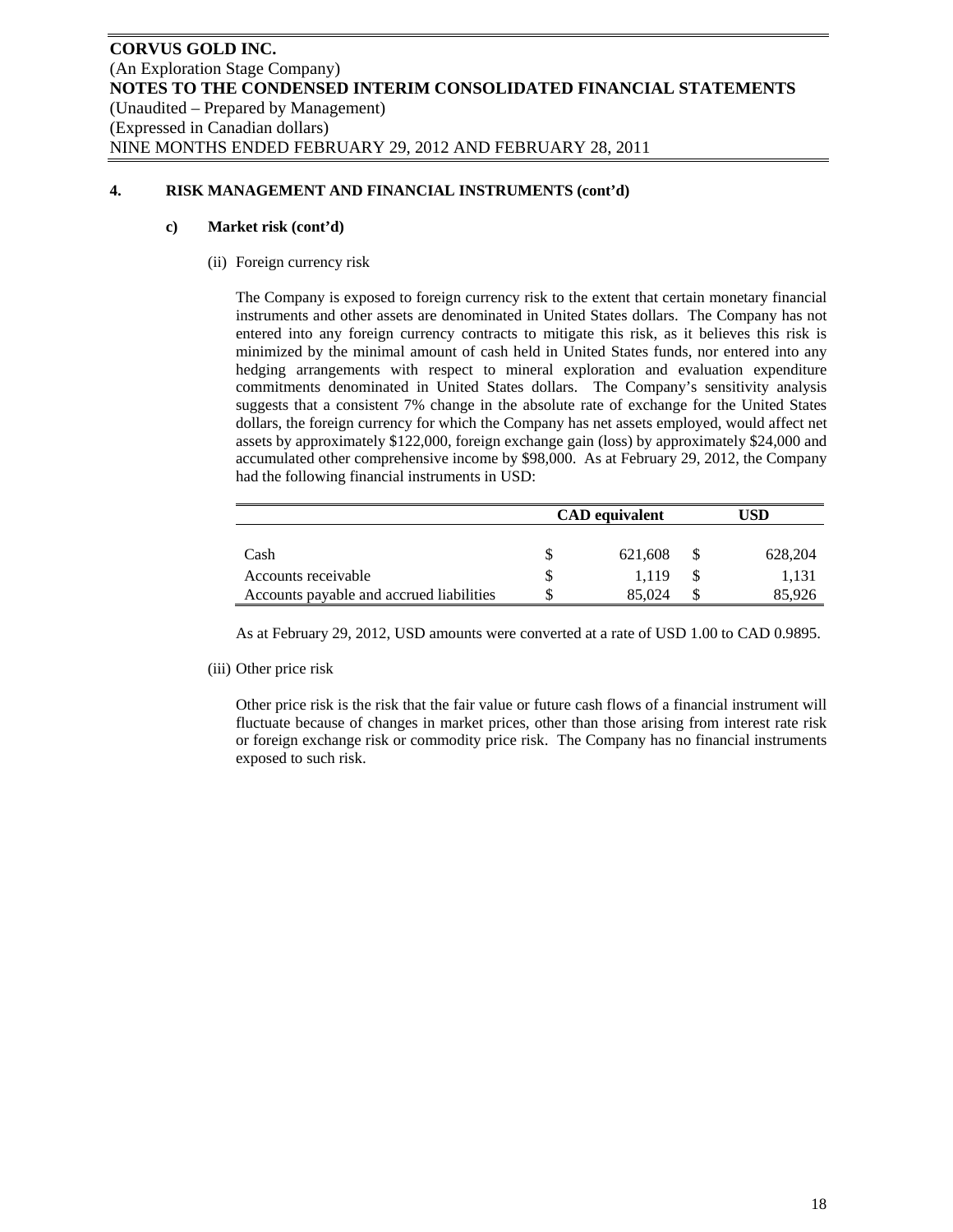# **5. PROPERTY AND EQUIPMENT**

|                                     | Computer     |                 |              |
|-------------------------------------|--------------|-----------------|--------------|
|                                     | Equipment    | <b>Vehicles</b> | <b>Total</b> |
|                                     |              |                 |              |
| Cost                                |              |                 |              |
| Balance, June 1, 2010               | \$           | \$              | \$           |
| Additions                           | 16,793       | 35,928          | 52,721       |
| <b>Balance, May 31, 2011</b>        | 16,793       | 35,928          | 52,721       |
| Additions                           | 6,047        |                 | 6,047        |
| Balance, February 29, 2012          | \$<br>22,840 | \$<br>35,928    | \$<br>58,768 |
|                                     |              |                 |              |
| <b>Depreciation</b>                 |              |                 |              |
| Balance, June 1, 2010               | \$           | \$              | \$           |
| Depreciation for the year           | 2,507        | 5,342           | 7,849        |
| <b>Balance, May 31, 2011</b>        | 2,507        | 5,342           | 7,849        |
| Depreciation of the period          | 3,941        | 7,033           | 10,974       |
|                                     |              |                 |              |
| <b>Balance at February 29, 2012</b> | \$<br>6,448  | \$<br>12,375    | \$<br>18,823 |
|                                     |              |                 |              |
| <b>Carrying amounts</b>             |              |                 |              |
| At June 1, 2010                     | \$           | \$              | \$           |
| At May 31, 2011                     | \$<br>14,286 | \$<br>30,586    | \$<br>44,872 |
| At February 29, 2012                | \$<br>16,392 | \$<br>23,553    | \$<br>39,945 |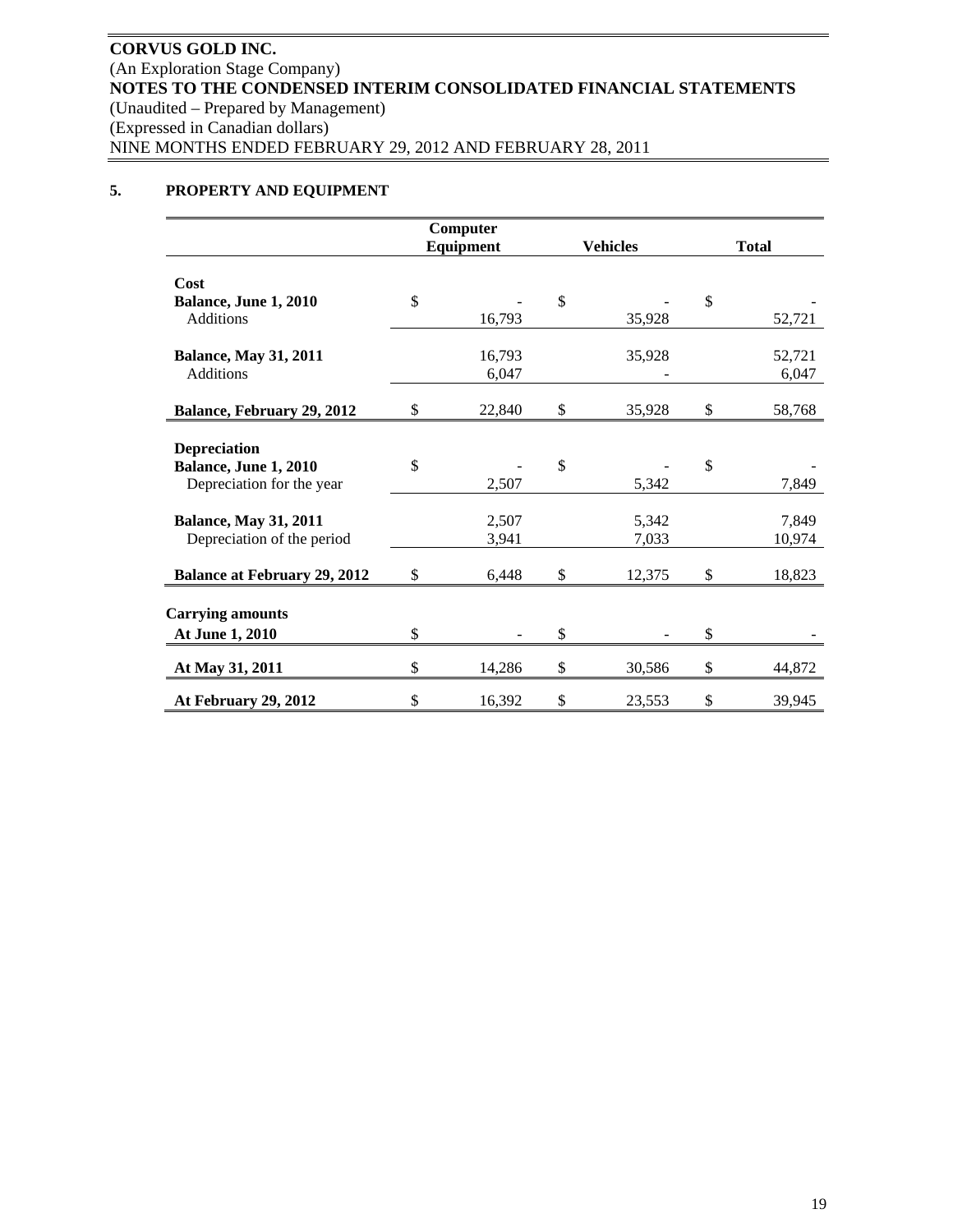# **CORVUS GOLD INC.** (An Exploration Stage Company) **NOTES TO THE CONDENSED INTERIM CONSOLIDATED FINANCIAL STATEMENTS**  (Unaudited – Prepared by Management) (Expressed in Canadian dollars) NINE MONTHS ENDED FEBRUARY 29, 2012 AND FEBRUARY 28, 2011

#### **6.EXPLORATION AND EVALUATION ASSETS**

Accumulated costs in respect of mineral tenures and mineral rights owned, leased or under option, consist of the following:

|                                                             | West Pogo        |               | Chisna         | North Bullfrog    | <b>LMS</b>      |      | Terra           |               | Gerfaut                  | <b>Total</b>      |
|-------------------------------------------------------------|------------------|---------------|----------------|-------------------|-----------------|------|-----------------|---------------|--------------------------|-------------------|
|                                                             | (note 6(a)(ii))  |               | (note 6(a)(i)) | (note 6(c))       | (note 6(b)(i))  |      | (note 6(b)(ii)) |               | (note 6(f))              |                   |
| Balance, June 1, 2010                                       | \$<br>469,611    | $\mathcal{S}$ | 1,495,706 \$   | 3,721,471         | \$<br>2,092,920 | \$   | 3,892,998       | $\mathcal{S}$ |                          | \$<br>11,672,706  |
| Acquisition costs:<br>Cash payments<br>Common shares issued |                  |               |                | 110,186<br>43,475 |                 |      |                 |               |                          | 110,186<br>43,475 |
|                                                             |                  |               |                | 153,661           |                 |      |                 |               |                          | 153,661           |
| Deferred exploration costs:                                 |                  |               |                |                   |                 |      |                 |               |                          |                   |
| Advance to contractors                                      |                  |               | (519,059)      |                   |                 |      |                 |               |                          | (519, 059)        |
| Aircraft services                                           |                  |               | 947,592        |                   |                 |      | 1,125           |               |                          | 948,717           |
| Administration                                              |                  |               | 20,929         |                   |                 |      |                 |               |                          | 20,929            |
| Assay                                                       |                  |               | 204,987        | 428,590           |                 |      |                 |               |                          | 633,577           |
| Drilling                                                    |                  |               | 657,653        | 1,026,535         |                 |      |                 |               | ÷                        | 1,684,188         |
| Equipment rental                                            |                  |               | 121,948        | 2,460             |                 |      |                 |               |                          | 124,408           |
| Field costs                                                 |                  |               | 269,881        | 246,377           |                 |      | 99              |               |                          | 516,357           |
| Geological/geophysical                                      |                  |               | 1,699,010      | 296,366           | 1,458           |      | 4,808           |               |                          | 2,001,642         |
| Land maintenance & tenure                                   | 44               |               | 269,539        | 143,029           | 554             |      | 644             |               |                          | 413,810           |
| Professional fees                                           | 3,719            |               | 2,771          |                   | 11,337          |      | 38,511          |               |                          | 56,338            |
| Transportation                                              |                  |               | 24,716         | 15,273            | 356             |      | 317             |               |                          | 40,662            |
| Travel                                                      | 317              |               | 423,037        | 49,431            | 66              |      |                 |               |                          | 472,851           |
| Operator fee                                                |                  |               | 379,653        |                   |                 |      |                 |               | $\overline{\phantom{a}}$ | 379,653           |
|                                                             | 4,080            |               | 4,502,657      | 2,208,061         | 13,771          |      | 45,504          |               | $\overline{\phantom{a}}$ | 6,774,073         |
| Total expenditures for the year                             | 4,080            |               | 4,502,657      | 2,361,722         | 13,771          |      | 45,504          |               |                          | 6,927,734         |
| <b>Cost Recovery</b>                                        |                  |               | (4,063,270)    |                   | (17, 399)       |      |                 |               |                          | (4,080,669)       |
| Currency translation adjustments                            | (34,995)         |               | (157, 017)     | (328, 398)        | (155, 224)      |      | (290, 540)      |               |                          | (966, 174)        |
| <b>Balance, May 31, 2011</b>                                | \$<br>438,696 \$ |               | 1,778,076 \$   | 5,754,795 \$      | 1,934,068       | - \$ | 3,647,962 \$    |               | $\overline{\phantom{a}}$ | \$<br>13,553,597  |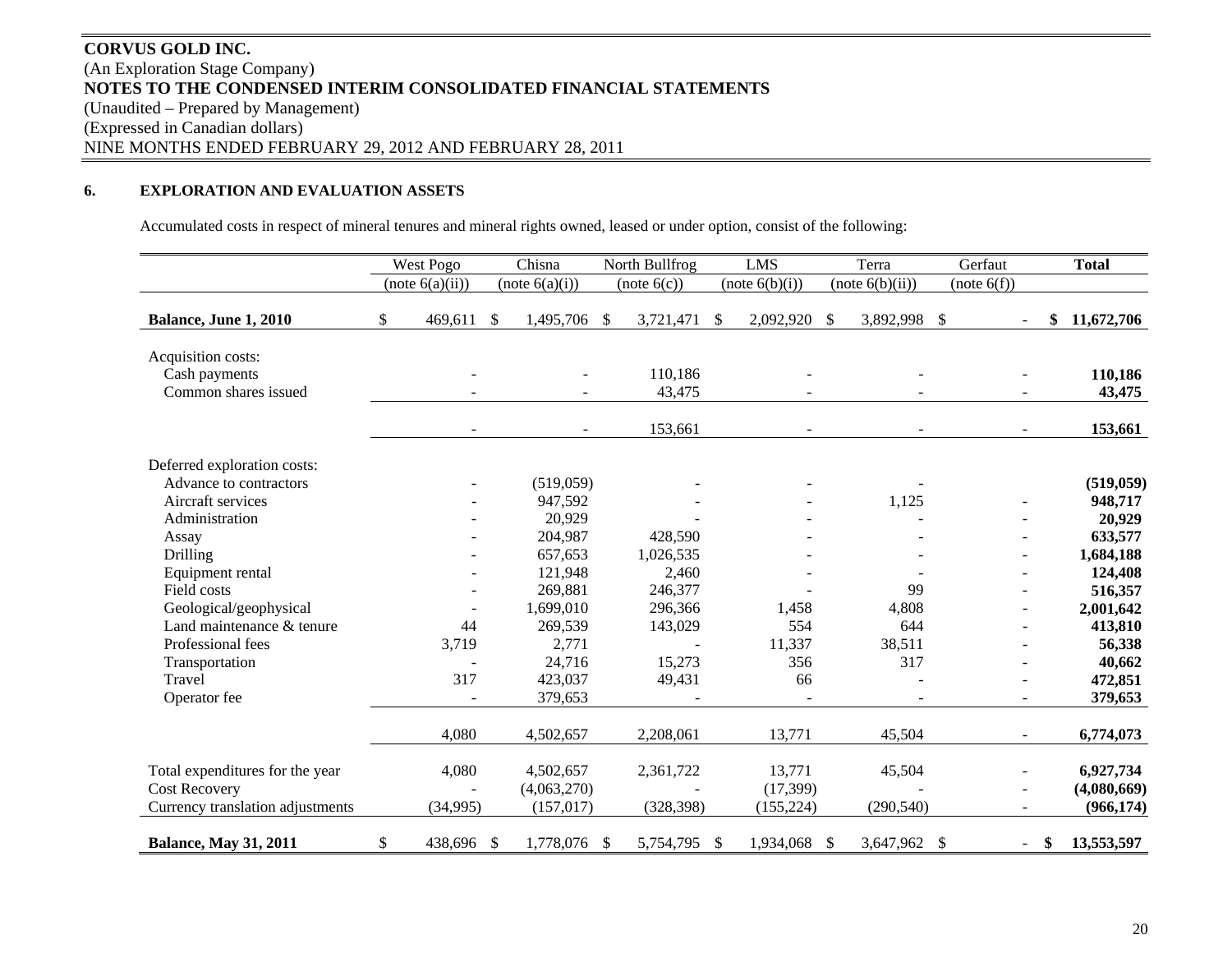# **CORVUS GOLD INC.** (An Exploration Stage Company) **NOTES TO THE CONDENSED INTERIM CONSOLIDATED FINANCIAL STATEMENTS**  (Unaudited – Prepared by Management) (Expressed in Canadian dollars) NINE MONTHS ENDED FEBRUARY 29, 2012 AND FEBRUARY 28, 2011

# **6. EXPLORATION AND EVALUATION ASSETS (cont'd)**

Accumulated costs in respect of mineral tenures and mineral rights owned, leased or under option, consist of the following (cont'd):

|                                                             | West Pogo        | Chisna                   |   | North Bullfrog   |               | <b>LMS</b>     |    | Terra           |               | Gerfaut     | <b>Total</b>         |
|-------------------------------------------------------------|------------------|--------------------------|---|------------------|---------------|----------------|----|-----------------|---------------|-------------|----------------------|
|                                                             | (note 6(a)(ii))  | (note 6(a)(i))           |   | (note 6(c))      |               | (note 6(b)(i)) |    | (note 6(b)(ii)) |               | (note 6(f)) |                      |
| <b>Balance, May 31, 2011</b><br>(carried forward)           | \$<br>438,696 \$ | 1,778,076 \$             |   | 5,754,795        | $\mathcal{S}$ | 1,934,068      | \$ | 3,647,962       | \$            |             | \$<br>13,553,597     |
| Acquisition costs:<br>Cash payments<br>Common shares issued |                  |                          |   | 109,913          |               |                |    |                 |               | 10,000      | 10,000<br>109,913    |
| Deferred exploration costs:                                 | $\blacksquare$   | $\overline{\phantom{a}}$ |   | 109,913          |               |                |    |                 |               | 10,000      | 119,913              |
| Advance to contractors                                      |                  |                          |   | 79,362           |               | 13,212         |    | 11,037          |               |             | 103,611              |
| Administration<br>Aircraft services                         |                  | 6,087<br>660,815         |   |                  |               |                |    |                 |               |             | 6,087                |
| Assay                                                       | 38,870           | 432,686                  |   | 1,103<br>529,065 |               | 22,544         |    |                 |               |             | 661,918<br>1,023,165 |
| Drilling                                                    |                  | 900,818                  |   | 332,615          |               | 316,780        |    |                 |               |             | 1,550,213            |
| Equipment rental                                            | 256              | 64,997                   |   | 7,306            |               | 691            |    |                 |               |             | 73,250               |
| Field costs                                                 | 341              | 281,690                  |   | 234,833          |               | 3,076          |    | 26              |               |             | 519,966              |
| Geological/Geophysical                                      | 86,157           | 1,147,764                |   | 270,329          |               | 87,106         |    |                 |               | 470         | 1,591,826            |
| Land maintenance & tenure                                   | 11,140           | 302,422                  |   | 56,352           |               | 13,523         |    | 773             |               |             | 384,210              |
| Professional fees                                           | 39               | 439                      |   | 795              |               | 3,621          |    | 2,481           |               |             | 7,375                |
| Transportation                                              | 2,176            |                          |   | 7,718            |               | 2,770          |    |                 |               |             | 12,664               |
| Travel                                                      | 2,288            | 431,277                  |   | 27,054           |               | 7,118          |    |                 |               |             | 467,737              |
|                                                             | 141,267          | 4,228,995                |   | 1,546,532        |               | 470,441        |    | 14,317          |               | 470         | 6,402,022            |
| Total expenditures for the period                           | 141,267          | 4,228,995                |   | 1,656,445        |               | 470,441        |    | 14,317          |               | 10,470      | 6,521,935            |
| <b>Cost Recovery</b>                                        |                  | (4,223,406)              |   |                  |               |                |    | (32,903)        |               |             | (4,256,309)          |
| Currency translation adjustments                            | 4,810            | 38,483                   |   | 112,872          |               | 25,822         |    | 77,744          |               |             | 259,731              |
| Balance, February 29, 2012                                  | \$<br>584,773    | \$<br>1,822,148          | S | 7,524,112        | S             | 2,430,331      | -S | 3,707,120       | <sup>\$</sup> | 10,470      | \$<br>16,078,954     |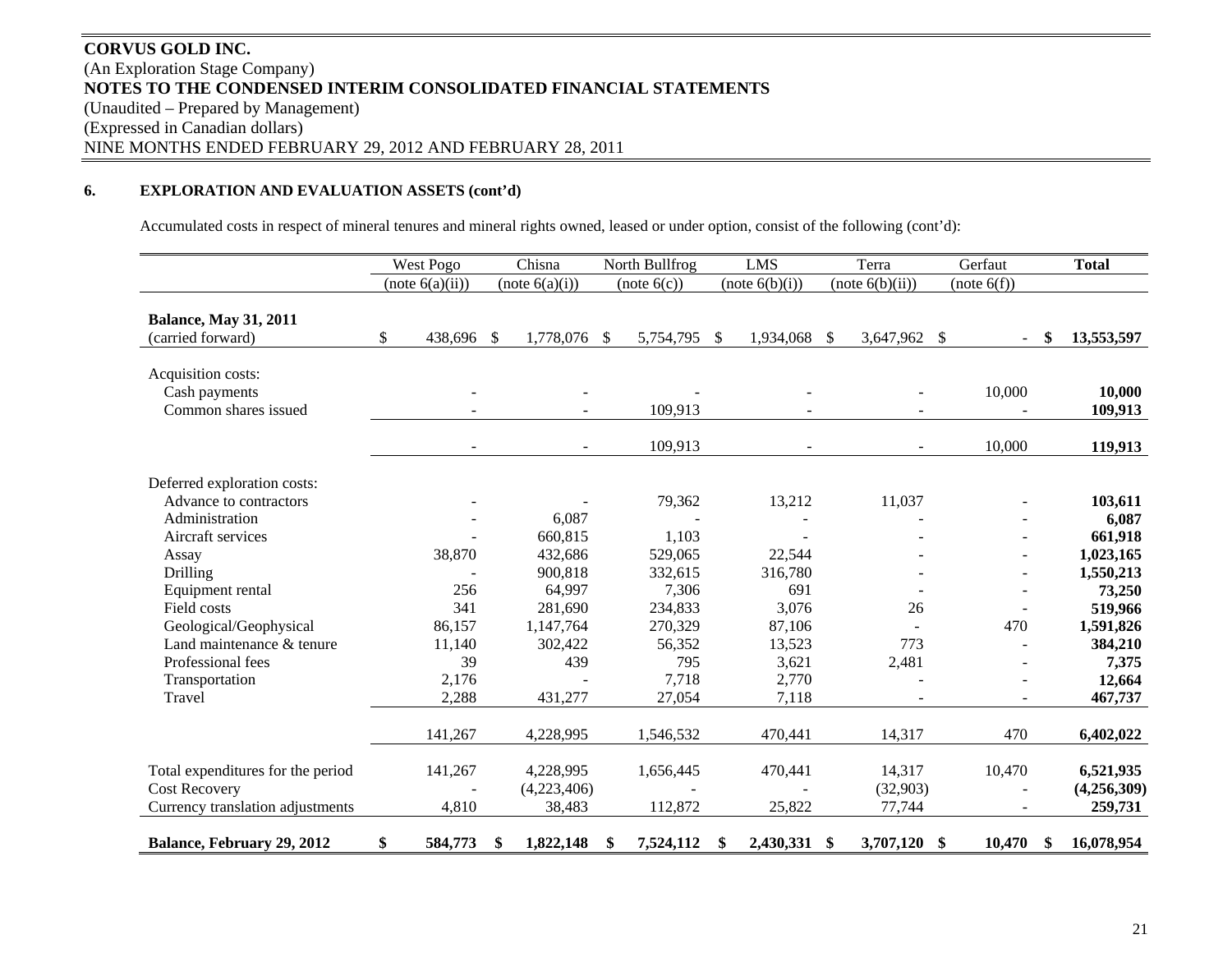Pursuant to the Arrangement, the obligations and interests in the Spin-out Properties under the various property and related agreements have been transferred from ITH to the Company.

### **a) Properties acquired from AngloGold, Alaska**

Pursuant to an Asset Purchase and Sale and Indemnity Agreement dated June 30, 2006, as amended on July 26, 2007, (the "AngloGold Agreement") among ITH, AngloGold Ashanti (U.S.A.) Exploration Inc. ("AngloGold") and Talon Gold Alaska, Inc. (ITH's wholly-owned Alaskan subsidiary) ("Talon Gold"), ITH acquired all of AngloGold's interest in a portfolio of seven mineral exploration projects in Alaska (then aggregating 246 square kilometres) referred to as the Livengood, Chisna, Gilles, Coffee Dome, West Pogo, Blackshell, and Caribou properties (the "Sale Properties"). Consideration consisted of a USD 50,000 cash payment on August 4, 2006, and the issuance of 5,997,295 ITH common shares, representing approximately 19.99% of ITH's issued shares following the closing of the acquisition and two private placement financings raising an aggregate of \$11,479,348. AngloGold had the right to maintain its percentage equity interest in ITH, on an ongoing basis, provided that such right will terminate if AngloGold's interest falls below 10% at any time after January 1, 2009.

As further consideration for the transfer of the Sale Properties, ITH granted to AngloGold a 90 day right of first offer with respect to the Sale Properties and any additional mineral properties in Alaska in which ITH acquires an interest and which interest ITH proposes to farm out or otherwise dispose of. If AngloGold's equity interest in ITH is reduced to less than 10%, then this right of first offer will terminate. AngloGold's rights to maintain its interest and right of first offer do not apply to the Company or to the Company's exploration and evaluation assets.

Pursuant to the Arrangement, ITH spun-out the Chisna and West Pogo properties to the Company. Details of the Chisna and West Pogo properties are as follows:

(i) Chisna Property

The Chisna property is located in the eastern Alaska Range, Alaska, and is comprised of mineral claims owned 100% by the Company and acquired pursuant to an agreement dated July 8, 2010 between Talon Gold, as vendor, and Raven Gold, an Alaskan subsidiary of the Company, as purchaser, which closed effective upon the completion of the Arrangement, and additional land optioned by Raven Gold directly from Ahtna Corporation.

On November 2, 2009, ITH and Talon Gold entered into an agreement (as amended) with Ocean Park Ventures Corp. ("OPV"). Pursuant to the agreement, an Alaskan subsidiary of OPV ("Subco") and Raven Gold formed a joint venture (the "OPV/Raven JV") for the purpose of exploring and developing the Chisna property.

The initial interests of Subco and Raven Gold in the OPV/Raven JV are 51% and 49% respectively. Raven Gold's initial contribution to the OPV/Raven JV will be its interest in the Chisna Project. Subco's contribution to the OPV/Raven JV will be funding for the OPV/Raven JV totalling USD 20,000,000 over five years; of which USD 5,000,000 must be provided during the first year. The first year amount is reduced to USD 2,000,000 if, at any time during such year, the London PM gold fix price and the LME closing copper price are each below USD 700/oz and USD 1.70/lb, respectively, for a period of ten consecutive trading days. If Subco fails to fund any portion of the initial USD 5,000,000 (or USD 2,000,000 as applicable) in the first year, Raven Gold will be entitled to terminate the OPV/Raven JV and OPV and Subco will be jointly indebted to Raven Gold for the difference between USD 5,000,000 (or USD 2,000,000 as applicable) and the amount actually funded. Subco has funded the required USD 5,000,000.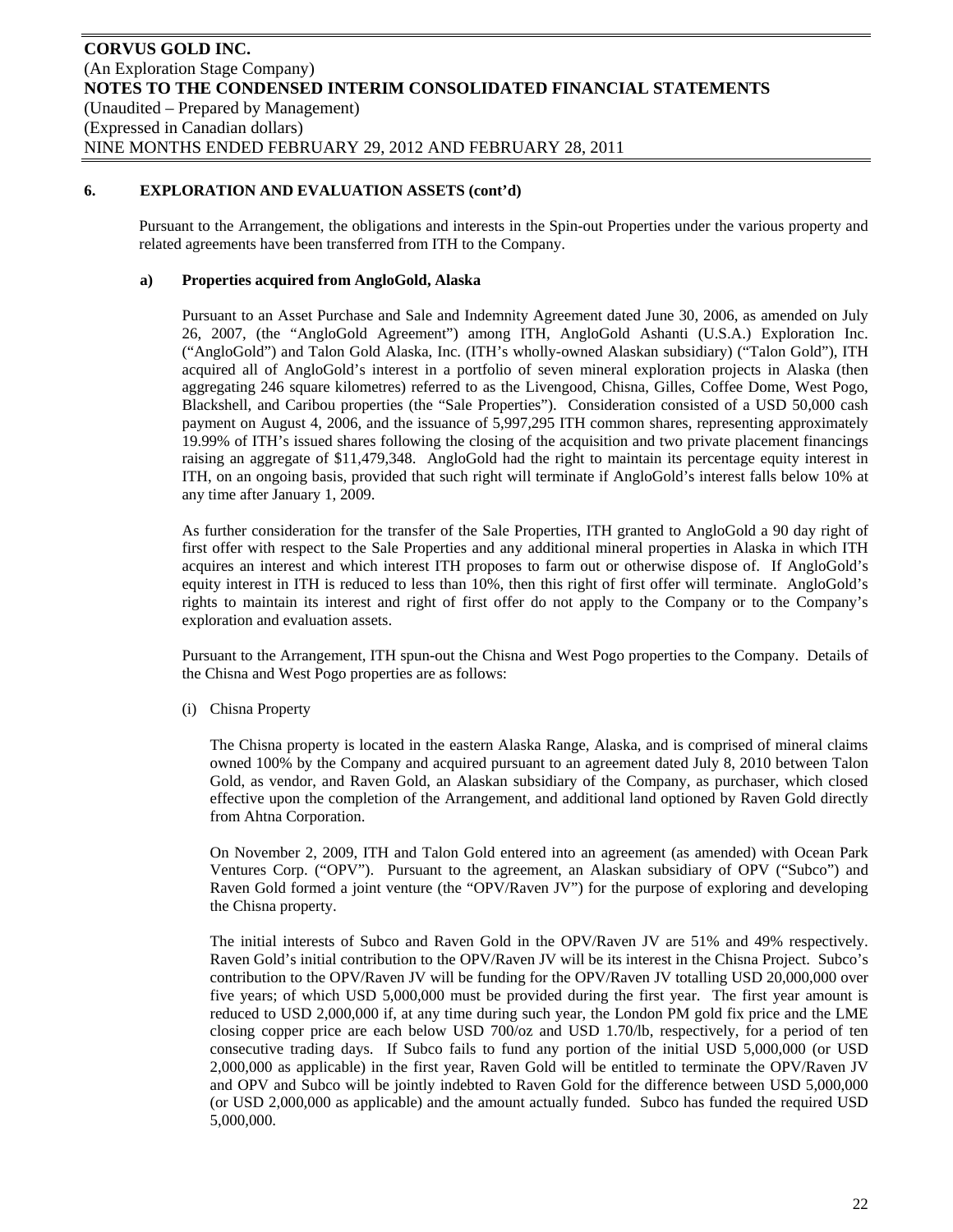#### **a) Properties acquired from AngloGold, Alaska (cont'd)**

(i) Chisna Property (cont'd)

Raven Gold was the operator of the OPV/Raven JV during the first year. In year two, Subco is the operator and in years three and thereafter, Subco will be entitled to continue to be the operator of the OPV/Raven JV and to maintain operatorship until and unless it ceases to hold a majority interest in the OPV/Raven JV. Any work program proposed by the operator will be subject to approval by the five member OPV/Raven JV management committee. After Subco has completed its USD 20,000,000 initial contribution, the OPV/Raven JV participant with the greatest interest in the OPV/Raven JV will be entitled to nominate three members of the management committee.

If Subco funds the entire required USD 20,000,000 within five year period, it will have the option to acquire a further 19% interest in the OPV/Raven JV by producing a positive bankable feasibility study in respect of the Chisna Project within five years after electing to exercise such option, and by funding any additional exploration required to produce such a study. The feasibility study must support a mining operation at a minimum level of 300,000 ounces per year of gold equivalent production. If Subco does not fund the entire required USD 20,000,000 within five year period, then Subco will be deemed to have withdrawn from the OPV/Raven JV and will thereafter have no residual interest in the Chisna property.

In consideration for ITH providing the resources for Raven Gold to enter into the OPV/Raven JV, OPV is required to issue 200,000 common shares (received on March 15, 2010) to ITH following satisfaction of the conditions precedent to the formation of the OPV/Raven JV and an additional 200,000 shares each anniversary thereafter (ITH received 200,000 shares on March 15, 2011 and 200,000 shares on March 20, 2012), to a total of 1,000,000 shares, provided the OPV/Raven JV is in good standing.

The formation of the OPV/Raven JV, and the rights of OPV/Subco under the OPV/Raven JV Agreement, were subject to a pre-emptive right in favour of AngloGold under the AngloGold Agreement, which was waived by AngloGold on November 17, 2009. Consequently, Subco and Raven Gold proceeded with the OPV/Raven JV, and will be bound by the existing Indemnity and Pre-emptive Rights Agreement among AngloGold, ITH and Talon Gold, as provided for in the AngloGold Agreement. The principal effect of that agreement on the OPV/Raven JV will be indemnity provisions relating to the Chisna Project, and AngloGold will have no further pre-emptive right in respect of the Chisna Project.

The formation of the OPV/Raven JV was accepted for filing by the TSXV on behalf of OPV on March 15, 2010 and ITH received the initial 200,000 common shares of OPV required under the November 2, 2009 OPV/Raven JV Agreement. As Operator, Raven Gold was entitled to earn an operator's fee. For the nine month period ended February 29, 2012, Raven Gold earned a total of \$nil (2011 - \$366,205) in operator fee income.

On March 24, 2010, Raven Gold entered into a Mineral Exploration Agreement with Option to Lease with Ahtna Incorporated ("Ahtna"), an Alaska Native Regional Corporation, concerning approximately 26,516 hectares of fee simple lands in the Athell Area of Alaska surrounding or adjacent to some of the blocks of mineral claims owned by Raven Gold (the "Ahtna Agreement"). Pursuant to the agreement, Ahtna has consented to the transfer of Raven Gold's rights to the OPV/Raven JV. Further consent will be required if Raven Gold ceases to be the operator under the OPV/Raven JV. The Ahtna lands are included in the Chisna Project and are subject to the OPV/Raven JV. All costs of the Ahtna Agreement are for the account of OPV while it is making its initial contribution, and will be for the account of the OPV/Raven JV once OPV has completed its initial contribution.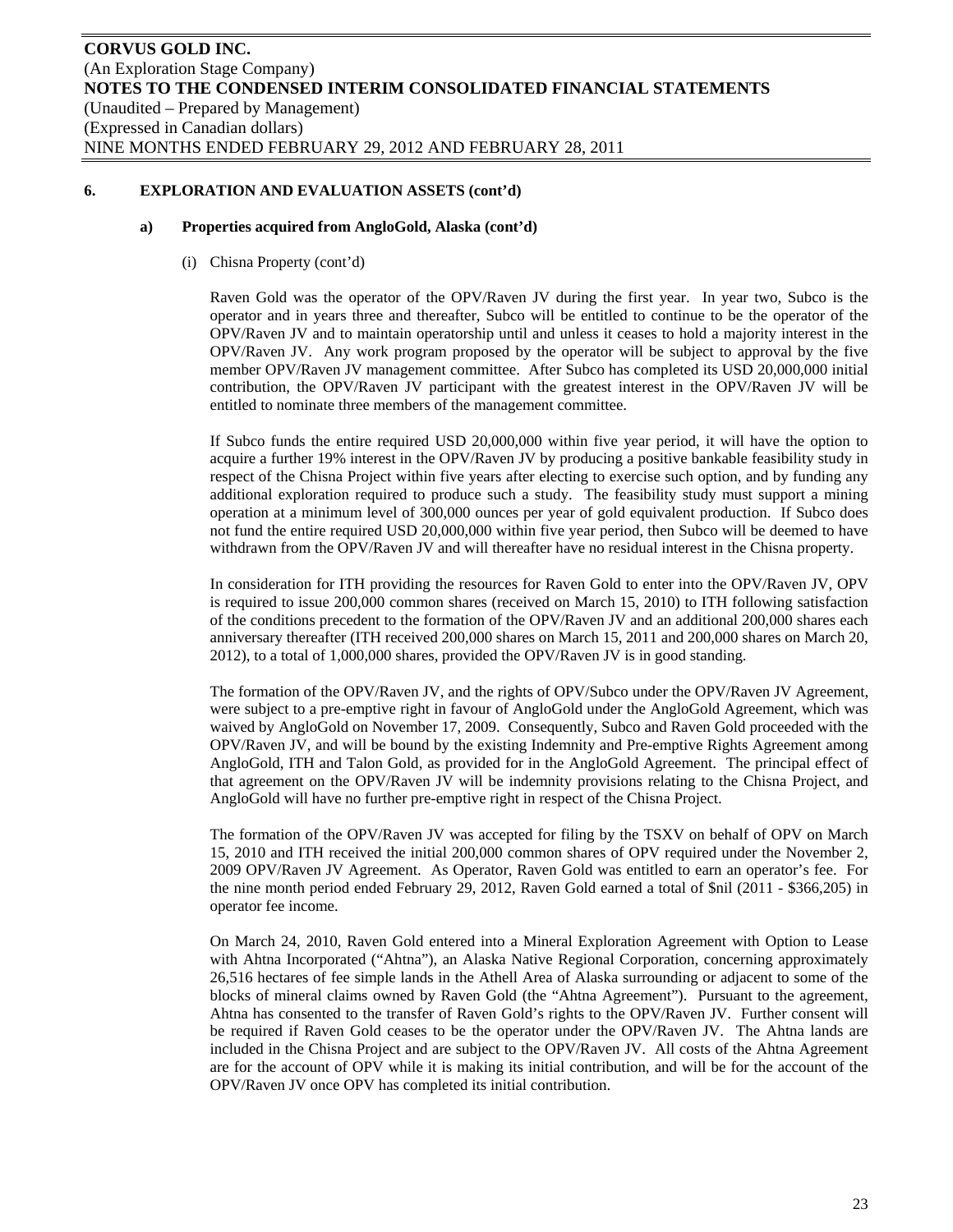#### **a) Properties acquired from AngloGold, Alaska (cont'd)**

(i) Chisna Property (cont'd)

The key terms of the Ahtna Agreement include the following:

- exclusive right to explore, and the option to enter into a mining lease to develop and mine, the subject lands for a six-year period
- annual option payments of USD 1.00 USD 1.25 per acre
- minimum exploration expenditures of USD 4.00 USD 8.00 per acre, provided that if the agreement is not terminated at the end of any option year, the exploration expenditures for the next year become a firm commitment
- at the end of the third year, Raven Gold will release at least 50% of the original lands subject to the agreement
- preferential contracting, hiring and training practice for Ahtna shareholders or designees
- scholarship contributions to the Ahtna Heritage Foundation (USD 10,000/year, subject to increase for inflation)
- all surface work subject to Ahtna archaeological and cultural clearance

Upon Raven Gold having expended an aggregate of USD 1,000,000 (including 2,500 feet of core drilling) and having completed a feasibility study over some or all of the land subject to the exploration agreement within the six year term of the Ahtna Agreement, Raven Gold has the option to enter into a mining lease. The key terms of the mining lease include:

- exclusive mining rights for an initial term of ten years and so long thereafter as commercial production continues
- minimum exploration expenditures of USD 4.00 USD 9.00 per acre subject to the lease until commercial production is achieved, escalating over time
- advance minimum royalty payments of USD 6.00 USD 12.00 per acre escalating over time (50% deductible from production royalties)
- NSR production royalties for gold and silver scaled from 2.5% (gold price USD 550 per ounce or less) to 14% (gold price USD 1,900 per ounce or higher). 2.5% on base metals and 3% on all minerals other than gold, silver or base metals
- in the event Raven Gold acquires rights to minerals within the area subject to the lease, the acquired minerals lands are subject to a production royalty in favour of Ahtna of 2% of the gross value of any gold and silver and a NSR of 1% on base metals
- Ahtna is also entitled to receive an amount by which 20% of the net profits realized by Raven Gold from its mining operations on Ahtna minerals (10% in the case of non-Ahtna minerals) in any year exceed the aggregate royalties paid by Raven Gold to Ahtna in that year
- Ahtna has the right to acquire a working interest in the lands subject to the lease, which is to be greater than or equal to 10% but not more than 15%, upon Raven Gold having made a production decision, and in consideration, Ahtna will be required to fund ongoing operations after such exercise in an amount equal to 200% of Athna's percentage share of the pre-production expenditures incurred by Raven Gold (not including advance minimum royalty payments to Ahtna). Should Athna exercise such option, it would become a participant in the OPV/Raven JV.
- (ii) West Pogo Property

The West Pogo property is located approximately 50 kilometres north of Delta Junction, Alaska, and is owned 100% by the Company pursuant to an agreement dated July 8, 2010 between Talon Gold, as vendor, and Raven Gold, as purchaser, which closed effective upon the completion of the Arrangement.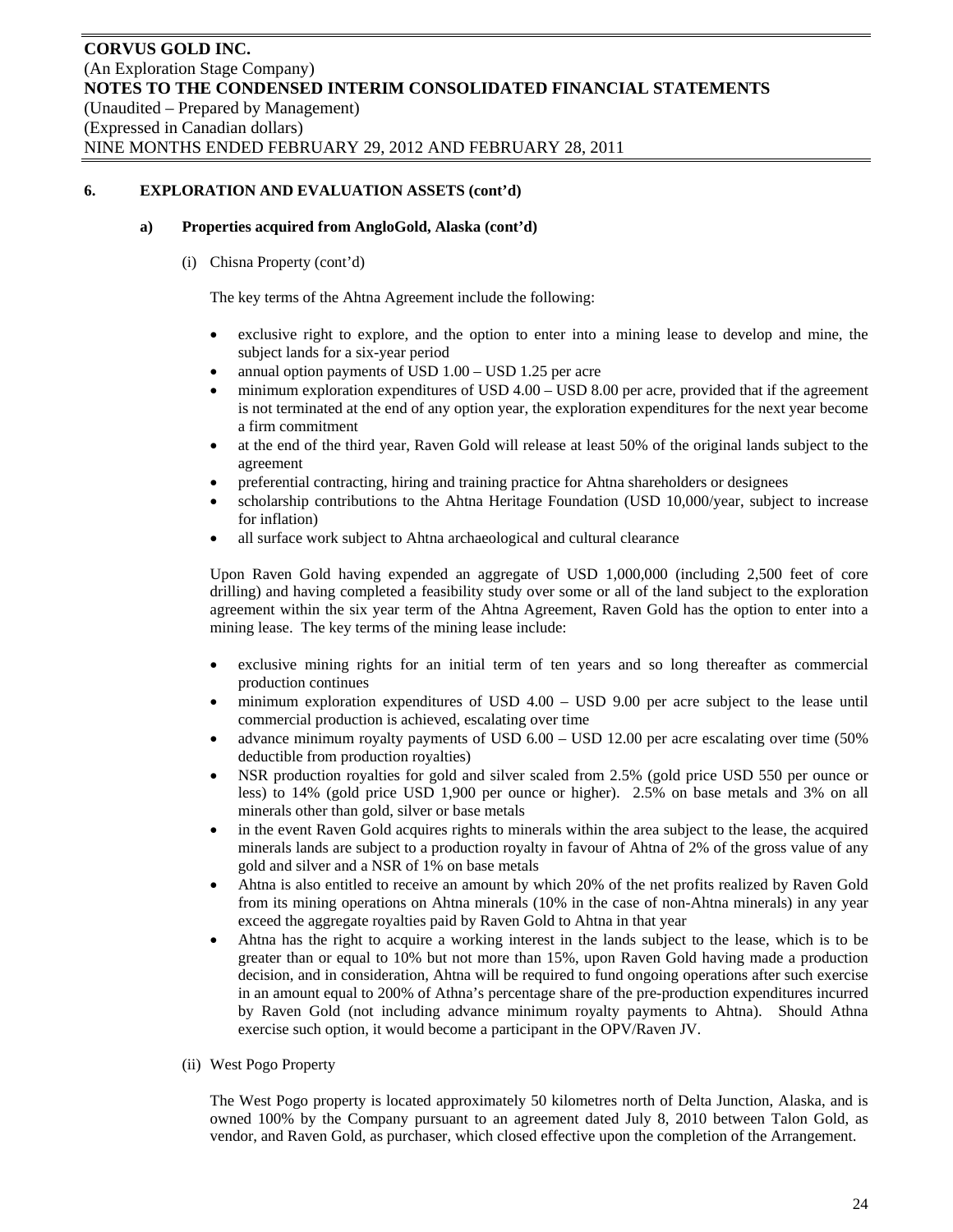#### **a) Properties acquired from AngloGold, Alaska (cont'd)**

(ii) West Pogo Property (cont'd)

On March 24, 2010, ITH entered into a binding letter of intent with First Star Resources Inc. ("First Star") in connection with the West Pogo Property (the "WP LOI"). Under the terms of the WP LOI, a US subsidiary of First Star ("First Star US") has the ability to earn an initial 55% interest, and a second option to earn a further 45%, for a total of 100% interest. To earn the 55% interest, First Star US is required to expend USD 2,800,000 in exploration expenditures. To acquire a 100% ownership, First Star will fund the project through to an advanced exploration stage by spending a further USD 2,000,000 prior to December 31, 2015, or by producing, filing and having accepted by the TSXV a NI 43-101 compliant inferred resources of 1,000,000 ounces of gold using a 0.5g/t cut-off grade, whichever costs less. An NSR royalty of 3% or 4% on gold/silver and 1% on all other producers will be payable to Raven Gold. The royalty can be reduced by 1% by paying Raven Gold USD 3,000,000. In pursuance of the WP LOI, Raven and First Star US have entered into an earn-in agreement dated August 16, 2010. In consideration for ITH providing the resources to allow Raven Gold to enter into the WP LOI, First Star or First Star US is required to pay USD 250,000 to ITH (ITH received USD 10,000 on April 9, 2010, USD 20,000 on July 14, 2010 and USD 40,000 on April 27, 2011). If First Star US does not complete the expenditures, or if the required payments to ITH are not made, First Star US will be deemed to have withdrawn from the agreement and will thereafter have no residual interest in the West Pogo Property. On December 2, 2011, full ownership of the West Pogo Property was returned to the Company by agreement with First Star as a consequence of First Star US not completing the required expenditures.

On March 5, 2012, Raven Gold granted to Alix Resources Corp. ("Alix") the right to earn an interest in the West Pogo Property. In order to earn a 60% interest in the project, Alix is required to incur USD 5,000,000 in work expenditures on the project (with year one being USD 250,000) and pay annual payments of USD 25,000 to Raven Gold, all over 5 years. Raven Gold will retain a 2 – 3% NSR royalty on the project, with Alix having the right to purchase 1% of the royalty for USD 1,000,000. Alix has the right to purchase Raven Gold's interest in the project by converting each 10% of interest into an additional 1% NSR.

#### **b) Properties optioned from AngloGold, Alaska**

In conjunction with the closing of the acquisition of the Sale Properties, ITH entered into option/joint venture agreements with AngloGold with respect to two additional mineral projects in Alaska, referred to as the LMS and the Terra properties (the "Optioned Properties").

Pursuant to the Arrangement, ITH spun-out the LMS and Terra properties to the Company. Details of the LMS and Terra properties are as follows:

(i) LMS Property

The LMS property is now owned 100% by the Company pursuant to an agreement dated July 8, 2010 between Talon Gold, as vendor, and Raven Gold, as purchaser, which closed effective upon the completion of the Arrangement.

With respect to the LMS Property, ITH had the right to earn a 60% interest by incurring aggregate exploration expenditures of USD 3,000,000 by January 30, 2010 (incurred), of which ITH has committed to incur minimum exploration expenditures of USD 1,000,000 during the 2006 calendar year and of USD 750,000 during the 2007 calendar year. Upon ITH having earned its 60% interest in the LMS Property, AngloGold had the right to re-acquire a 20% interest (for an aggregate 60% interest) and become manager of the joint venture by incurring a further USD 4,000,000 in exploration expenditures over a further two years.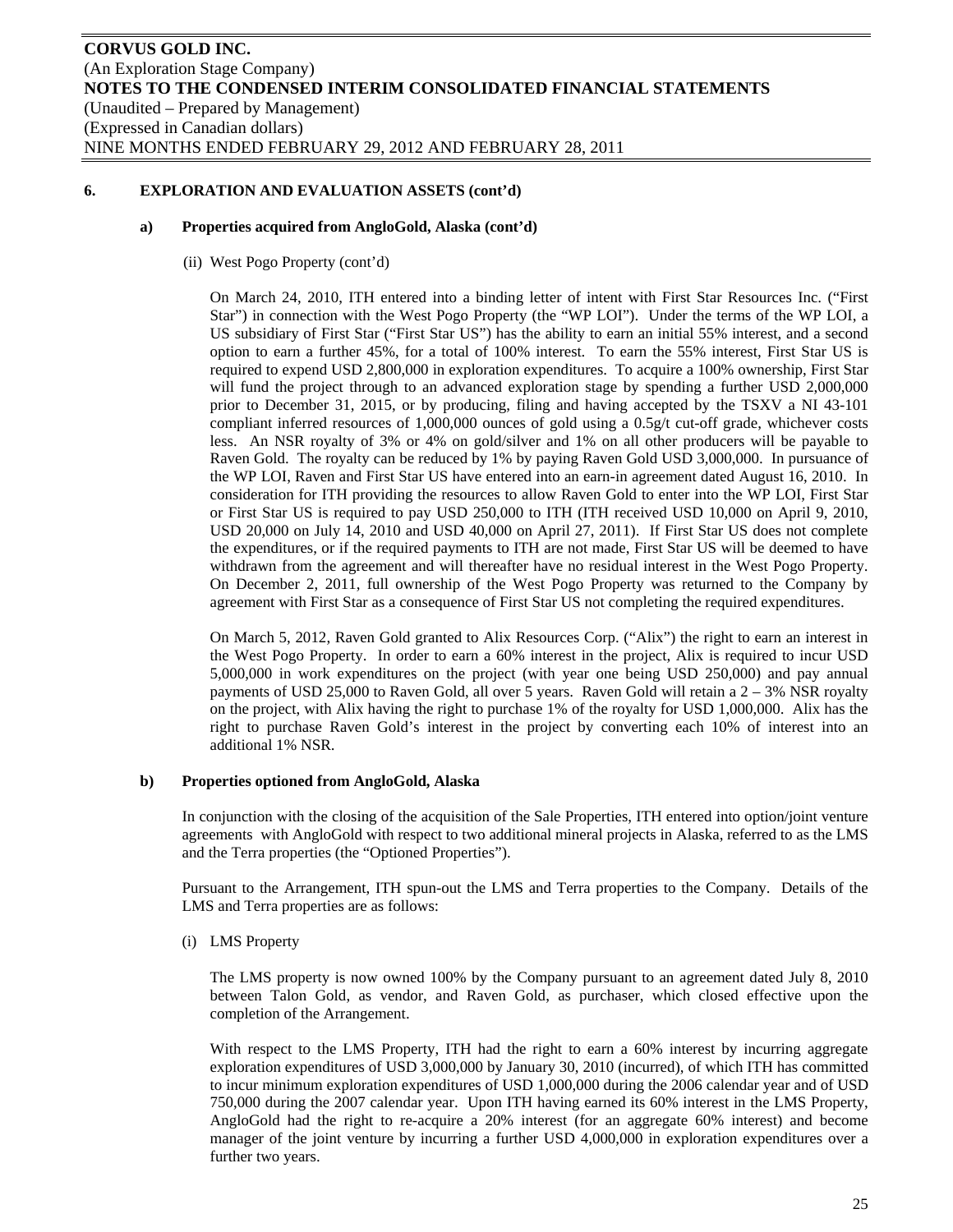#### **b) Properties optioned from AngloGold, Alaska (cont'd)**

(i) LMS Property (cont'd)

On June 10, 2008, ITH entered into an agreement to acquire all of the interest of AngloGold in the Terra and LMS Properties, plus certain other AngloGold rights on the Gilles and West Pogo Properties, for the purchase price of \$751,500 to be satisfied by the issuance of 450,000 shares of ITH to AngloGold (issued). The transaction was approved by the NYSE Alternext-US Stock Exchange on July 31, 2008 and by the TSXV on September 10, 2008.

On March 24, 2010, ITH entered into a binding letter of intent (the "LMS LOI") with First Star, in connection with the LMS Property. Under the terms of the LMS LOI, First Star US has the ability to earn an initial 55% interest, and a second option to earn a further 45%, for a total 100% interest. To earn the 55% interest, First Star US is required to expend USD 3,500,000 on exploration. To acquire a 100% ownership, First Star US is required to fund the project through to an advanced exploration stage by spending a further USD 3,000,000 prior to December 31, 2015, or by producing, filing and having accepted by the TSXV a NI 43-101 compliant inferred of 2,000,000 ounces of gold using a 0.5g/t cut-off grade, whichever costs less. An NSR royalty of 3% or 4% on gold/silver and 1% on all other products will be payable to Raven. The royalty can be reduced by 1% by paying Raven Gold USD 3,000,000. In pursuance of the LMS LOI, Raven and First Star US have entered into an earn-in agreement dated August 16, 2010. In consideration for ITH providing the resources to allow Raven Gold to enter into the LMS LOI, First Star or First Star US is required to pay USD 280,000 (ITH received USD 10,000 on April 9, 2010, USD 30,000 on July 14, 2010 and USD 60,000 on April 27, 2011). If First Star US does not complete the expenditures, or if the required payments to ITH are not made, First Star US will be deemed to have withdrawn from the agreement and will thereafter have no residual interest in the LMS Property. On December 2, 2011, full ownership of the LMS Property was returned to the Company by agreement with First Star as a consequence of First Star US not completing the required expenditures.

(ii) Terra Property

The Terra Property consists of State of Alaska unpatented lode mining claims held by the Company and State of Alaska unpatented lode mining claims leased from an individual. The lease requires a payment on execution of USD 25,000 (paid), and advance minimum royalties of USD 25,000 on or before March 22, 2006 (paid), USD 50,000 on or before March 22, 2007 (paid), USD 75,000 on or before March 22, 2008 (paid), USD 100,000 on or before March 22, 2009 (paid) and each subsequent March 22 until March 22, 2015 (paid USD 100,000 on each of February 2, 2010, March 21, 2011 and March 22, 2012), and thereafter USD 125,000 until the expiry of the lease (all of which are recoverable from production royalties). The lessor is entitled to receive a NSR production royalty on gold equal to 3.0% if the gold price is USD 450 per ounce or lower and 4% if the gold price is USD 450 per ounce or higher, plus a NSR royalty of 4% on all other mineral products other than gold. 1% of the royalty may be purchased for USD 1,000,000 and a further 1% for USD 3,000,000.

With respect to the Terra Property, ITH had the right to earn a 60% interest by incurring aggregate exploration expenditures of USD 3,000,000 by January 30, 2010, of which ITH committed to incur minimum exploration expenditures of USD 500,000 during the 2006 calendar year and of USD 750,000 during the 2007 calendar year. Upon ITH having earned its 60% interest in the Terra Property, AngloGold had the right to re-acquire a 20% interest (for an aggregate 60% interest) and become manager of the joint venture by incurring a further USD 4,000,000 in exploration expenditures over a further two years. In either case, following ITH and AngloGold having earned their final respective interests, each party will be required to contribute its pro rata share of further exploration expenditures or be diluted. A party that is diluted to 10% or less was to have its interest converted to a 2% NSR royalty.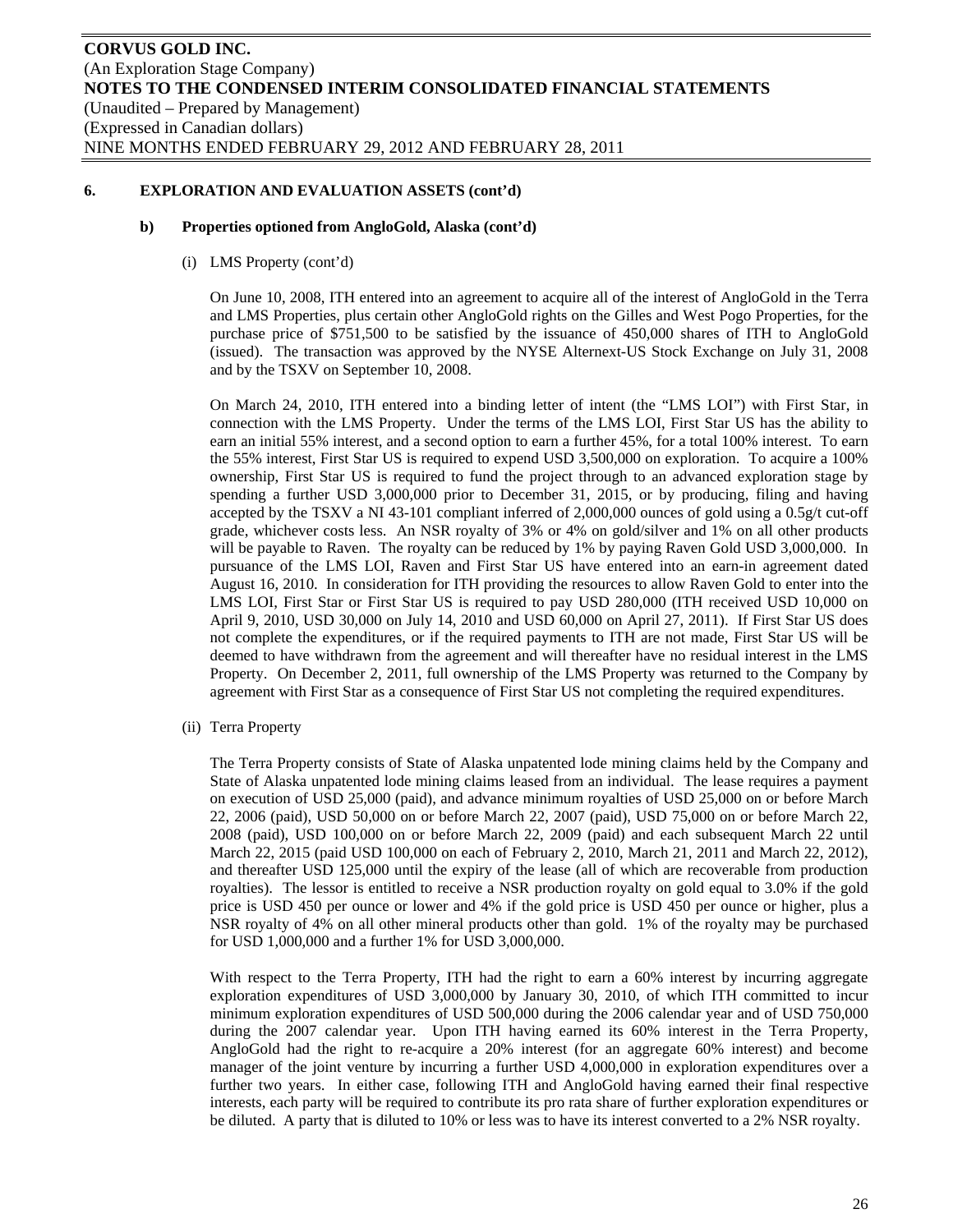#### **b) Properties optioned from AngloGold, Alaska (cont'd)**

(ii) Terra Property (cont'd)

On November 5, 2007 ITH provided notice to AngloGold that it has incurred sufficient expenditures to vest its 60% ownership in the Terra Project. AngloGold had 90 days to decide whether or not to exercise its right to earn back an additional 20% interest in the Terra Project by incurring USD 4,000,000 in expenditures over the next two years, and elected not to do so. As AngloGold elected not to exercise its back-in right, each party was therefore responsible for contribution its share of ongoing joint venture expenditures.

On June 10, 2008, ITH entered into an agreement to acquire all of the interest of AngloGold in the Terra and LMS Properties, plus certain other AngloGold rights on the Gilles and West Pogo Properties, for the purchase price of \$751,500 to be satisfied by the issuance of 450,000 shares of ITH to AngloGold (issued). The transaction was approved by the NYSE Alternext-US Stock Exchange on July 31, 2008 and by the TSXV on September 10, 2008.

On February 26, 2010, ITH signed a letter of intent ("LOI") to enter into a joint venture with American Mining Corporation ("AMC"), a private Nevada corporation, on the Terra Property. Pursuant to the LOI, an Alaskan subsidiary of AMC and Raven Gold were to form a joint venture with the aim of developing the Terra Property to production. On May 17, 2010, AMC assigned the Terra Project LOI to Terra Mining Corporation ("TMC"), a company incorporated under the laws of British Columbia. On September 15, 2010, Raven Gold and Terra Gold Corporation (a US subsidiary of TMC) ("TGC") entered into the formal joint venture agreement (as amended) to give effect to the joint venture ("Terra JV"). On March 1, 2011, TMC was acquired by, and became a wholly owned subsidiary of, WestMountain Index Advisor, Inc. a public company based in Denver, Colorado ("WestMountain").

Effective September 15, 2010, TGC will have an initial 51% interest in the Terra Property, subject to TGC funding an aggregate of USD 6,000,000 in direct exploration and development expenditures on or before December 31, 2013 with initial USD 1,000,000 being required prior to December 31, 2011. As part of the funding, TGC will pay Raven Gold an aggregate of USD 200,000 as payment for the camp and equipment previously constructed by ITH and acquired by Raven Gold (USD 33,000 received February 16, 2012 and USD 67,000 received March 5, 2012).

TGC is required to pay to ITH, the former holder of the Terra Property, an aggregate of USD 300,000 (USD 150,000 received by ITH) in stages to December 31, 2012. TGC/TMC are required to deliver to ITH an aggregate of 750,000 common shares of TMC (now 750,000 WestMountain common shares) prior to December 31, 2012, with the initial 250,000 common shares due on or before September 15, 2011 (received by ITH) and an additional 250,000 on or before December 31, 2011 (received by ITH).

TGC has granted Raven Gold a sliding scale NSR royalty between 0.5% and 5% on all precious metal production for the Terra Property and a 1% NSR royalty on all base metal production.

If TGC fails to fund any portion of the initial first year commitment and eventual three year commitment, or if the required payments and shares are not delivered to ITH, Raven Gold will be entitled to terminate the agreement and retain 100% of the property.

After it has completed its initial USD 6,000,000 contribution, TGC will have the option to increase its interest in the project by 29% (to a total of 80%) by funding an additional USD 3,050,000 of development work. To exercise such option, TGC/TMC will be required to pay ITH an additional USD 150,000 and deliver an additional 250,000 common shares of TMC.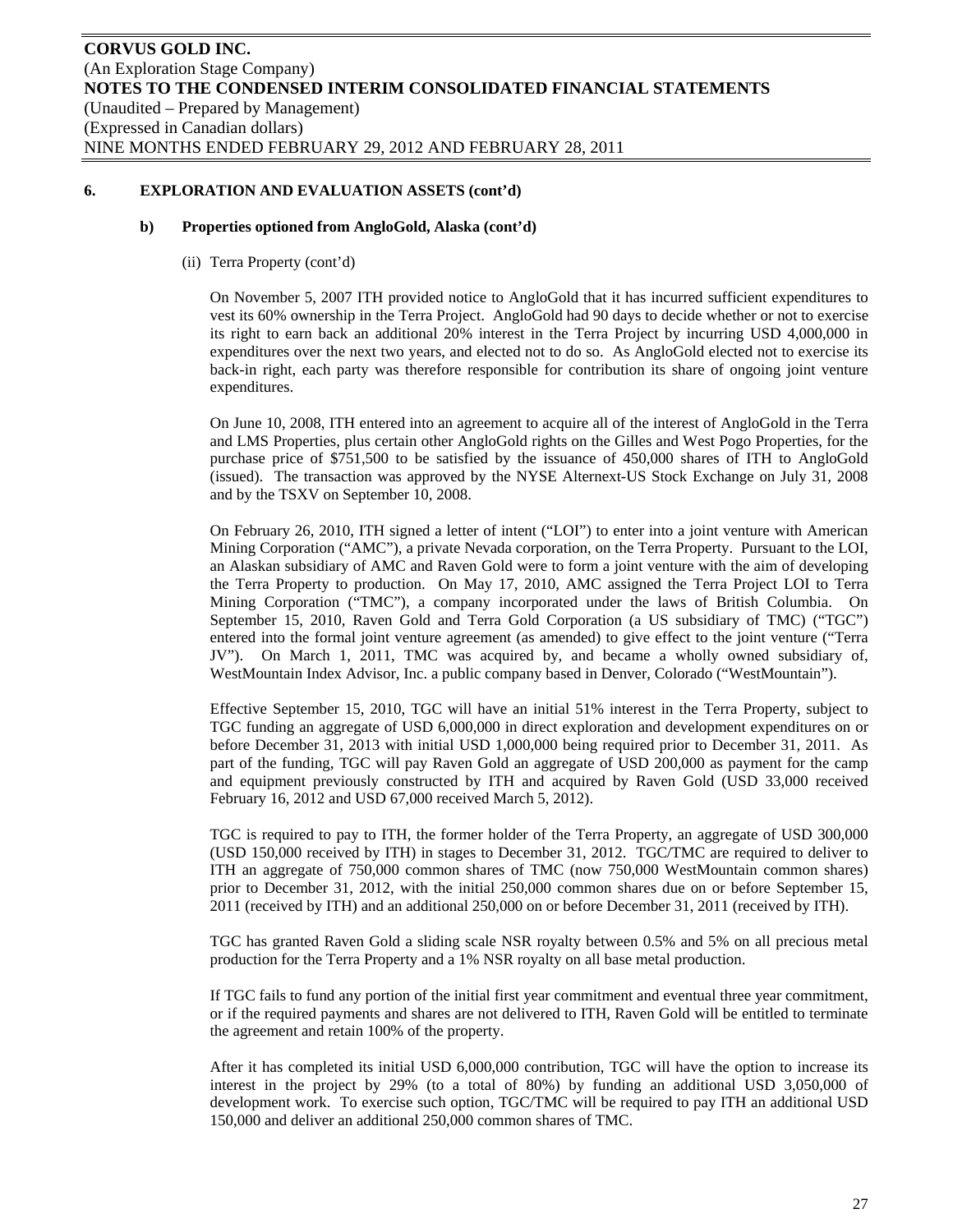#### **b) Properties optioned from AngloGold, Alaska (cont'd)**

(ii) Terra Property (cont'd)

Following TGC having completed its initial contribution (if it does not elect to acquire an additional 29% interest) or having earned an 80% interest (if it does), each party will be required to contribute its pro rata share of further expenditures. Should the interest of Raven Gold be diluted below 10% as a consequence of it not funding its proportionate share of the joint venture expenditures, the residual interest of Raven Gold interest will be converted to an additional property wide 1% NSR royalty on all metals produced.

### **c) Properties optioned from Redstar Gold Corp., Nevada (North Bullfrog Project)**

On March 15, 2007, ITH signed a binding letter of intent with Redstar Gold Corp. of Vancouver, B.C. ("Redstar"), pursuant to which a US subsidiary of ITH (Corvus Nevada) could earn up to a 70% interest in the North Bullfrog project located in Nevada. Corvus Nevada could earn an initial 60% interest in the project by making payments and exploration expenditures and delivering ITH shares, and had the option to earn an additional 10% interest (aggregate 70%) by funding all expenditures to take the project to feasibility. There was no time limit by which a feasibility study was required to be delivered.

To earn its initial 60% interest, Corvus Nevada was required to make total payments of USD 190,000 and incur total expenditures of USD 4,000,000 over 4 years to March 15, 2011. The first year requirement is a payment of USD 20,000 on TSXV acceptance (paid) plus exploration expenditures of USD 500,000 (incurred). The second payment of USD 30,000 is due by September 15, 2008 (paid). The third payment of USD 40,000 is due by March 15, 2009 (paid). The fourth payment of USD 50,000 is due by March 15, 2010 and the fifth payment of USD 50,000 is due by March 15, 2011 (acquisition completed on October 9, 2009).

Corvus Nevada is also required to pay the advance minimum royalty payments to the owners of certain patented mining claims which are fully recoupable against production royalties. The advance minimum royalty in year 1 to 3 is USD 32,300 per year and year 4 onwards is USD 37,000.

On October 9, 2009, Corvus Nevada completed the acquisition of all of the interests of Redstar and Redstar Gold U.S.A. Inc. in the North Bullfrog project (including the Mayflower (note 6(d)) and Connection (note 6(e)) Properties) under an agreement dated July 30, 2009, thereby giving Corvus Nevada 100% control of the project. Consideration for the acquisition was a cash payment of USD 250,000 and the delivery by Corvus Nevada of 200,000 common shares of ITH. Completion of the acquisition eliminated Corvus Nevada's vesting requirements for expenditures and delivery of ITH shares.

The Company acquired all of the shares of Corvus Nevada on August 26, 2010 upon the completion of the Arrangement.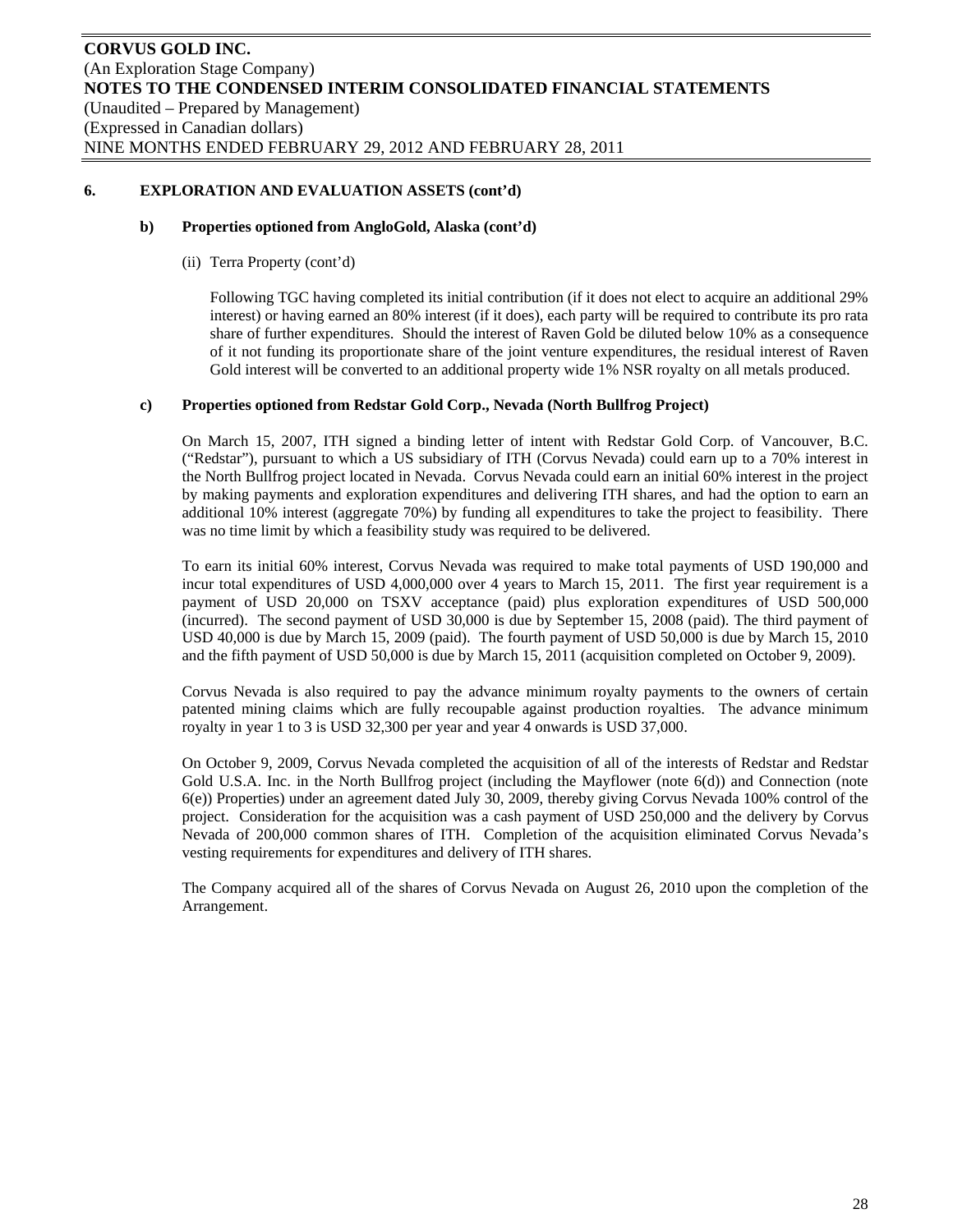### **d) Mayflower Property, Nevada (North Bullfrog Project)**

Pursuant to a mining lease and option to purchase agreement made effective December 1, 2007 between Corvus Nevada and a group of arm's length limited partnerships, Corvus Nevada has leased (and has the option to purchase) patented mining claims located adjacent to its North Bullfrog project in south-western Nevada. The terms of the lease/option are as follows:

- *Terms*: Initial term of five years, commencing December 1, 2007, with the option to extend the lease for an additional five years. The lease will continue for as long thereafter as the property is in commercial production or, alternatively, for an additional three years if Corvus Nevada makes advance minimum royalty payments of USD 100,000 per year (which are recoupable against actual production royalties).
- *Lease Payments*: USD 5,000 (paid) and 25,000 common shares of ITH (delivered) following regulatory acceptance of the transaction; and an additional USD 5,000 and 20,000 common shares on each of the first through fifth lease anniversaries (USD 5,000 paid on each of December 10, 2008, October 14, 2009, November 10, 2010 and September 28, 2011 and 20,000 common shares of ITH delivered on each of September 8, 2008, November 25, 2009 and November 28, 2011). Pursuant to an agreement with the lessors, in lieu of the 20,000 ITH shares due December 1, 2010, Corvus Nevada paid USD 108,750 on November 10, 2010 and delivered 46,250 common shares of the Company on December 2, 2010. If Corvus Nevada elects to extend the lease for a second five-year term, it will pay USD 10,000 and deliver 50,000 common shares of ITH upon election being made, and an additional 50,000 common shares of ITH on each of the sixth through tenth anniversaries.
- *Work Commitments*: USD 100,000 per year for the first three years (incurred), USD 200,000 per year for the years  $4 - 6$  and USD 300,000 for the years  $7 - 10$ . Excess expenditures in any year may be carried forward. If Corvus Nevada does not incur the required expenditures in year one, the deficiency is required to be paid to the lessors.
- *Retained Royalty*: Corvus Nevada will pay the lessors a NSR royalty of 2% if the average gold price is USD 400 per ounce or less, 3% if the average gold price is between USD 401 and USD 500 per ounce and 4% if the average gold price is greater than USD 500 per ounce.
- *Purchase Option*: Corvus Nevada has the right to purchase all the interest of the lessors in the property during the first ten years for USD 7,500,000 plus a 0.5% NSR if the gold price is under USD 500 per ounce and 1% if the gold price is USD 500 per ounce or above. After the initial ten-year period, the cash portion of the purchase price will be escalated annually based on the US annual Consumer Price Index increase for that year.

The Company acquired all of the shares of Corvus Nevada on August 26, 2010 upon the completion of the Arrangement.

# **e) Connection Property, Nevada (North Bullfrog Project)**

Pursuant to a mining lease and option to purchase agreement made effective October 27, 2008 between Redstar and an arm's length limited liability company, Redstar has leased (and has the option to purchase) patented mining claims located adjacent to the North Bullfrog project and referred to as the "Connection" property. The ten-year, renewable mining lease requires payments of USD 10,800 (paid) on signing and annual payments for the first three anniversaries of USD 10,800 and USD 16,200 for every year thereafter (USD 10,800 paid on each of September 30, 2009, September 30, 2010, and September 28, 2011). Redstar has an option to purchase the property for USD 1,000,000 at any time during the life of the lease. Production is subject to a 4% NSR royalty, which may be purchased for USD 5,000,000.

Corvus Nevada acquired all of the interest of Redstar and Redstar US in the Connection property and associated lease on October 9, 2009 (note 6(c)).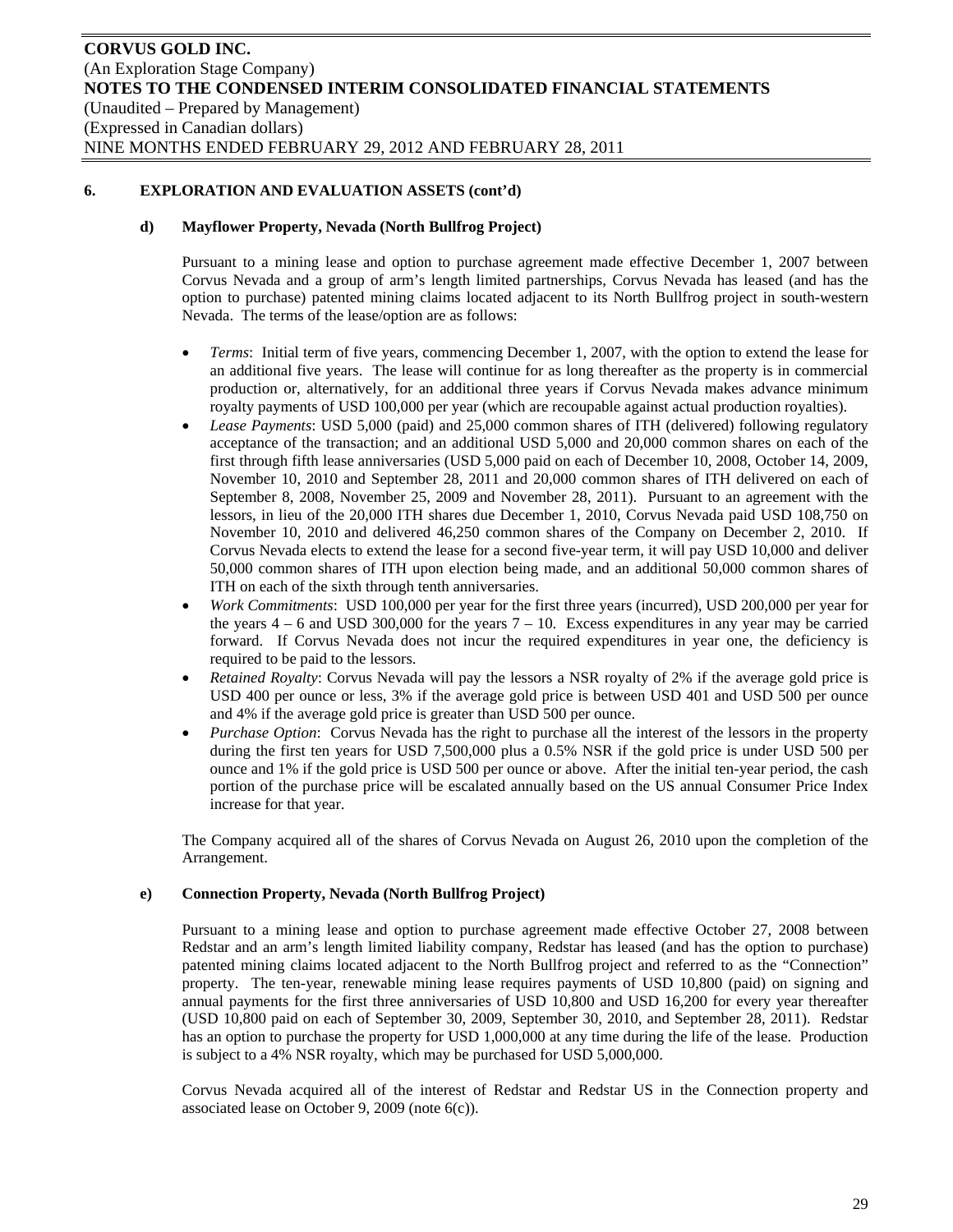#### **f) Gerfaut Property, Quebec**

On February 2, 2012, the Company signed a binding letter of intent with Les Resources Tectonic Inc. ("LRT"), with a final agreement to follow, to acquire a majority interest in the Gerfaut Property in Northern Quebec. The key terms of the agreement include:

- Signing and additional claim staking payment of \$10,000 (paid)
- 5 year earn-in for 60% interest of \$255,000 in payments and \$565,000 in work commitments
- The Company grants LRT a 2% NSR royalty of which it can buy back 1% for \$1,500,000
- The Company has an option to earn an extra 20% interest by spending an additional \$2,000,000 work commitment over 3 years
- Following earn-in and formation of the joint venture, should LRT's interest dilute to a 10% ownership position, their interest would be converted to a 3% Net Profit Interest (NPI)

#### **Acquisitions**

The acquisition of title to mineral properties is a detailed and time-consuming process. The Company has taken steps, in accordance with industry norms, to verify title to mineral properties in which it has an interest. Although the Company has taken every reasonable precaution to ensure that legal title to its properties is properly recorded in the name of the Company, there can be no assurance that such title will ultimately be secured.

#### **Environmental Expenditures**

The operations of the Company may in the future be affected from time to time in varying degrees by changes in environmental regulations, including those for future removal and site restoration costs. Both the likelihood of new regulations and their overall effect upon the Company vary greatly and are not predictable. The Company's policy is to meet or, if possible, surpass standards set by relevant legislation by application of technically proven and economically feasible measures.

Environmental expenditures that relate to ongoing environmental and reclamation programs are charged against earnings as incurred or capitalized and amortized depending on their future economic benefits. Estimated future removal and site restoration costs, when the ultimate liability is reasonably determinable, are charged against earnings over the estimated remaining life of the related business operation, net of expected recoveries. The Company is not aware of any provisions for Environmental Rehabilitation as of February 29, 2012.

# **7. SHARE CAPITAL**

#### **Authorized**

Unlimited common shares without par value.

#### **Share issuances**

There were no share issuances during the nine months ended February 29, 2012.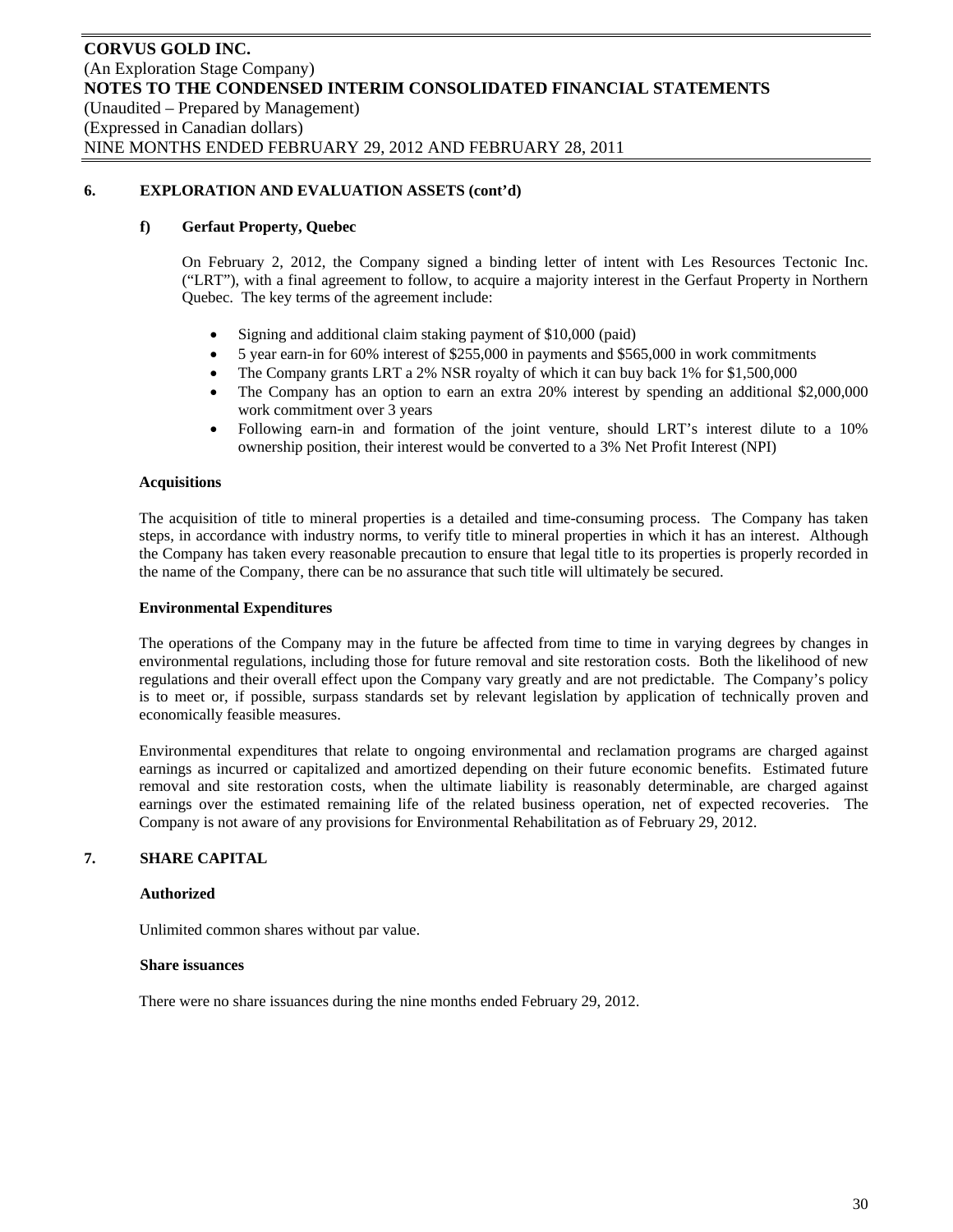#### **Share issuances (cont'd)**

During the year ended May 31, 2011:

- a) An aggregate of 33,614,010 shares were issued as a result of the Plan of Arrangement (note 1).
- b) On November 30, 2010 the Company closed a brokered private placement equity financing ("the Offering") and issued 6,500,000 common shares at a price of \$0.88 per common share for gross proceeds of \$5,720,000. In connection with the Offering, the agents received a cash commission equal to 5% of the gross proceeds raised through the Offering, amounting to \$286,000 in share issuance costs. As well, the Agents received Agents' Warrants equal to 5% of common shares issued in the Offering, being 325,000 Agents' Warrants. Each Agents' Warrant is exercisable to acquire one common share of the Company at a price of \$1.10 until November 30, 2012. The share-based payment charges associated with the Agents Warrants is \$145,083.
- c) On November 30, 2010 the Company closed a non-brokered private placement equity financing and issued 1,500,000 common shares at a price of \$0.88 per common share for gross proceeds of \$1,320,000. A finder's fee equal to 5% of the proceeds raised from the sale of 500,000 common shares was paid, amounting to \$22,000. In connection with the financing, the Company paid an additional \$116,140 in share issuance costs.
- d) On December 2, 2010, the Company issued 46,250 common shares in connection with the lease on the Mayflower property (note 6(d)), with a fair value of \$43,475.

#### **Warrants**

Warrants transactions are summarized as follows:

|                                                               | <b>February 29, 2012</b> |           |                       | May 31, 2011                            |         |                       |  |
|---------------------------------------------------------------|--------------------------|-----------|-----------------------|-----------------------------------------|---------|-----------------------|--|
|                                                               |                          |           | Weighted              |                                         |         | Weighted              |  |
|                                                               | Number of                | Average   |                       | Number of                               | Average |                       |  |
|                                                               | Warrants                 |           | <b>Exercise Price</b> | Warrants                                |         | <b>Exercise Price</b> |  |
| Balance, beginning of the period<br>Issued (Agents' Warrants) | 325,000                  | 1.10<br>- |                       | $\qquad \qquad \blacksquare$<br>325,000 | S       | 1.10                  |  |
| Balance, end of the period                                    | 325,000                  |           | 1.10                  | 325,000                                 |         | 1.10                  |  |

The weighted average remaining contractual life of warrants outstanding at February 29, 2012 was 0.75 year.

As at February 29, 2012 and May 31, 2011, the Company had outstanding warrants as follows:

|                   |                       | <b>February 29, 2012</b> |          | May 31, 2011 |  |
|-------------------|-----------------------|--------------------------|----------|--------------|--|
|                   | Number of<br>Exercise |                          | Exercise | Number of    |  |
| Expiry Date       | Price                 | Warrants                 | Price    | Warrants     |  |
|                   |                       |                          |          |              |  |
| November 30, 2012 | $.10\,$               | 325,000                  | 1.10     | 325,000      |  |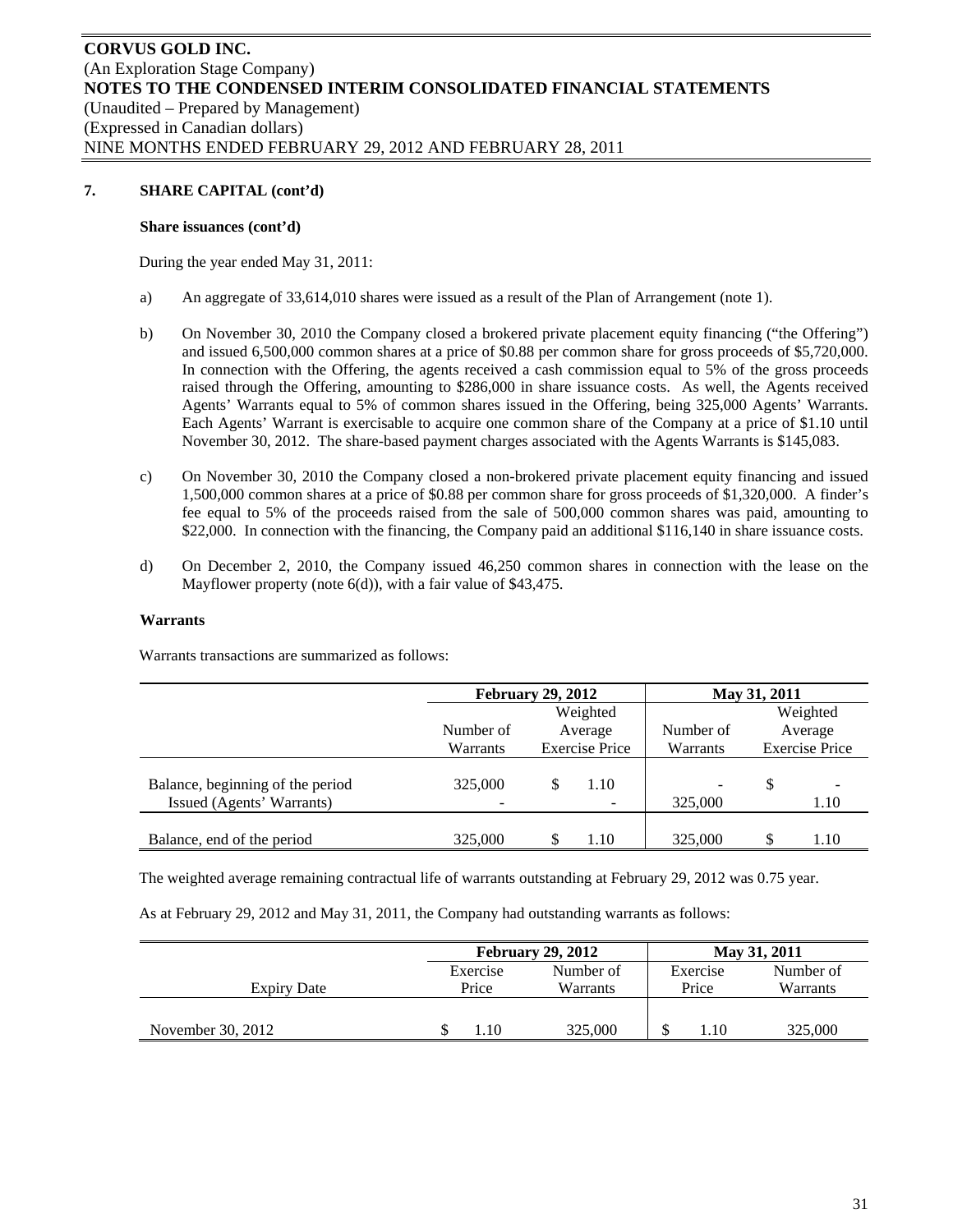#### **Warrants (cont'd)**

The Company uses the fair value method for determining fair value for all agent warrants issued during the period. The fair value of agent warrants was determined using the Black-Scholes option pricing model based on the following assumptions:

|                       | <b>February 29, 2012</b> | May 31, 2011 |
|-----------------------|--------------------------|--------------|
|                       |                          |              |
| Expected life (years) | N/A                      |              |
| Interest rate         | N/A                      | 1.62%        |
| Volatility (average)  | N/A                      | 100%         |
| Dividend yield        | N/A                      | $0.00\%$     |

#### **Stock options**

Stock options awarded to employees and non-employees by the Company are measured and recognized in the Consolidated Statement of Comprehensive Income (Loss) or added to exploration and evaluation assets at the fair value of the award. The fair value of all forms of share-based payments is charged to operations or capitalized to exploration and evaluation assets over the vesting period of the options granted. Fair value is estimated using the Black-Scholes Option Pricing Model.

Share-based payment amounts included in the consolidated financial statements and related to options granted prior to August 26, 2010 represent an allocation of ITH's related amounts on a direct basis for employees and nonemployees working directly on the Spin-out Properties and on a pro rata basis for head office employees and directors as outlined in note 1.

The Company has adopted an incentive stock option plan (the "2010 Plan"). The essential elements of the 2010 Plan provide that the aggregate number of common shares of the Company's share capital that may be made issuable pursuant to options granted under the 2010 Plan may not exceed 10% of the number of issued shares of the Company at the time of the granting of the options. Options granted under the 2010 Plan will have a maximum term of ten years. The exercise price of options granted under the 2010 Plan will not be less than the greater of the market price of the common shares (as defined by the Toronto Stock Exchange ("TSX"), currently defined as the 5 day volume weighted average price for the 5 trading days immediately preceding the date of grant) or the closing market price of the Company's common shares for the trading day immediately preceding the date of grant), or such other price as may be agreed to by the Company and accepted by the TSX. Options granted under the 2010 Plan vest immediately, unless otherwise determined by the directors at the date of grant.

Pursuant to the 2010 Plan, on November 17, 2011 the Company granted incentive stock options to consultants and an employee of the Company to purchase 210,000 common shares in the share capital of the Company. The options are exercisable on or before November 17, 2016 at a price of \$0.67 per share. The options will vest as to one-third on November 17, 2011, one third on November 17, 2012 and the balance on November 17, 2013.

On July 29, 2011, the Company granted incentive stock options to directors and an employee of the Company to purchase 650,000 common shares in the share capital of the Company. The options are exercisable on or before July 29, 2016 at a price of \$0.50 per share. The options will vest as to one-third on July 29, 2011, one third on July 29, 2012 and the balance on July 29, 2013.

On May 30, 2011 the Company granted incentive stock options to a consultant of the Company to purchase 100,000 common shares in the share capital of the Company. The options are exercisable on or before May 30, 2013 at a price of \$0.69 per share.

On January 21, 2011, the Company granted incentive stock options to directors, officer and consultants of the Company to purchase 390,000 common shares in the share capital of the Company. The options are exercisable on or before January 21, 2013 at a price of \$0.82 per share.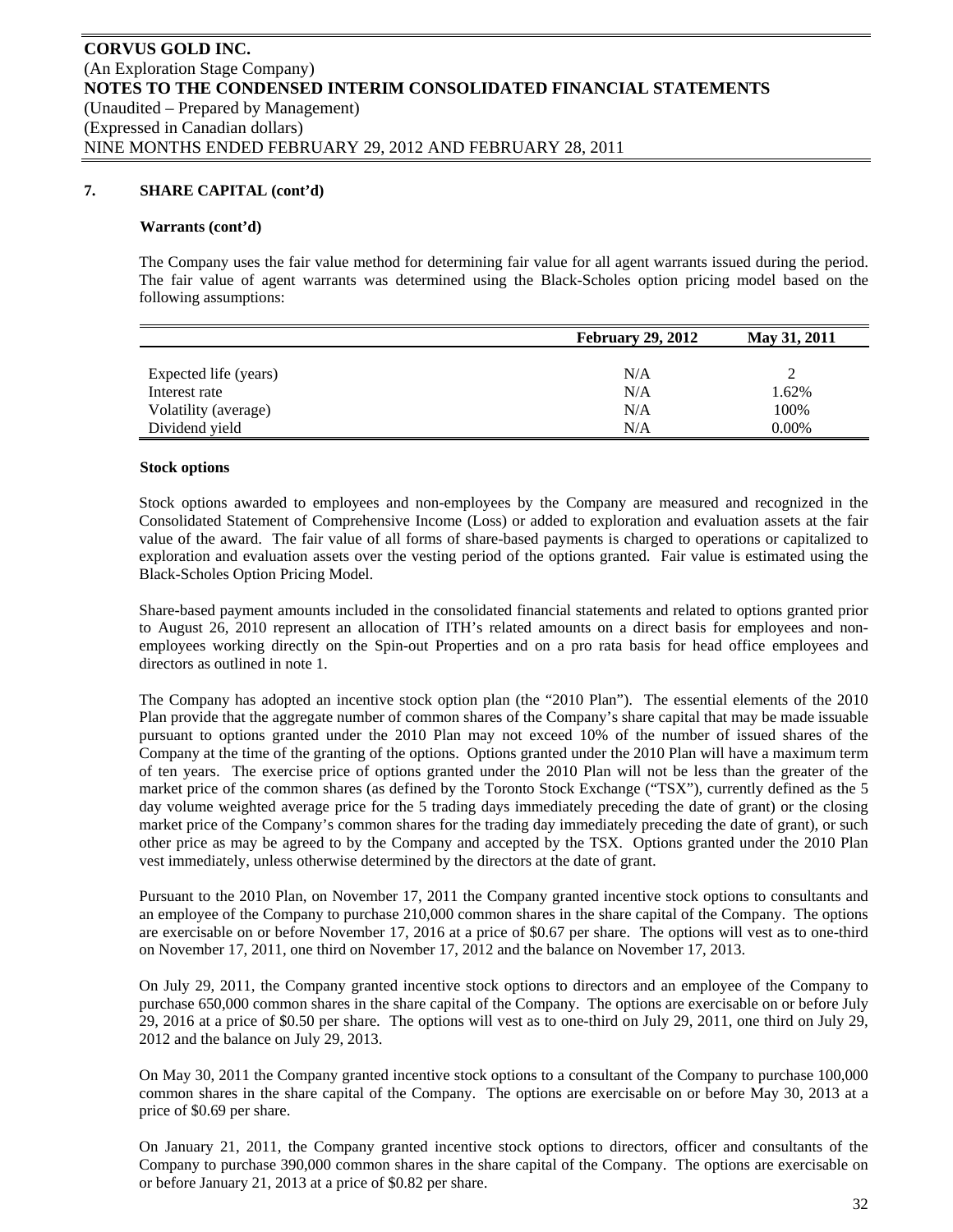#### **Stock options (cont'd)**

On September 8, 2010 the Company granted incentive stock options to directors, officers, employees and consultants of the Company to purchase 3,000,000 common shares in the share capital of the Company. The options are exercisable on or before September 8, 2012 at a price of \$0.75 per share.

A summary of the status of the stock option plan as of February 29, 2012 and May 31, 2011, and changes during the periods are presented below:

|                                                          | <b>February 29, 2012</b>          |                                                 | May 31, 2011                |                                                        |  |
|----------------------------------------------------------|-----------------------------------|-------------------------------------------------|-----------------------------|--------------------------------------------------------|--|
|                                                          | Number of<br><b>Options</b>       | Weighted<br>Average<br><b>Exercise</b><br>Price | Number of<br><b>Options</b> | Weighted<br>Average<br><b>Exercise</b><br><b>Price</b> |  |
| Balance, beginning of the period<br>Granted<br>Cancelled | 3,490,000<br>860,000<br>(350,000) | 0.76<br>\$.<br>0.54<br>(0.76)                   | -<br>3,490,000              | \$<br>٠<br>0.76                                        |  |
| Balance, end of the period                               | 4,000,000                         | 0.71<br>S                                       | 3.490,000                   | 0.76                                                   |  |

The weighted average remaining contractual life of options outstanding at February 29, 2012 was 1.43 years.

Stock options outstanding are as follows:

|                    |                                 | <b>February 29, 2012</b>              |                                         |                                 | May 31, 2011                |                                       |
|--------------------|---------------------------------|---------------------------------------|-----------------------------------------|---------------------------------|-----------------------------|---------------------------------------|
| <b>Expiry Date</b> | <b>Exercise</b><br><b>Price</b> | <b>Number</b><br>of<br><b>Options</b> | <b>Exercisable</b><br>at Period-<br>End | <b>Exercise</b><br><b>Price</b> | Number of<br><b>Options</b> | <b>Exercisable</b><br>at Year-<br>End |
|                    |                                 |                                       |                                         |                                 |                             |                                       |
| September 8, 2012  | \$<br>0.75                      | 2,680,000                             | 2,680,000                               | $^{\circ}$<br>0.75              | 3,000,000                   | 3,000,000                             |
| January 21 2013    | \$<br>0.82                      | 360,000                               | 360,000                                 | \$<br>0.82                      | 390,000                     | 390,000                               |
| May 30, 2013       | \$<br>0.69                      | 100,000                               | 100,000                                 | \$<br>0.69                      | 100,000                     | 100,000                               |
| July 29, 2016      | \$<br>0.50                      | 650,000                               | 214,500                                 | \$<br>۰                         |                             |                                       |
| November 17, 2016  | \$<br>0.67                      | 210,000                               | 69,300                                  | \$<br>$\overline{\phantom{a}}$  | $\overline{\phantom{0}}$    |                                       |
|                    |                                 |                                       |                                         |                                 |                             |                                       |
|                    |                                 | 4,000,000                             | 3,423,800                               |                                 | 3,490,000                   | 3,490,000                             |

#### **Share-based payments**

Share-based payments amounts included in the consolidated financial statements and related to options granted prior to August 26, 2010 represent an allocation of ITH's related share-based payments amounts on a direct basis for employees and non-employees working directly on the Spin-out Properties and on a pro rata basis for head office employees and directors amounted to \$821,171. The Company uses the fair value method for determining sharebased payment charges for all options granted during the periods. The fair value of options granted was \$356,706, determined using the Black-Scholes option pricing model based on the following weighted average assumptions: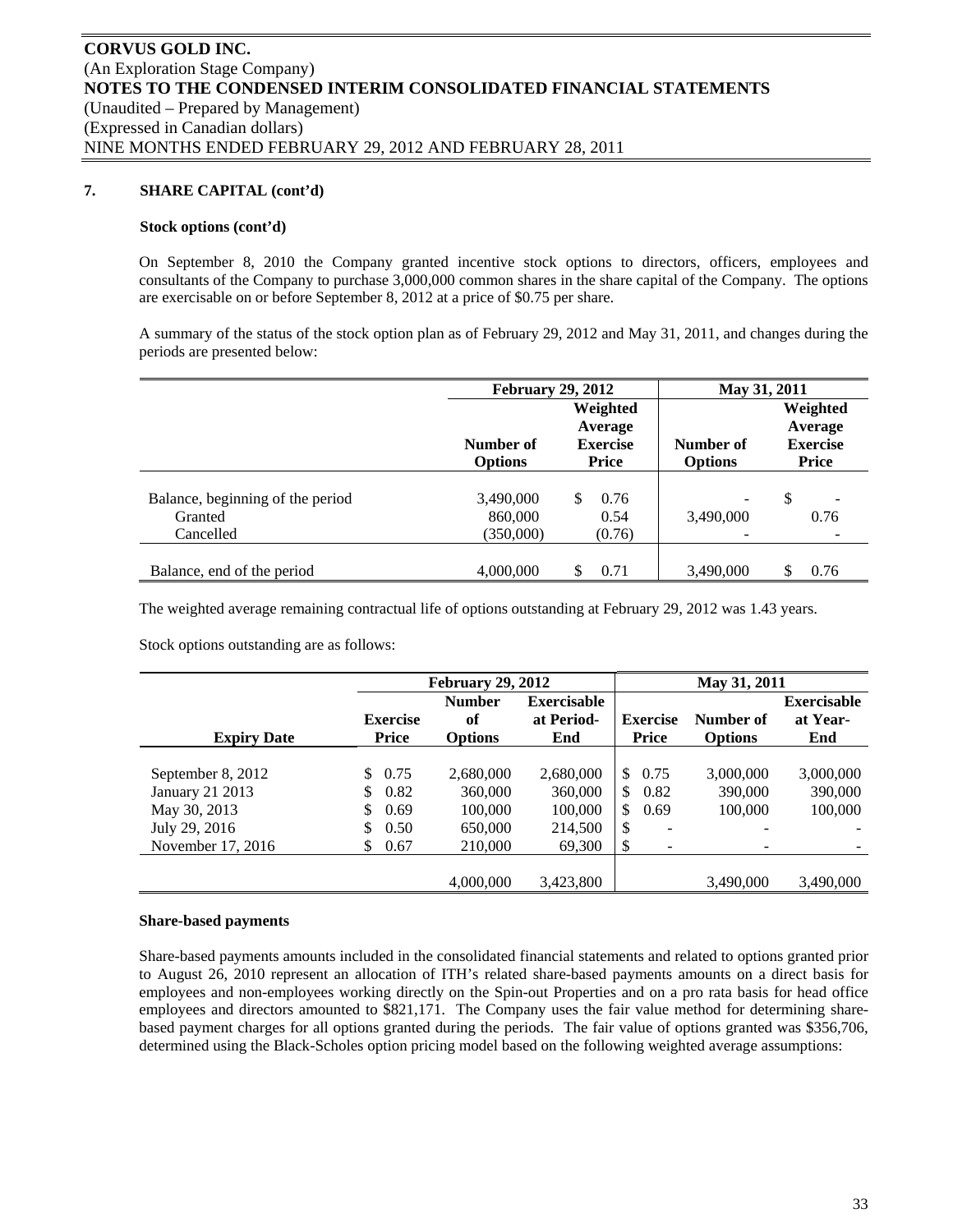# **Share-based payments (cont'd)**

| For the nine months ended | <b>February 29, 2012</b> | <b>February 28, 2011</b> |
|---------------------------|--------------------------|--------------------------|
|                           |                          |                          |
| Risk-free interest rate   | 1.38%                    | 1.41%                    |
| Expected life of options  | 5 years                  | 2 years                  |
| Annualized volatility     | 100%                     | 100%                     |
| Dividend yield            | 0%                       | 0%                       |
| Exercise price            | \$0.54                   | \$0.75                   |
|                           |                          |                          |
| Fair value per share      | \$0.41                   | \$0.79                   |

Share-based payment charges have been allocated as follows:

| For the nine months ended                                  | <b>February 29, 2012</b> | <b>February 28, 2011</b> |           |  |
|------------------------------------------------------------|--------------------------|--------------------------|-----------|--|
|                                                            |                          |                          |           |  |
| Consulting                                                 | \$<br>146,082            | \$                       | 1,418,974 |  |
| Investor relations                                         | 11,664                   |                          | 274,388   |  |
| Professional fees                                          | 13,997                   |                          | 60,297    |  |
| Wages and benefits                                         | 23,328                   |                          | 415,723   |  |
|                                                            |                          |                          |           |  |
|                                                            | 195,071                  |                          | 2,169,382 |  |
| Exploration and evaluation assets – Geological/geophysical | 12,174                   |                          | 73,486    |  |
|                                                            |                          |                          |           |  |
|                                                            | \$<br>207,245            | \$.                      | 2,242,868 |  |

# **8. RELATED PARTY TRANSACTIONS**

During the period ended February 29, 2012, the Company entered into the following transactions with related parties:

# **Management compensation**

Key management personnel compensation comprised:

| For the nine months ended                    | <b>February 29, 2012</b> |         |    | <b>February 28, 2011</b> |
|----------------------------------------------|--------------------------|---------|----|--------------------------|
|                                              |                          |         |    |                          |
| Consulting fees                              | \$                       | 77,000  | \$ | 70,163                   |
| Directors fees (included in consulting fees) |                          | 50,000  |    | 41,022                   |
| Professional fees                            |                          | 69,000  |    |                          |
| Wages and benefits                           |                          | 327,331 |    | 34,686                   |
| Share-based payments                         |                          | 157,746 |    | 1,072,557                |
|                                              |                          |         |    |                          |
|                                              | \$                       | 681,077 | \$ | 1,218,428                |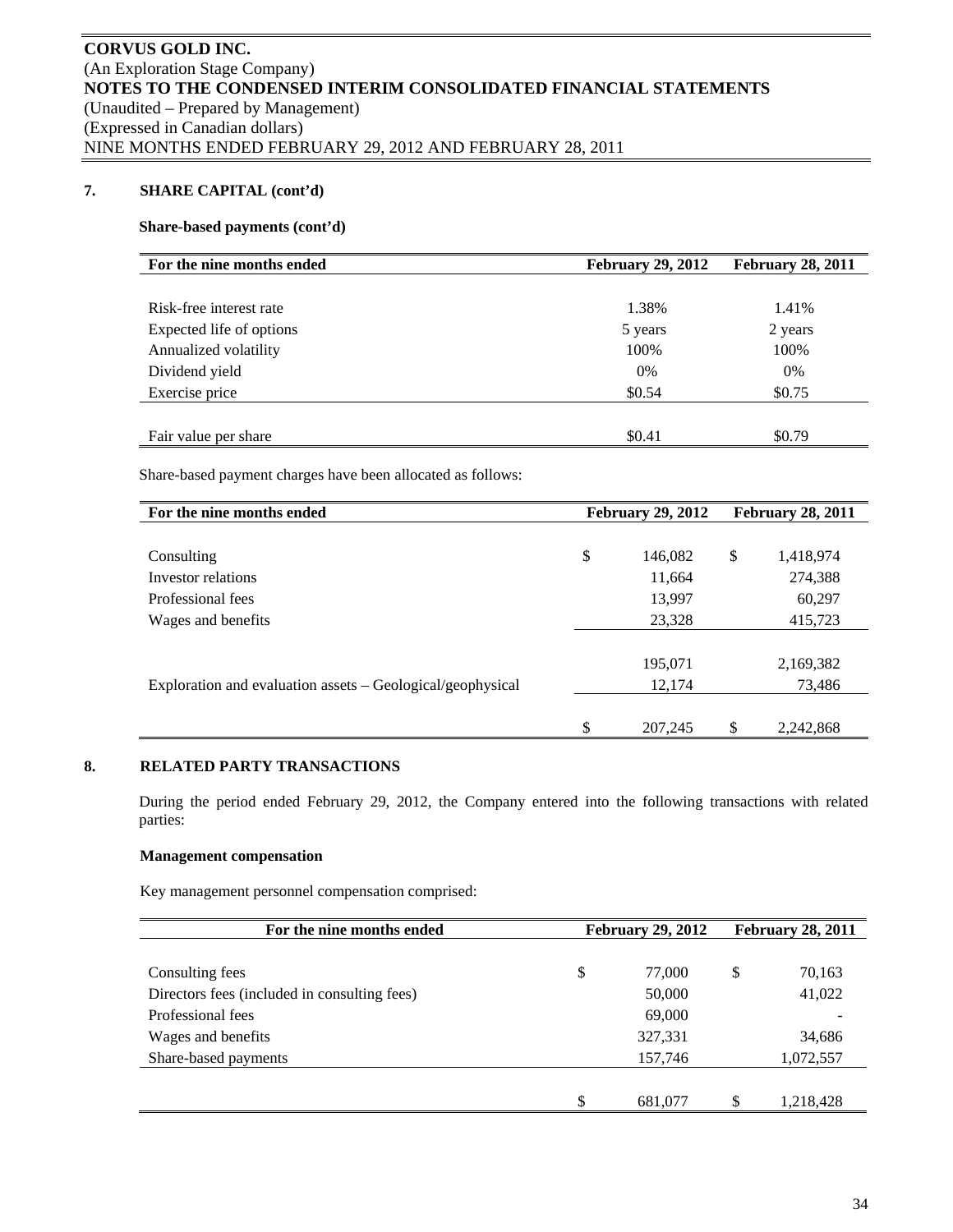# **8. RELATED PARTY TRANSACTIONS (cont'd)**

#### **Transactions with other related parties**

The Company paid or accrued rent expenses of \$21,938 (2011 - \$1,182) and administration expenses of \$37,482 (2011 - \$1,780) to Cardero Resource Corp. ("Cardero"), a company with officers in common.

As at February 29, 2012, included in accounts payable and accrued liabilities was \$14,922 (May 31, 2011 – \$21,708) in expenses owing to companies related to officers and officers of the Company.

The Company has entered into a retainer agreement dated June 1, 2011 with Lawrence W. Talbot Law Corporation ("LWTLC"), pursuant to which LWTLC agrees to provide legal services to the Company. Pursuant to the retainer agreement, the Company has agreed to pay LWTLC a minimum annual retainer of \$72,000 (plus applicable taxes and disbursements). The retainer agreement may be terminated by LWTLC on reasonable notice, and by the Company on one year's notice (or payment of one year's retainer in lieu of notice). An officer of the Company is a director and shareholder of LWTLC.

These amounts were unsecured, non-interest bearing and had no fixed terms or repayment. Accordingly, fair value could not be readily determined.

# **9. GEOGRAPHIC SEGMENTED INFORMATION**

The Company operates in one industry segment, the mineral resources industry, and in two geographical segments, Canada and the United States. All current exploration activities are conducted in the United States and Canada. The significant asset categories identifiable with these geographical areas are as follows:

|                                                  | Canada       |                          | <b>United States</b> |    | <b>Total</b>             |
|--------------------------------------------------|--------------|--------------------------|----------------------|----|--------------------------|
|                                                  |              |                          |                      |    |                          |
| <b>February 29, 2012</b>                         |              |                          |                      |    |                          |
| Exploration and evaluation assets                | \$<br>10,470 | \$                       | 15,967,504           | \$ | 15,977,974               |
| Property and equipment                           | \$<br>1,990  | \$                       | 37,955               | \$ | 39,945                   |
|                                                  |              |                          |                      |    |                          |
| May 31, 2011                                     |              |                          |                      |    |                          |
| \$<br>Exploration and evaluation assets          |              | \$                       | 13,553,597           | \$ | 13,553,597               |
| Property and equipment                           | \$           | \$                       | 44,872               | \$ | 44,872                   |
|                                                  |              |                          |                      |    |                          |
| For the three months ended                       |              | <b>February 29, 2012</b> |                      |    | <b>February 28, 2011</b> |
|                                                  |              |                          |                      |    |                          |
| Net (loss) for the period $-$ Canada             | \$           |                          | (273, 438)           | \$ | (372, 108)               |
| Net income (loss) for the period – United States |              |                          | (451, 362)           |    | 4,787                    |
| Net (loss) for the period                        | \$           |                          | (724, 800)           | \$ | (367, 321)               |
|                                                  |              |                          |                      |    |                          |
| For the nine months ended                        |              | <b>February 29, 2012</b> |                      |    | <b>February 28, 2011</b> |
|                                                  |              |                          |                      |    |                          |
| Net (loss) for the period $-$ Canada             | \$           |                          | (880, 599)           | \$ | (2,828,568)              |
| Net income (loss) for the period – United States |              |                          | (904, 743)           |    | 352,429                  |
| Net (loss) for the period                        | \$           |                          | (1,785,342)          | \$ | (2,476,139)              |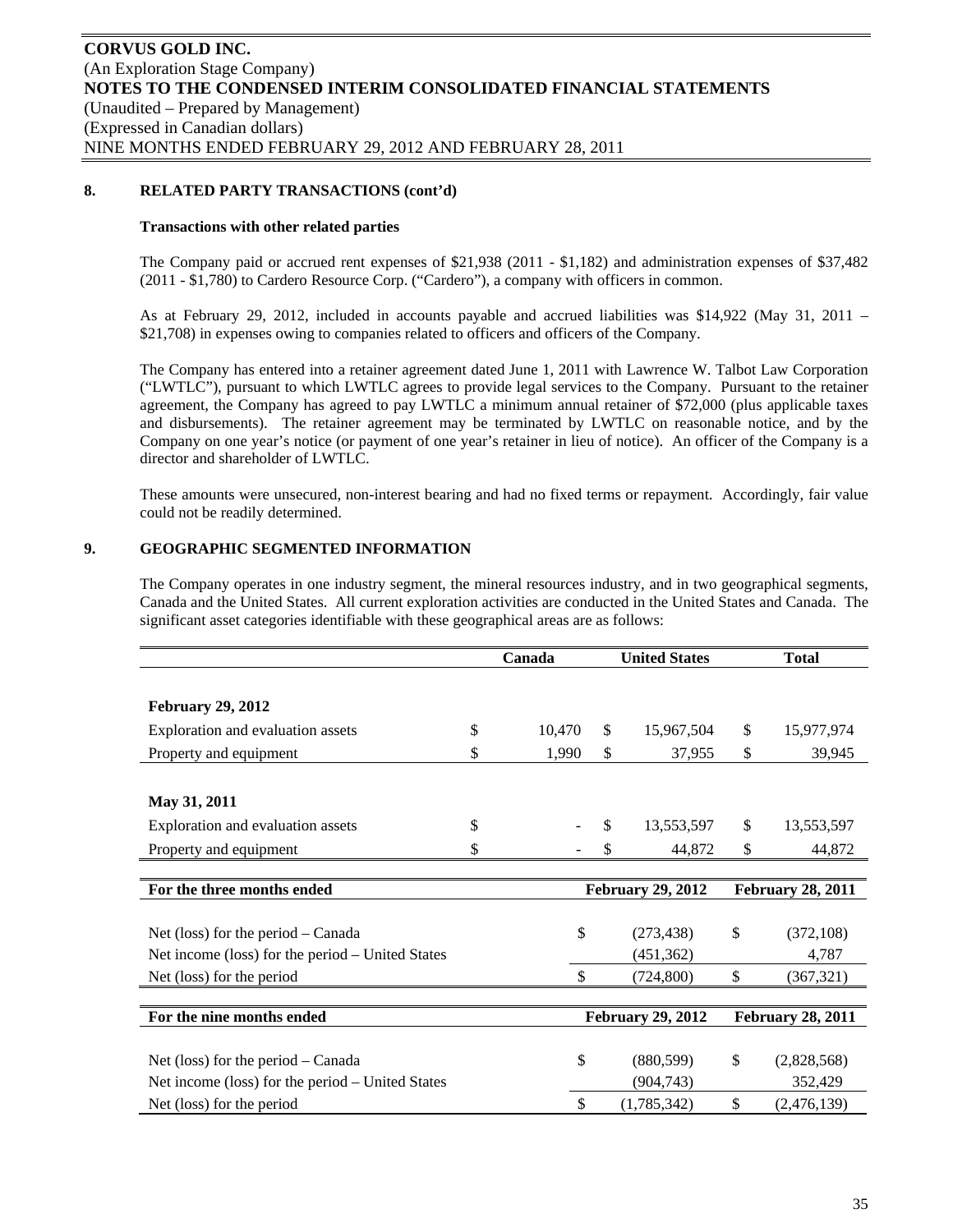### **10. CAPITAL MANAGEMENT**

The Company manages its capital structure, being its share capital, and makes adjustments to it, based on the funds available to the Company, in order to support future business opportunities. The Board of Directors does not establish quantitative return on capital criteria for management, but rather relies on the expertise of the Company's management to sustain future development of the business.

The Company currently has no significant source of revenues. As such, the Company is dependent upon external financings to fund activities. In order to carry future projects and pay for administrative costs, the Company will spend its existing working capital and raise additional funds as needed. Management reviews its capital management approach on an ongoing basis and believes that this approach, given the relative size of the Company, is reasonable.

There were no changes in the Company's approach to capital management during the period ended February 29, 2012. The Company is not subject to externally imposed capital requirements.

# **11. SUPPLEMENTAL CASH FLOW INFORMATION**

| For the nine months ended                                  | <b>February 29, 2012</b> | <b>February 28, 2011</b> |            |  |
|------------------------------------------------------------|--------------------------|--------------------------|------------|--|
|                                                            |                          |                          |            |  |
| Supplemental cash flow information                         |                          |                          |            |  |
| Interest paid                                              | \$                       | S                        |            |  |
| Income taxes paid                                          |                          |                          |            |  |
| <b>Non-cash transactions</b>                               |                          |                          |            |  |
| Shares issued to acquire exploration and evaluation assets | \$                       | S                        | 12,435,883 |  |
| Change in accounts receivables included in exploration and |                          |                          |            |  |
| evaluation assets                                          | \$<br>(173, 362)         | S                        |            |  |
| Change in prepaid expenses included in exploration and     |                          |                          |            |  |
| evaluation assets                                          | \$<br>(5, 729)           | \$                       | (13,566)   |  |
| Change in accounts payable included in exploration and     |                          |                          |            |  |
| evaluation assets                                          | \$<br>(189,957)          |                          | 247.162    |  |

# **12. SUBSIDIARIES**

#### **Significant subsidiaries are:**

|                         | Country of<br>Incorporation | Principal<br>Activity      | The Company's<br>effective interest for<br>2012 and 2011 |
|-------------------------|-----------------------------|----------------------------|----------------------------------------------------------|
| Raven Gold Alaska Inc.  | USA                         | Exploration company        | 100%                                                     |
| Corvus Gold Nevada Inc. | USA                         | <b>Exploration company</b> | 100%                                                     |

# **13. TRANSITION TO INTERNATIONAL FINANCIAL REPORTING STANDARDS**

As stated in note 3, these are the Company's third condensed interim consolidated financial statements for the period covered by the first annual consolidated financial statements prepared in accordance with IFRS. An explanation of how the transition from previous Canadian GAAP to IFRS has affected the Company's financial position and comprehensive loss is set out in this note.

The accounting policies set out in note 3 have been applied in preparing the condensed interim consolidated financial statements as at and for the nine months ended February 29, 2012, the comparative information presented in these financial statements as at and for the nine months period ended February 28, 2011 and as at and for the year ended May 31, 2011 and date of transition June 1, 2010.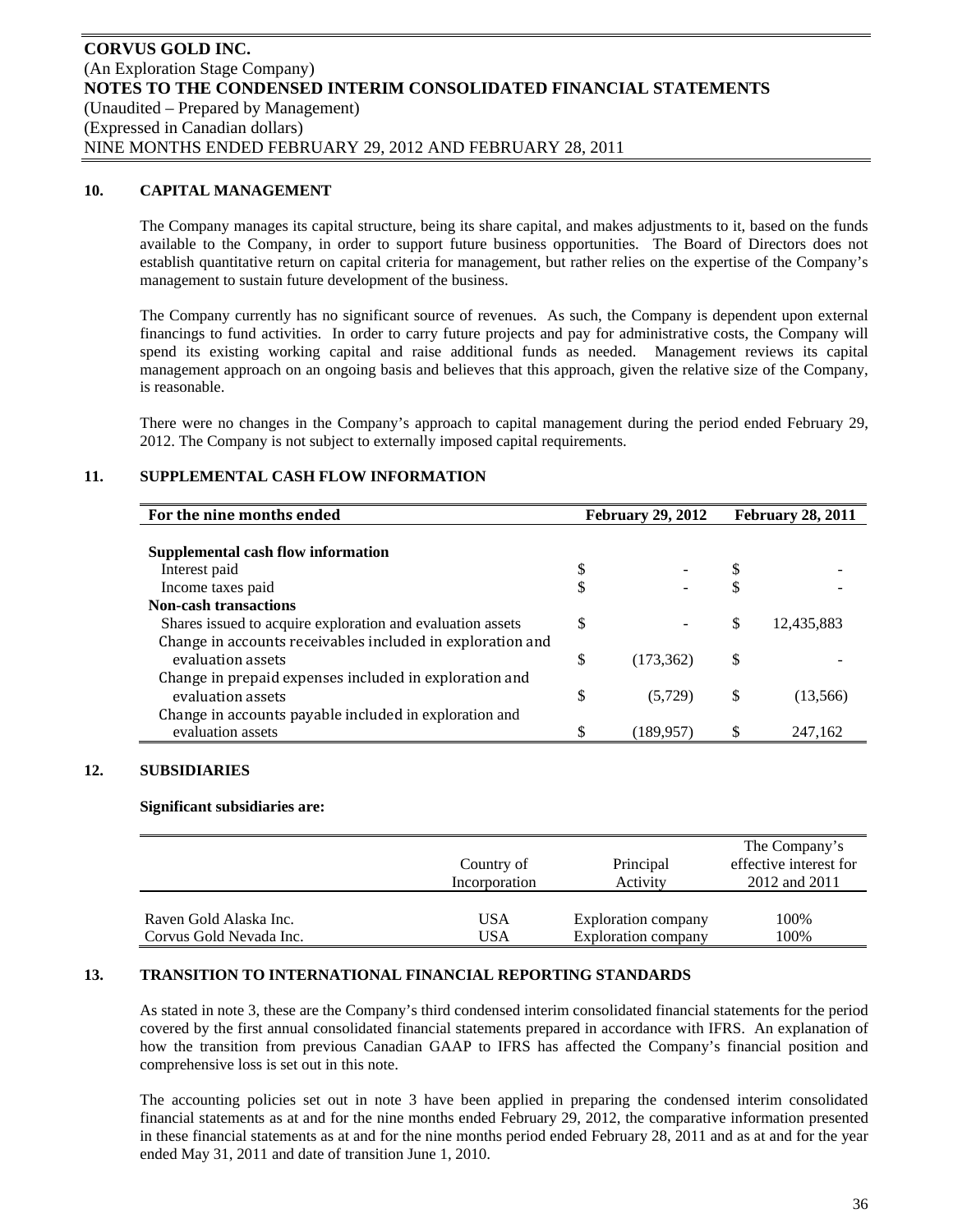The Company's consolidated financial statements for the year ending May 31, 2012 will be the first annual consolidated financial statements that will be prepared in accordance with IFRS. The Company has adopted IFRS on June 1, 2011 with a transition date of June 1, 2010. Under IFRS 1*, "First time adoption of International Financial Reporting Standards"* ("IFRS 1"), the IFRS standards are applied retrospectively at the transition date with all adjustments to assets and liabilities as stated under Canadian GAAP taken to deficit, and IFRS 1 providing for certain optional and mandatory exemptions to this principle.

Below are the adjustments necessary for the IFRS transition, including exemptions taken at the transition date:

a) Share-based payment transactions

IFRS 1 allows that a first-time adopter can elect to not apply IFRS 2 to share-based payments granted after November 7, 2002 that vested before the later of (a) the date of transition to IFRS and (b) January 1, 2005. The Company has elected this exemption and will apply IFRS 2 to only unvested stock options as at June 1, 2010, being the transition date.

IFRS 2 and Canadian GAAP are largely converged, with the exception of two main differences affecting the Company's stock option grants. IFRS 2 does not allow straight-line amortization of share-based payments related to stock options granted with a graded vesting schedule. The attribution method is required which effectively splits the grant into separate units for valuation purposes based on the vesting schedule. Additionally, IFRS 2 requires the incorporation of an estimate of forfeiture rates. Under Canadian GAAP, the Company's policy was to account for forfeitures as they occurred.

b) Fair value as deemed cost

The Company may elect among two options when measuring the value of its assets under IFRS. It may elect, on an asset by asset basis, to use either historical cost as measured under retrospective application of IFRS or fair value of an asset at the opening balance sheet date. The Company has elected to use historical cost for its assets.

c) Consolidated and Separate Financial Statements

In accordance with IFRS 1, if a company elects to apply IFRS 3 *"Business Combinations"* retrospectively, IAS 27 *"Consolidated and Separate Financial Statements"* must also be applied retrospectively. As the Company elected to apply IFRS 3 prospectively, the Company has applied IAS 27 prospectively.

d) Estimates

The estimates previously made by the Company under pre-changeover Canadian GAAP were not revised for the application of IFRS except where necessary to reflect any difference in accounting policy or where there was objective evidence that those estimates were in error. As a result the Company has not used hindsight to revise estimates.

e) Cumulative translation differences

IFRS 1 allows that a first-time adopter may elect to deem all cumulative translation differences to be zero at the date of transition. The Company has elected this exemption and as such all cumulative translations amounts to June 1, 2010 are included in deficit.

#### Functional and presentation currency

The functional currency of Corvus Nevada and Raven Gold is US dollars, and for all other entities within the Group, the functional currency is Canadian dollar, as at the transition date of June 1, 2010. The consolidated financial statements are presented in Canadian Dollar ("\$") which is the Group's presentation currency.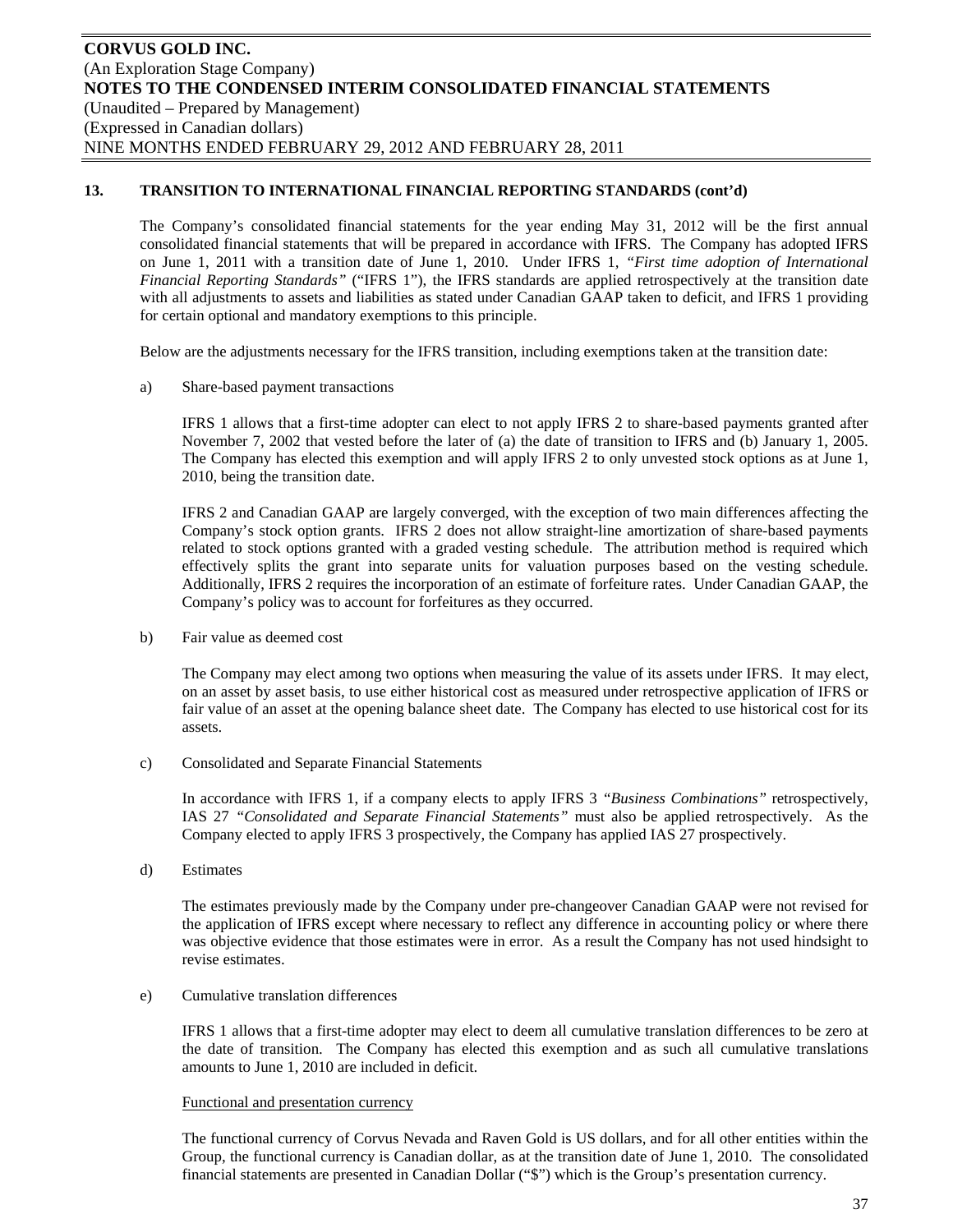e) Cumulative translation differences (cont'd)

#### Translation of transactions and balances

Foreign currency transactions are translated into the functional currency using the exchange rates prevailing at the dates of the transactions or valuation where items are re-measured. Foreign exchange gains and losses resulting from the settlement of such transactions and from the translation at period end exchange rates of monetary assets and liabilities denominated in foreign currencies are recognized in the Statement of Comprehensive Income (Loss).

#### Group companies

The results and financial position of all the Group entities (none of which has the currency of a hyperinflationary economy) that have a functional currency different from the presentation currency are translated into the presentation currency as follows:

- Assets and liabilities for each Statement of Financial Position presented are translated at the closing rate at the date of that financial period end;
- Income and expenses for each Statement of Comprehensive Income (Loss) are translated at average exchange rates (unless this average is not a reasonable approximation of the cumulative effect of the rates prevailing on the transaction dates, in which case income and expenses are translated at the rate on the dates of the transactions);
- Equity transactions are translated using the exchange rate at the date of the transaction; and
- All resulting exchange differences are recognized in other comprehensive income and reported as a separate component of equity.

On consolidation, exchange differences arising from the translation of functional to presentation are taken to Accumulative Other Comprehensive Income (loss).

IAS 21 – *"The effects of Changes in Foreign Exchange Rates"* differs from the Canadian GAAP equivalent, applied by the Group until May 31, 2011. IAS 21 requires an entity to measure its assets, liabilities, revenue and expenses in its functional currency. It has been determined that as at the transition date of June 1, 2010, the functional currency of Corvus Nevada and Raven Gold is US dollars ("USD") and for all other entities within the Group, the functional currency is Canadian dollars. Prior to the adoption of IFRS, the functional currency of the Group was the Canadian Dollars ("\$").

Under IAS 21, the assets and liabilities of the Group are translated from Corvus Nevada and Raven Gold's functional currency USD, to the presentation currency at the reporting date. The income and expenses are translated to the Group's presentation currency, which is \$ at the dates of the transactions. Foreign currency differences are recognized directly in other comprehensive income within the foreign currency translation reserve.

Impact on Consolidated Financial Statements

|                                                                                                      | May 31, 2011                        | <b>February 28,2011</b> |                                   |  |  |
|------------------------------------------------------------------------------------------------------|-------------------------------------|-------------------------|-----------------------------------|--|--|
| Exploration and evaluation assets<br>Accumulated other comprehensive income<br>Adjustment to deficit | (1,556,761)<br>1.001.253<br>555.508 |                         | (1,489,937)<br>977.166<br>512.771 |  |  |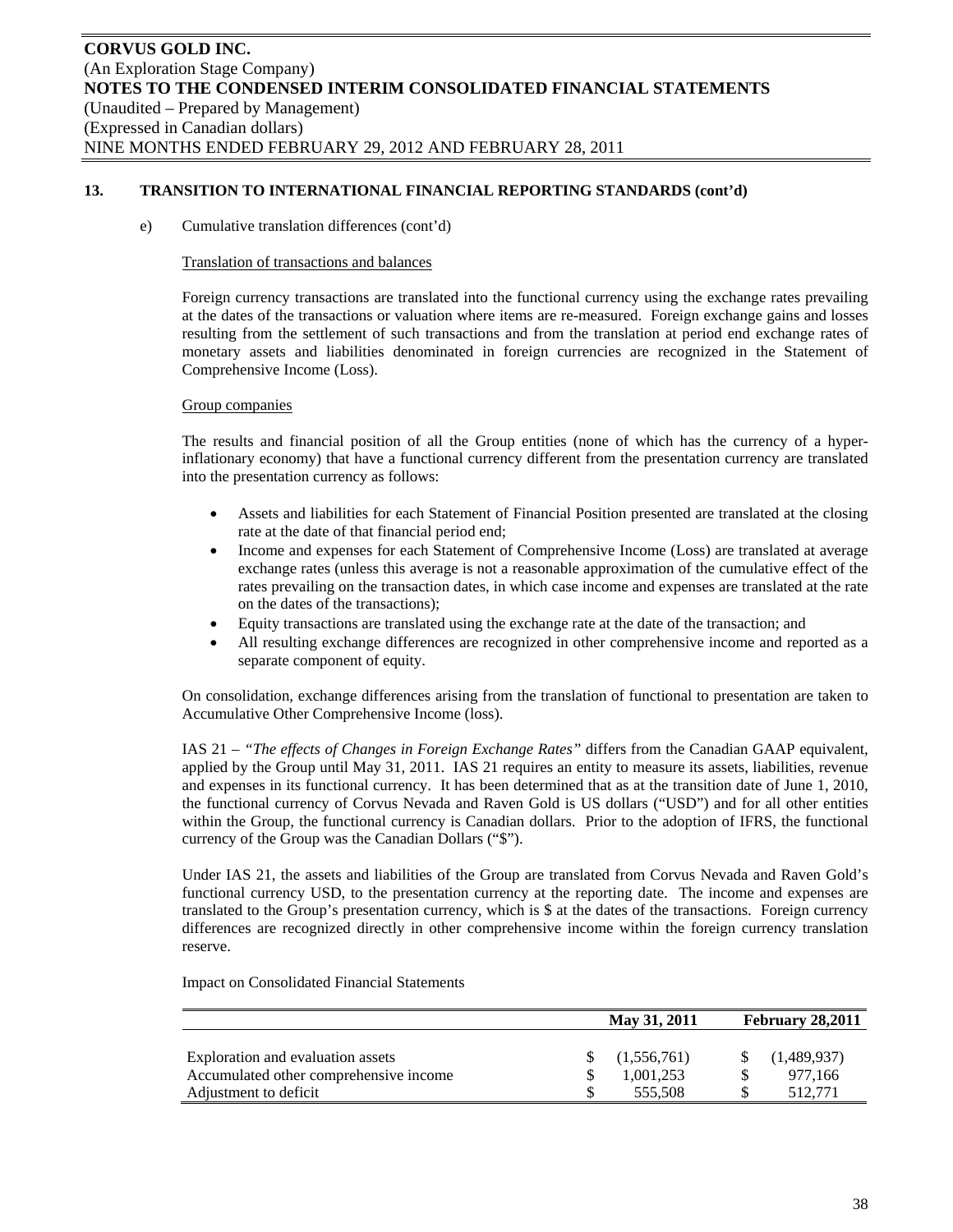#### **Reconciliation to previously reported financial statements**

A reconciliation of the above noted changes is included in the following Consolidated Statements of Financial Position and Consolidated Statements of Comprehensive Loss for the dates and periods noted below.

Interim Consolidated Statement of Financial Position Reconciliation – February 28, 2011 Interim Consolidated Statement of Comprehensive Loss Reconciliation – three months ended February 28, 2011 Interim Consolidated Statement of Comprehensive Loss Reconciliation – nine months ended February 28, 2011 Consolidated Statement of Financial Position Reconciliation – May 31, 2011

Reconciliation of pre-changeover CGAAP Shareholders' Equity to IFRS is included in the Interim Consolidated Statement of Financial Position Reconciliation – February 28, 2011.

As there have been no adjustments to the net cash flows, no reconciliation of the Statement of Cash Flows has been prepared.

### **Interim Consolidated Statement of Financial Position Reconciliation – February 28, 2011**

|                                             | <b>Effect</b> of |                |    |                      |            |    |              |
|---------------------------------------------|------------------|----------------|----|----------------------|------------|----|--------------|
|                                             |                  | Canadian       |    | <b>Transition to</b> |            |    |              |
|                                             |                  | <b>GAAP</b>    |    | <b>IFRS</b>          | <b>Ref</b> |    | <b>IFRS</b>  |
| <b>ASSETS</b>                               |                  |                |    |                      |            |    |              |
| <b>Current assets</b>                       |                  |                |    |                      |            |    |              |
| Cash and cash equivalents                   | \$               | 8,729,355      | \$ |                      |            | \$ | 8,729,355    |
| Accounts receivable                         |                  | 31,080         |    |                      |            |    | 31,080       |
| Prepaid expenses                            |                  | 41,338         |    |                      |            |    | 41,338       |
|                                             |                  | 8,801,773      |    |                      |            |    | 8,801,773    |
| <b>Property and equipment</b>               |                  | 11,791         |    |                      |            |    | 11,791       |
| <b>Exploration and evaluation assets</b>    |                  | 14,231,594     |    | (1,489,937)          | $\bf e)$   |    | 12,741,657   |
|                                             | \$.              | 23,045,158     | \$ | (1,489,937)          |            | \$ | 21,555,221   |
| <b>LIABILITIES AND SHAREHOLDERS' EQUITY</b> |                  |                |    |                      |            |    |              |
| <b>Current liabilities</b>                  |                  |                |    |                      |            |    |              |
| Accounts payable and accrued liabilities    | \$               | 440,538        | \$ |                      |            | \$ | 440,538      |
| <b>Shareholders' equity</b>                 |                  |                |    |                      |            |    |              |
| Share capital                               |                  | 27,751,004     |    |                      |            |    | 27,751,004   |
| Contributed surplus                         |                  | 8,229,356      |    |                      |            |    | 8,229,356    |
| Accumulated other comprehensive income -    |                  |                |    |                      |            |    |              |
| cumulative translation differences          |                  |                |    | (977, 166)           | $\bf e)$   |    | (977, 166)   |
| Deficit                                     |                  | (13, 375, 740) |    | (512, 771)           | $\bf e)$   |    | (13,888,511) |
|                                             |                  | 22,604,620     |    | (1,489,937)          |            |    | 21,114,683   |
|                                             |                  | \$23,045,158   |    | \$(1,489,937)        |            | \$ | 21,555,221   |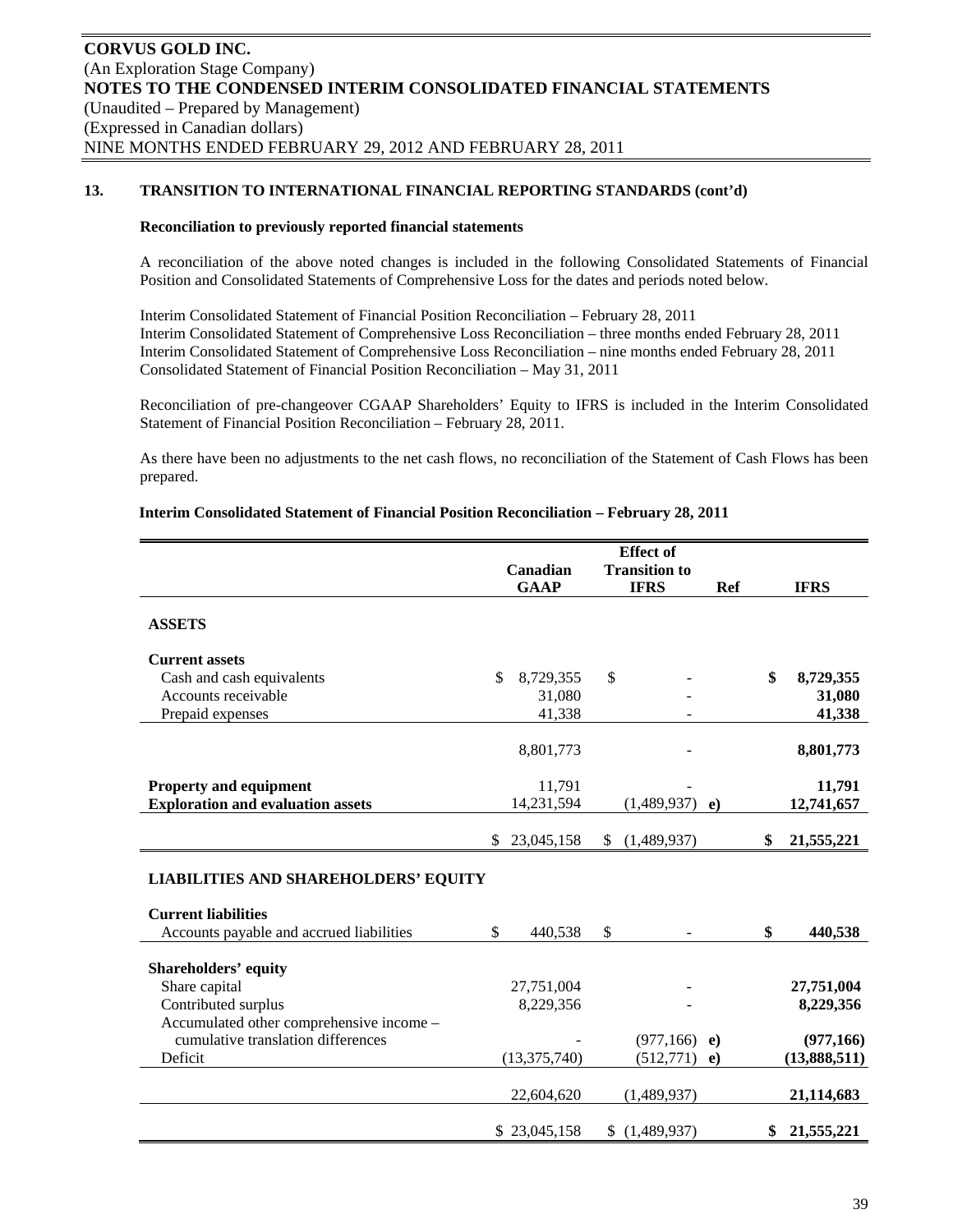# **Reconciliation to previously reported financial statements (cont'd)**

**Interim Consolidated Statement of Comprehensive Loss Reconciliation – Three Months ended February 28, 2011** 

| <b>Effect</b> of |             |                                                                                                                 |             |                                          |                 |             |
|------------------|-------------|-----------------------------------------------------------------------------------------------------------------|-------------|------------------------------------------|-----------------|-------------|
|                  |             |                                                                                                                 |             |                                          |                 |             |
|                  | <b>GAAP</b> |                                                                                                                 | <b>IFRS</b> | <b>Ref</b>                               |                 | <b>IFRS</b> |
|                  |             |                                                                                                                 |             |                                          |                 |             |
|                  |             |                                                                                                                 |             |                                          |                 |             |
| $\mathcal{S}$    | 538         | \$                                                                                                              |             |                                          |                 | 538         |
|                  |             |                                                                                                                 |             |                                          |                 |             |
|                  | 153,450     |                                                                                                                 |             |                                          |                 | 153,450     |
|                  | 463         |                                                                                                                 |             |                                          |                 | 463         |
|                  | 6,129       |                                                                                                                 |             |                                          |                 | 6,129       |
|                  | 66,419      |                                                                                                                 |             |                                          |                 | 66,419      |
|                  | 1,657       |                                                                                                                 |             |                                          |                 | 1,657       |
|                  |             |                                                                                                                 |             |                                          |                 | 93,860      |
|                  |             |                                                                                                                 |             |                                          |                 | 3,227       |
|                  |             |                                                                                                                 |             |                                          |                 | 20,967      |
|                  |             |                                                                                                                 |             |                                          |                 |             |
|                  |             |                                                                                                                 |             |                                          |                 | 5,294       |
|                  |             |                                                                                                                 |             |                                          |                 | 1,956       |
|                  |             |                                                                                                                 |             |                                          |                 |             |
|                  | (353,960)   |                                                                                                                 |             |                                          |                 | (353,960)   |
|                  |             |                                                                                                                 |             |                                          |                 |             |
|                  |             |                                                                                                                 |             |                                          |                 |             |
|                  |             |                                                                                                                 |             |                                          |                 | 21          |
|                  |             |                                                                                                                 |             |                                          |                 | 16,972      |
|                  |             |                                                                                                                 |             | $\bf{e}$                                 |                 | (30, 354)   |
|                  |             |                                                                                                                 |             |                                          |                 |             |
|                  |             |                                                                                                                 |             |                                          |                 | (13,361)    |
|                  | (399, 515)  |                                                                                                                 | 32,194      |                                          |                 | (367, 321)  |
|                  |             |                                                                                                                 |             |                                          |                 |             |
|                  |             |                                                                                                                 |             |                                          |                 |             |
|                  |             |                                                                                                                 |             |                                          |                 |             |
|                  |             |                                                                                                                 |             |                                          |                 | (728, 199)  |
| \$               | (399, 515)  | \$                                                                                                              | (696,005)   |                                          | \$              | (1,095,520) |
|                  |             |                                                                                                                 |             |                                          |                 |             |
| \$               | (0.01)      | \$                                                                                                              |             |                                          | \$              | (0.01)      |
|                  |             |                                                                                                                 |             |                                          |                 | 41,659,245  |
|                  |             | Canadian<br>93,860<br>3,227<br>20,967<br>5,294<br>1,956<br>21<br>16,972<br>(62, 548)<br>(45, 555)<br>41,659,245 |             | <b>Transition to</b><br>32,194<br>32,194 | $(728, 199)$ e) | \$          |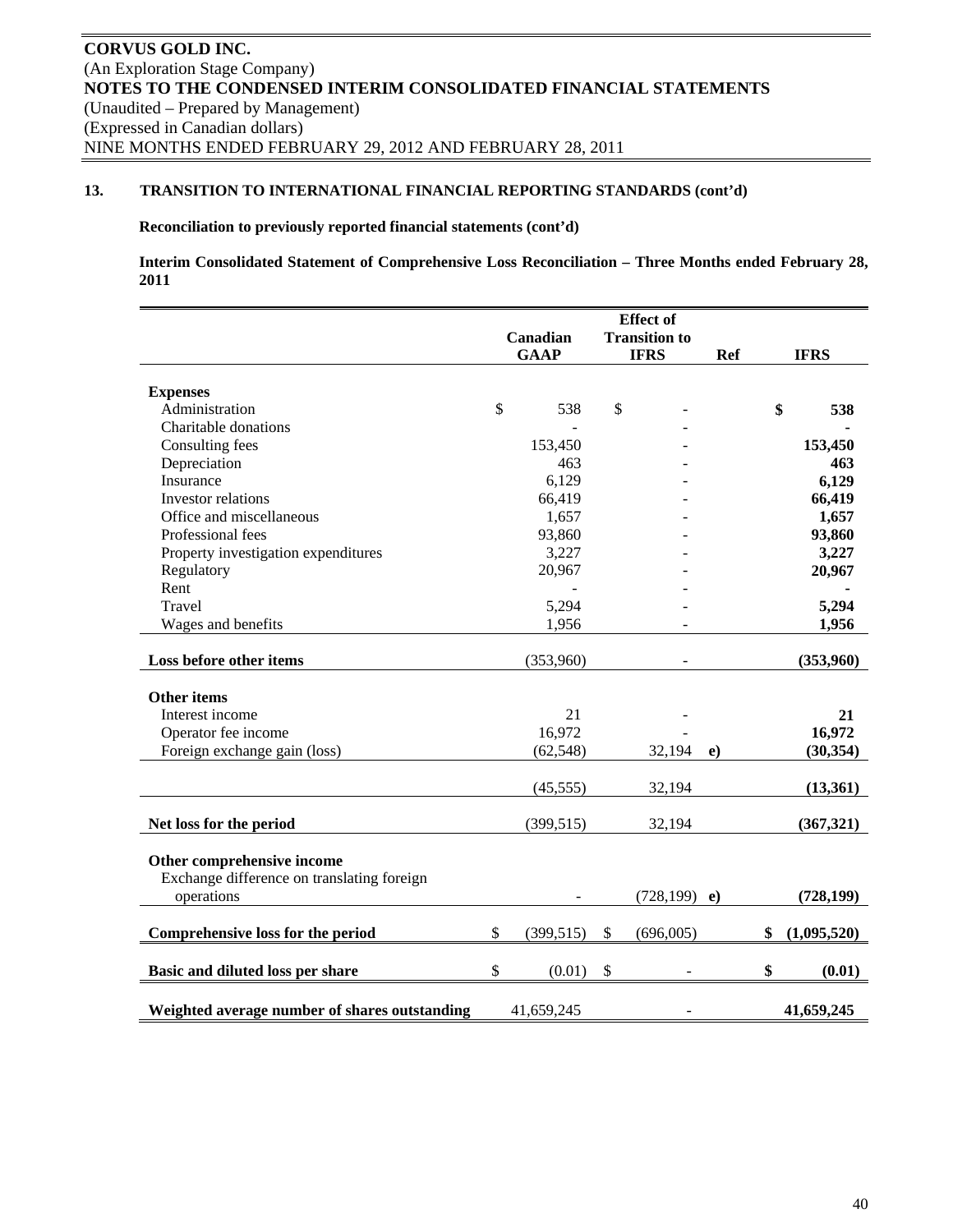# **Reconciliation to previously reported financial statements (cont'd)**

**Interim Consolidated Statement of Comprehensive Loss Reconciliation – Nine months ended February 28, 2011** 

|                                               | <b>Effect</b> of |             |    |                      |            |                   |
|-----------------------------------------------|------------------|-------------|----|----------------------|------------|-------------------|
|                                               |                  | Canadian    |    | <b>Transition to</b> |            |                   |
|                                               |                  | <b>GAAP</b> |    | <b>IFRS</b>          | <b>Ref</b> | <b>IFRS</b>       |
|                                               |                  |             |    |                      |            |                   |
| <b>Expenses</b>                               |                  |             |    |                      |            |                   |
| Administration                                | \$               | 2,318       | \$ |                      |            | \$<br>2,318       |
| Charitable donations                          |                  | 6,413       |    |                      |            | 6,413             |
| Consulting fees                               |                  | 1,546,451   |    |                      |            | 1,546,451         |
| Depreciation                                  |                  | 940         |    |                      |            | 940               |
| Insurance                                     |                  | 16,228      |    |                      |            | 16,228            |
| Investor relations                            |                  | 423,658     |    |                      |            | 423,658           |
| Office and miscellaneous                      |                  | 18,792      |    |                      |            | 18,792            |
| Professional fees                             |                  | 225,342     |    |                      |            | 225,342           |
| Property investigation expenditures           |                  | 4,349       |    |                      |            | 4,349             |
| Regulatory                                    |                  | 100,891     |    |                      |            | 100,891           |
| Rent                                          |                  | 5,302       |    |                      |            | 5,302             |
| Travel                                        |                  | 10,919      |    |                      |            | 10,919            |
| Wages and benefits                            |                  | 481,864     |    |                      |            | 481,864           |
|                                               |                  |             |    |                      |            |                   |
| Loss before other items                       |                  | (2,843,467) |    |                      |            | (2,843,467)       |
|                                               |                  |             |    |                      |            |                   |
| <b>Other items</b>                            |                  |             |    |                      |            |                   |
| Interest income                               |                  | 21          |    |                      |            | 21                |
| Operator fee income                           |                  | 366,205     |    |                      |            | 366,205           |
| Foreign exchange gain (loss)                  |                  | (59, 111)   |    | 60,213               | $\bf e)$   | 1,102             |
|                                               |                  |             |    |                      |            |                   |
|                                               |                  | 307,115     |    | 60,213               |            | 367,328           |
| Net loss for the period                       |                  | (2,536,352) |    | 60,213               |            | (2,476,139)       |
|                                               |                  |             |    |                      |            |                   |
| Other comprehensive income                    |                  |             |    |                      |            |                   |
| Exchange difference on translating foreign    |                  |             |    |                      |            |                   |
| operations                                    |                  |             |    | $(977,166)$ e)       |            | (977, 166)        |
|                                               |                  |             |    |                      |            |                   |
| Comprehensive loss for the period             | \$               | (2,536,352) | \$ | (916, 953)           |            | \$<br>(3,453,305) |
| Basic and diluted loss per share              | \$               | (0.07)      | \$ |                      |            | \$<br>(0.07)      |
|                                               |                  |             |    |                      |            |                   |
| Weighted average number of shares outstanding |                  | 36,285,969  |    |                      |            | 36,285,969        |